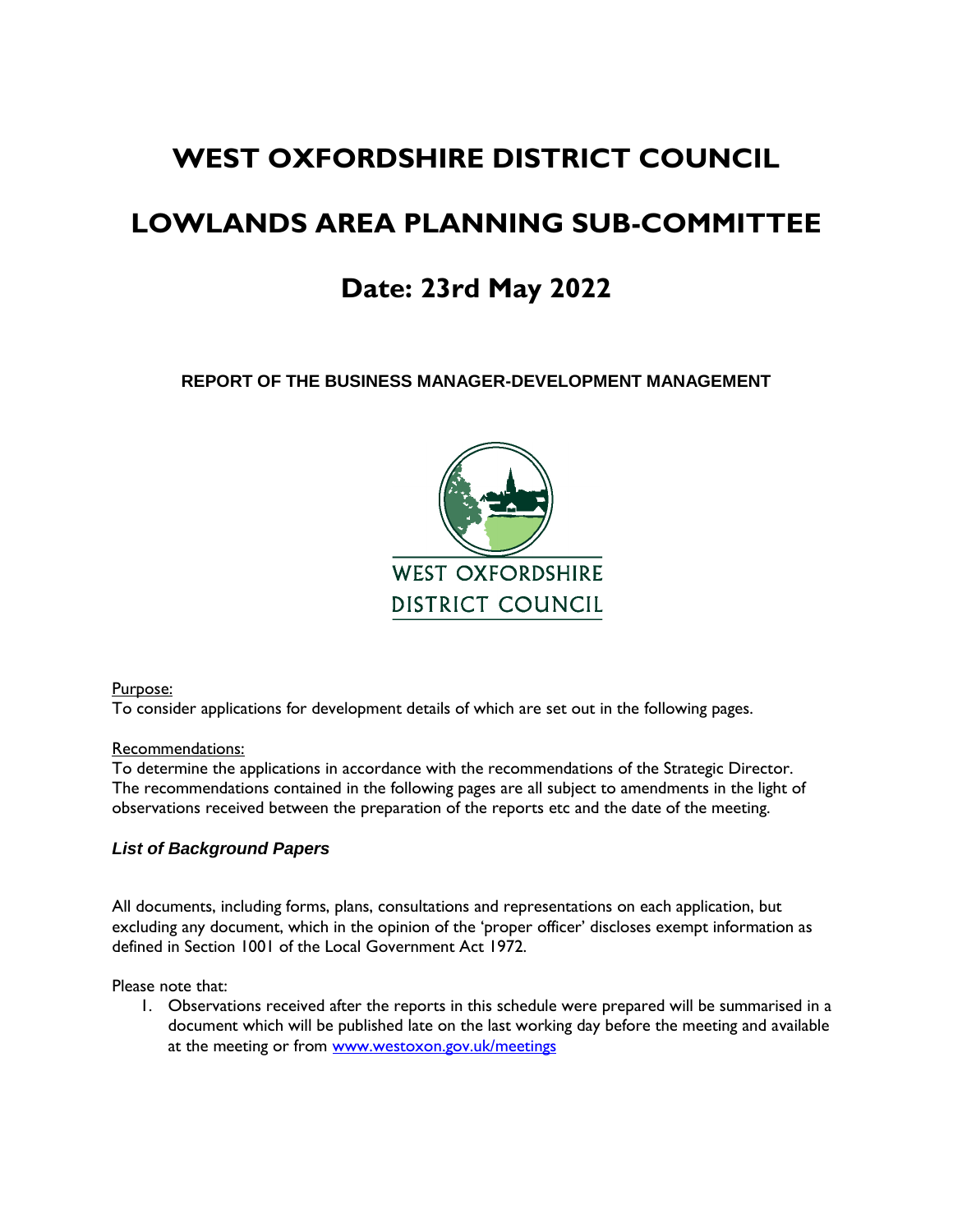| Page      | <b>Application Number</b> | <b>Address</b>                              | Officer        |
|-----------|---------------------------|---------------------------------------------|----------------|
| $9 - 36$  | 21/03720/FUL              | 44 Common Road North Leigh                  | David Ditchett |
| $37 - 40$ | 22/00198/FUL              | 16 Shergold Road Bampton                    | Kim Smith      |
| $41 - 49$ | 22/00465/FUL              | North Leigh Methodist Church<br>Chapel Lane | David Ditchett |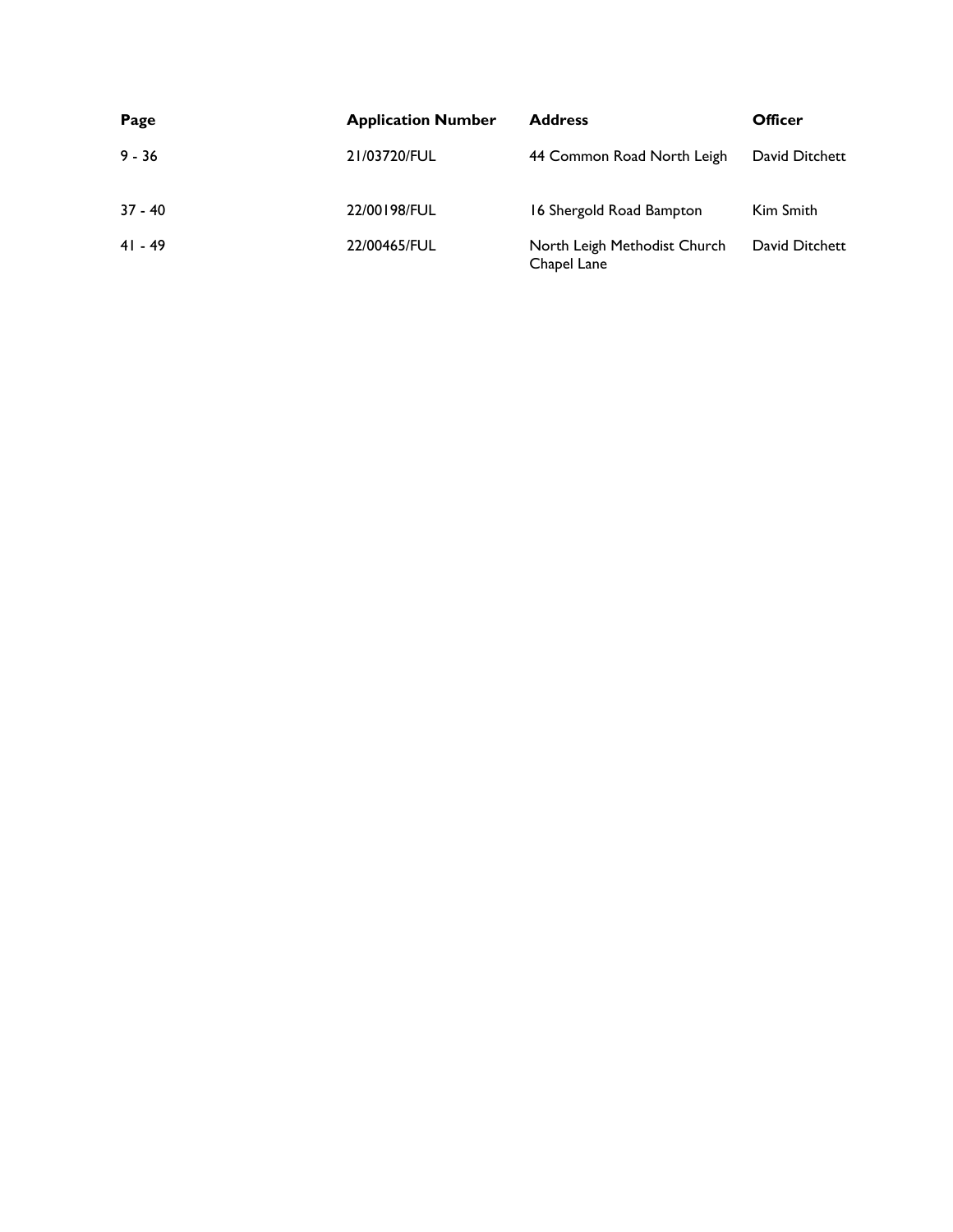| <b>Application Number</b>      | 21/03720/FUL                |
|--------------------------------|-----------------------------|
| <b>Site Address</b>            | 44 Common Road              |
|                                | North Leigh                 |
|                                | Witney                      |
|                                | Oxfordshire                 |
|                                | <b>OX29 6RB</b>             |
|                                |                             |
| Date                           | I Ith May 2022              |
| Officer                        | David Ditchett              |
| <b>Officer Recommendations</b> | <b>Provisional Approval</b> |
| Parish                         | North Leigh Parish Council  |
| <b>Grid Reference</b>          | 438532 E 212493 N           |
| <b>Committee Date</b>          | 23rd May 2022               |

# **Location Map**



# **Application Details:**

Demolition of existing residential property. The erection of 10 detached and semi-detached two storey dwellings and construction of a new access onto Common Road, with associated garaging and parking, landscaping and all enabling works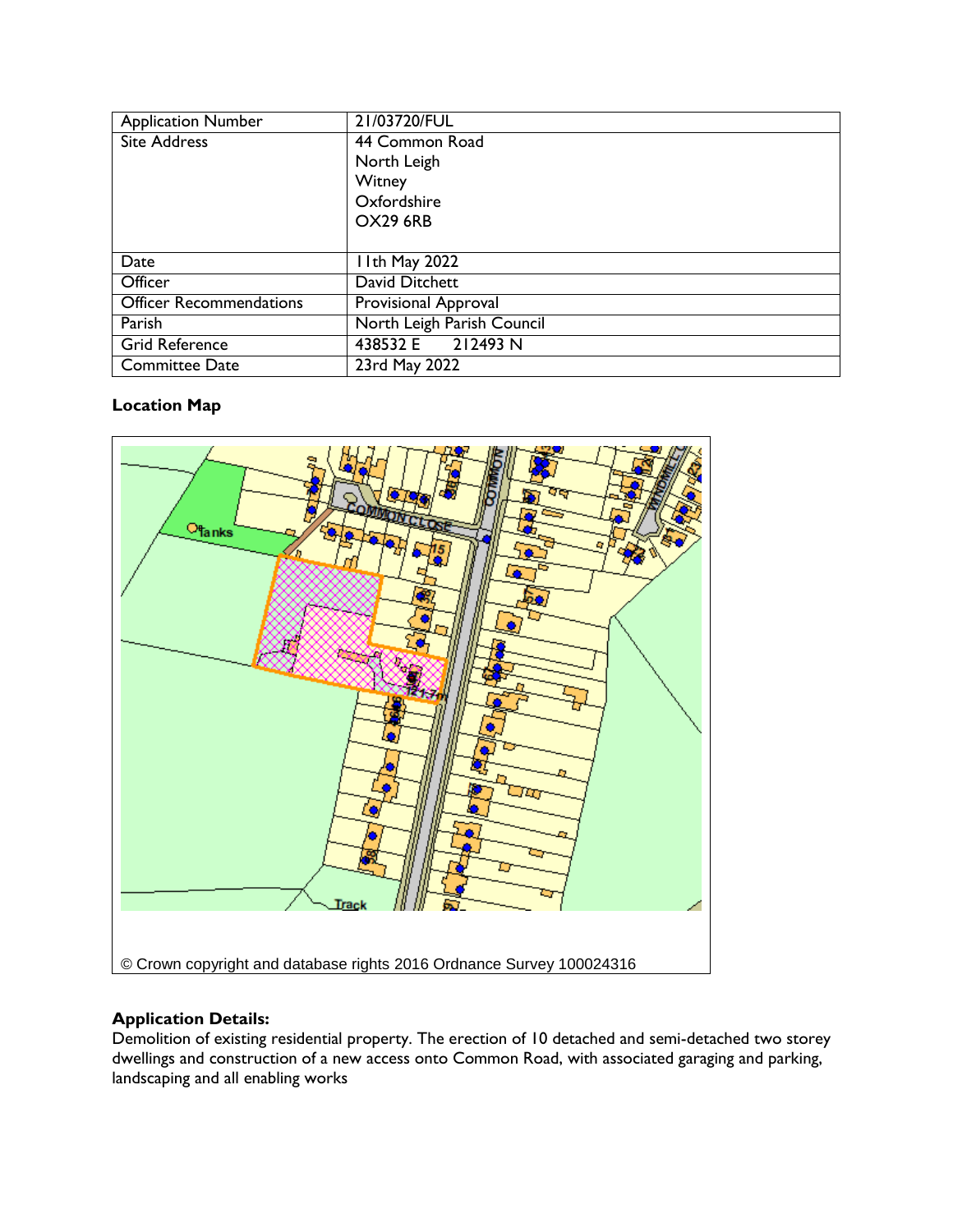#### **Applicant Details:**

Mr Tim Northey Market House Silver Street **Olney** MK46 4AL

#### **1 CONSULTATIONS**

Parish Council The applicant argues that objections raised against previously refused application 21/02900/FUL have been fully met. This is not the case.

> Housing developments totaling 175 units have been or are being erected in North Leigh village, thus satisfying the need for housing in this medium sized village. The proposal is for a further 10 units and will further impact on village facilities and harm the character of the area. This is contrary to Policy OS2 of the Local Plan. 2031.

> The proposed density of units at 20 per hectare may be appropriate for urban developments, but is inappropriate for and harmful to the character of the village. This is contrary to Policy OS4 of the Local Plan.

> Whilst the new proposal now includes 2 affordable units, the mix of units consists eight 3-bed units and two 4-bed units and does not include any 2-bed units. This is contrary to Policy H4 of the Local Plan.

During 2021 numerous problems with foul water and sewage leakages have occurred on Common Road close to the proposed site resulting in emergency call-out of Thames Water repair crews. The applicant has not consulted Thames Water and has not drawn up an appropriate foul water drainage plan. This is contrary OS4 of the Local Plan.

Should the application be approved and without prejudice to our objections, the Parish Council require the following conditions to be attached;

a) demolition and construction equipment and vehicles shall be used and parked only on the site to avoid damage to and obstruction of that part of Common Road

b) all vehicles leaving the site to be subject to fully automated wheel washing facilities to prevent mud and construction debris being carried on to Common Road.

Also, without prejudice to our objections and pending the introduction of the Community Infrastructure Levy (CIL), the Parish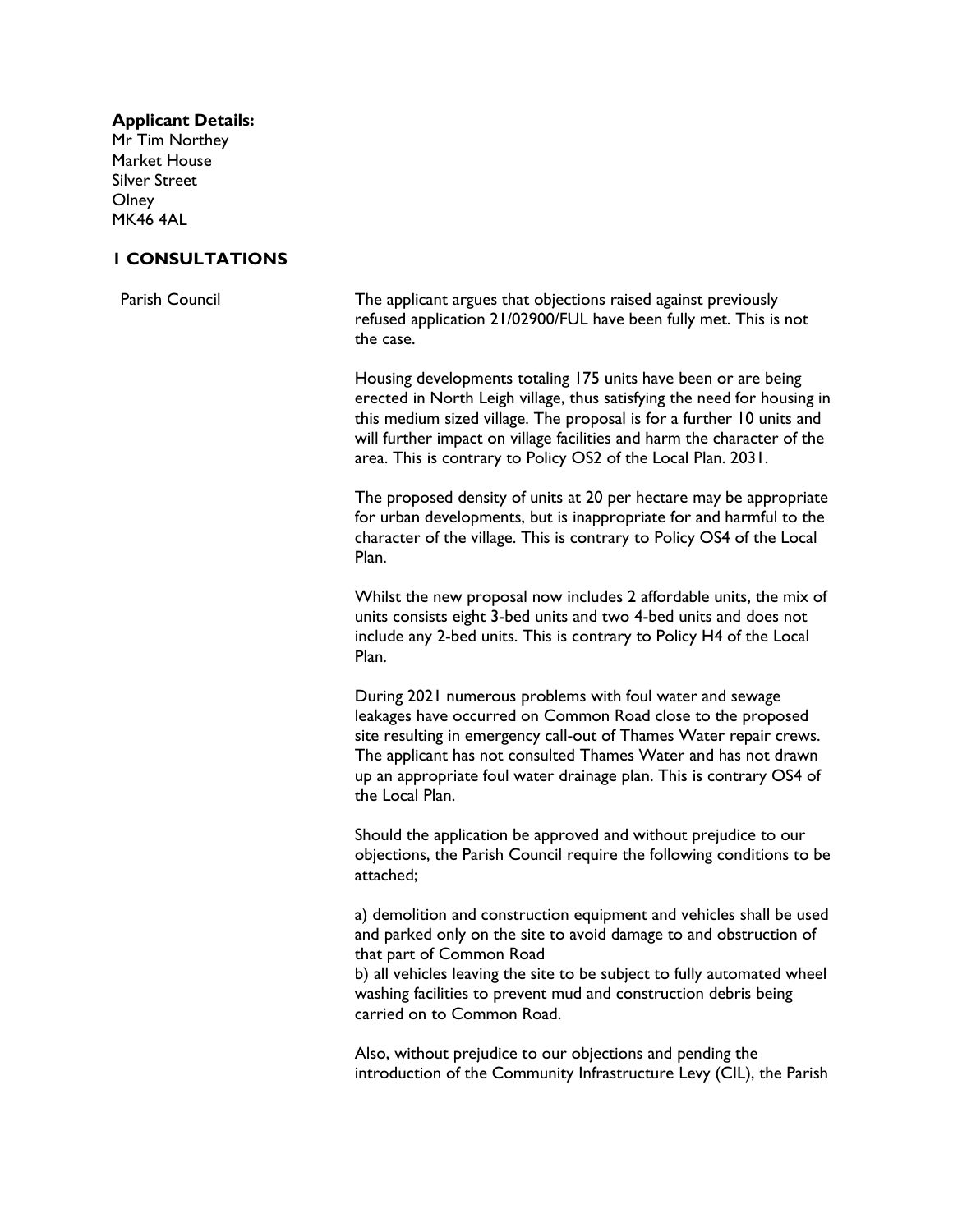|                                            | Council require the following compensation in mitigation of the<br>social impact of the development on the village;                                                                                                                                                                                                                                                   |
|--------------------------------------------|-----------------------------------------------------------------------------------------------------------------------------------------------------------------------------------------------------------------------------------------------------------------------------------------------------------------------------------------------------------------------|
|                                            | a) the A4095/Common Road junction verges to be landscaped in<br>consultation with the Parish Council and maintained by the applicant<br>for a period of 25 years.<br>b) a financial contribution be made to a new cycle track between<br>Common Road and Park Road junctions of the A4095<br>c) an appropriate traffic calming scheme be installed on Common<br>Road. |
| <b>WODC Housing Enabler</b>                | 22.02.2022<br>Having had the opportunity to review the revised application I am<br>able to make comments from an affordable housing point of view.                                                                                                                                                                                                                    |
|                                            | Policy H3 in the West Oxfordshire District Council Local Plan 2018<br>requires housing schemes of 11 or more units or which have a<br>maximum combined gross floor space of more than 1000m2 to<br>provide affordable housing on site.                                                                                                                                |
|                                            | North Leigh is in the medium value zone. The on-site requirement<br>for affordable housing on schemes in the medium value zone is 40%.                                                                                                                                                                                                                                |
|                                            | The proposed development has a combined gross floor space<br>including garages of more than 1000m2 (including netting off the<br>existing bungalow to be demolished) and should therefore be<br>required to provide 40% affordable housing in accordance with<br>Policy H3.                                                                                           |
| <b>WODC</b> - Sports                       | No Comment Received.                                                                                                                                                                                                                                                                                                                                                  |
| <b>WODC Planning Policy</b><br>Manager     | No Comment Received.                                                                                                                                                                                                                                                                                                                                                  |
| <b>Major Planning Applications</b><br>Team | 17.12.2021<br>Waste Management - no objection subject to legal<br>agreement securing S106 contributions                                                                                                                                                                                                                                                               |
|                                            | Highways - no objection subject to<br><b>S106 Contributions</b><br>An obligation to enter into a [S278] [/S38] agreement<br><b>Planning Conditions</b><br><b>Informatives</b>                                                                                                                                                                                         |
|                                            | Lead Local Flood Authority - objects                                                                                                                                                                                                                                                                                                                                  |

 drainage strategy proposed must be in line with latest national and local guidance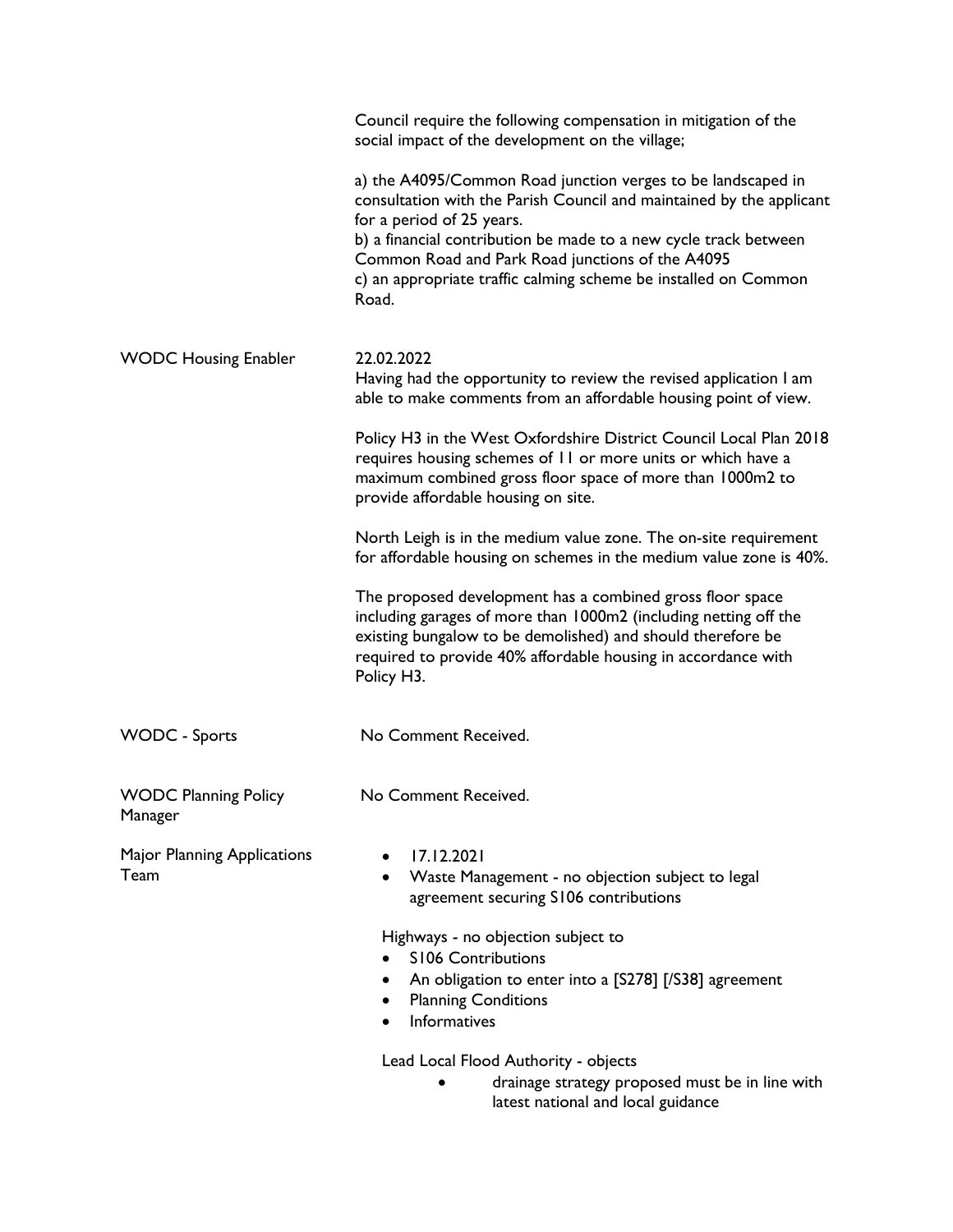detailed surface water management strategy must be submitted in accordance with the Local Standards and Guidance for Surface Water Drainage on Major Development in Oxfordshire

District Ecologist **No objection subject to conditions and informatives.** Thames Water Waste Comments We would expect the developer to demonstrate what measures will be undertaken to minimise groundwater discharges into the public sewer. Groundwater discharges typically result from construction site dewatering, deep excavations, basement infiltration, borehole installation, testing and site remediation. Any discharge made without a permit is deemed illegal and may result in prosecution under the provisions of the Water Industry Act 1991. Should the Local Planning Authority be minded to approve the planning application, Thames Water would like the following informative attached to the planning permission: "A Groundwater Risk Management Permit from Thames Water will be required for discharging groundwater into a public sewer. Any discharge made without a permit is deemed illegal and may result in prosecution under the provisions of the Water Industry Act 1991. We would expect the developer to demonstrate what measures he will undertake to minimise groundwater discharges into the public sewer. Permit enquiries should be directed to Thames Water's Risk Management Team by telephoning 020 3577 9483 or by emailing trade.effluent@thameswater.co.uk . Application forms should be completed on line via www.thameswater.co.uk. Please refer to the Wholesale; Business customers; Groundwater discharges section. With regard to SURFACE WATER drainage, Thames Water would advise that if the developer follows the sequential approach to the disposal of surface water we would have no objection. Management of surface water from new developments should follow guidance under sections 167 & 168 in the National Planning Policy Framework. Where the developer proposes to discharge to a public sewer, prior approval from Thames Water Developer Services will be required. Should you require further information please refer to our website. https://developers.thameswater.co.uk/Developing-a-large-site/Applyand-pay-for-services/Wastewater-services. Thames Water would advise that with regard to WASTE WATER NETWORK and SEWAGE TREATMENT WORKS infrastructure capacity, we would not have any objection to the above planning application, based on the information provided.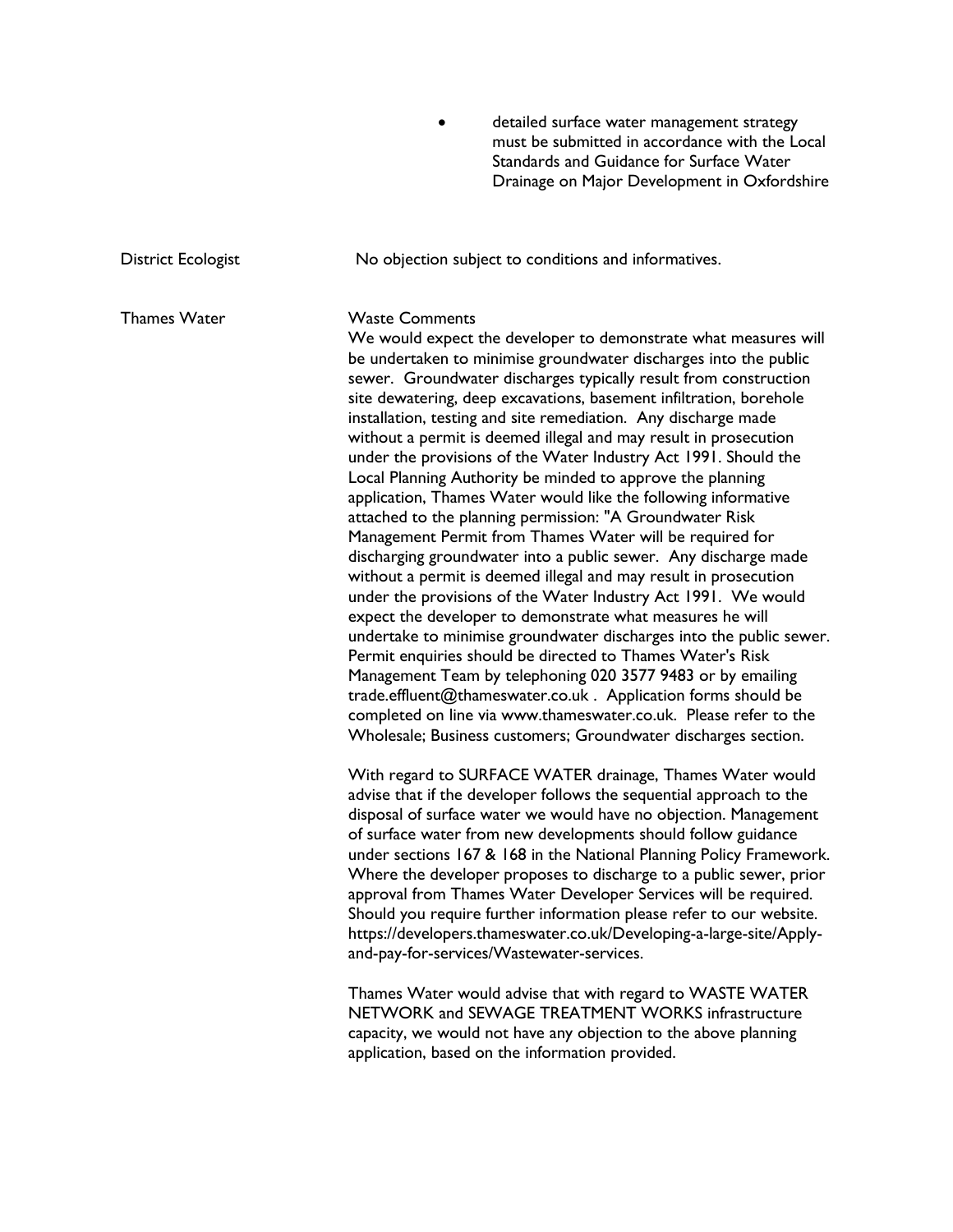|                                    | <b>Water Comments</b><br>If you are planning on using mains water for construction purposes,<br>it's important you let Thames Water know before you start using it,<br>to avoid potential fines for improper usage. More information and<br>how to apply can be found online at<br>thameswater.co.uk/buildingwater.                                                                                                                                                                                                                                                                                                                                                                                          |
|------------------------------------|--------------------------------------------------------------------------------------------------------------------------------------------------------------------------------------------------------------------------------------------------------------------------------------------------------------------------------------------------------------------------------------------------------------------------------------------------------------------------------------------------------------------------------------------------------------------------------------------------------------------------------------------------------------------------------------------------------------|
|                                    | On the basis of information provided, Thames Water would advise<br>that with regard to water network and water treatment<br>infrastructure capacity, we would not have any objection to the<br>above planning application. Thames Water recommends the<br>following informative be attached to this planning permission.<br>Thames Water will aim to provide customers with a minimum<br>pressure of 10m head (approx 1 bar) and a flow rate of 9<br>litres/minute at the point where it leaves Thames Waters pipes. The<br>developer should take account of this minimum pressure in the<br>design of the proposed development.                                                                             |
| <b>Conservation Officer</b>        | No Comment Received.                                                                                                                                                                                                                                                                                                                                                                                                                                                                                                                                                                                                                                                                                         |
| <b>Wychwood Project</b>            | No Comment Received.                                                                                                                                                                                                                                                                                                                                                                                                                                                                                                                                                                                                                                                                                         |
| <b>ERS Env. Consultation Sites</b> | 06.12.2021<br>Thank you for consulting our team, I have looked at the application<br>in relation to contaminated land and potential risk to human health.                                                                                                                                                                                                                                                                                                                                                                                                                                                                                                                                                    |
|                                    | Please consider adding the following condition to any grant of<br>permission.                                                                                                                                                                                                                                                                                                                                                                                                                                                                                                                                                                                                                                |
|                                    | 1. In the event that contamination is found at any time when<br>carrying out the approved development, it must be reported in<br>writing immediately to the Local Planning Authority. An<br>investigation and risk assessment must be undertaken in accordance<br>with the requirements of Environment Agency's Model Procedures<br>for the Management of Land Contamination, CLR 11, and where<br>remediation is necessary a remediation scheme must be prepared,<br>to bring the site to a condition suitable for the intended use by<br>removing unacceptable risks to human health, buildings and other<br>property, and which is subject to the approval in writing of the<br>Local Planning Authority. |
|                                    | Reason: To prevent pollution of the environment in the interests of<br>the amenity.<br>Relevant Policies: West Oxfordshire Local Planning Policy EH8 and<br>Section 15 of the NPPF                                                                                                                                                                                                                                                                                                                                                                                                                                                                                                                           |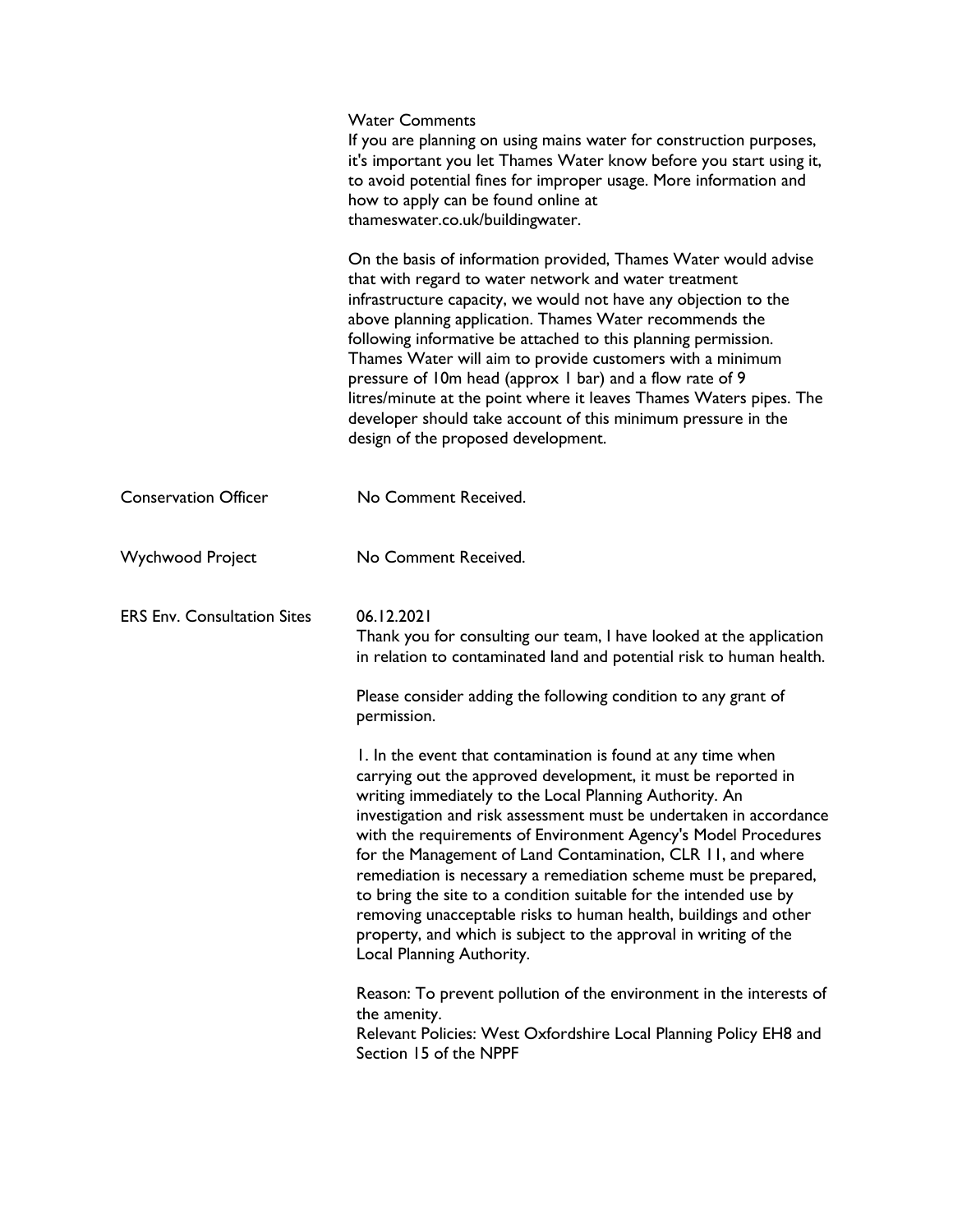| <b>WODC Env Health - Lowlands</b> | 14.12.2021<br>Thank you for the opportunity to consult.                                                                                                                                                                                                                                                                                                                                                                                                                                                                                                                                                                                                                                                                                                                                                                                     |  |
|-----------------------------------|---------------------------------------------------------------------------------------------------------------------------------------------------------------------------------------------------------------------------------------------------------------------------------------------------------------------------------------------------------------------------------------------------------------------------------------------------------------------------------------------------------------------------------------------------------------------------------------------------------------------------------------------------------------------------------------------------------------------------------------------------------------------------------------------------------------------------------------------|--|
|                                   | I have reviewed the application and I, do not consider road traffic<br>noise to be a constraint for this site.                                                                                                                                                                                                                                                                                                                                                                                                                                                                                                                                                                                                                                                                                                                              |  |
|                                   | The Design and Build of the new dwellings should fully satisfy the<br>Internal room sound levels for comfort as prescribed by British<br>Standards 8233:2014 Guidance on Sound Insulation and Noise<br>Reduction for Buildings.                                                                                                                                                                                                                                                                                                                                                                                                                                                                                                                                                                                                             |  |
|                                   | I would suggest the following conditions:-                                                                                                                                                                                                                                                                                                                                                                                                                                                                                                                                                                                                                                                                                                                                                                                                  |  |
|                                   | 1. The dwellings hereby approved shall be designed and constructed<br>to incorporate measures to ensure that as a minimum, they achieve<br>the internal and external ambient noise levels contained in British<br>Standard 8233:2014 Guidance for Sound Insulation and Noise<br>Reduction for Buildings (or later versions).                                                                                                                                                                                                                                                                                                                                                                                                                                                                                                                |  |
|                                   | 2. Prior to work commencing on the site, an Environmental<br>Management Plan shall be submitted to and approved in writing by<br>the Local Planning Authority. The Environmental Management Plan<br>shall include the following details:                                                                                                                                                                                                                                                                                                                                                                                                                                                                                                                                                                                                    |  |
|                                   | Development contacts, roles and responsibilities<br>Public communication strategy, including a complaints<br>٠<br>procedure.<br>Dust suppression, mitigation and avoidance measures.<br>Noise reduction measures, including use of acoustic screens and<br>٠<br>enclosures, the type of<br>equipment to be used and their hours of operation.<br>$\bullet$<br>Use of fences and barriers to protect adjacent land, properties,<br>$\bullet$<br>footpaths and highways.<br>Details of parking and traffic management measures.<br>Avoidance of light spill and glare from any floodlighting and<br>security lighting installed.<br>Wheel washing facilities<br>$\bullet$<br>Informative:-<br>The Acoustics Ventilation and Overheating Residential Design<br>Guide. Version 1.0 (Jan 2020) provides current additional valuable<br>guidance. |  |
| OCC Lead Local Flood<br>Authority | 10.03.2022<br>Objects - technical reasons set out in online comment                                                                                                                                                                                                                                                                                                                                                                                                                                                                                                                                                                                                                                                                                                                                                                         |  |
| <b>WODC</b> - Sports              | No Comment Received.                                                                                                                                                                                                                                                                                                                                                                                                                                                                                                                                                                                                                                                                                                                                                                                                                        |  |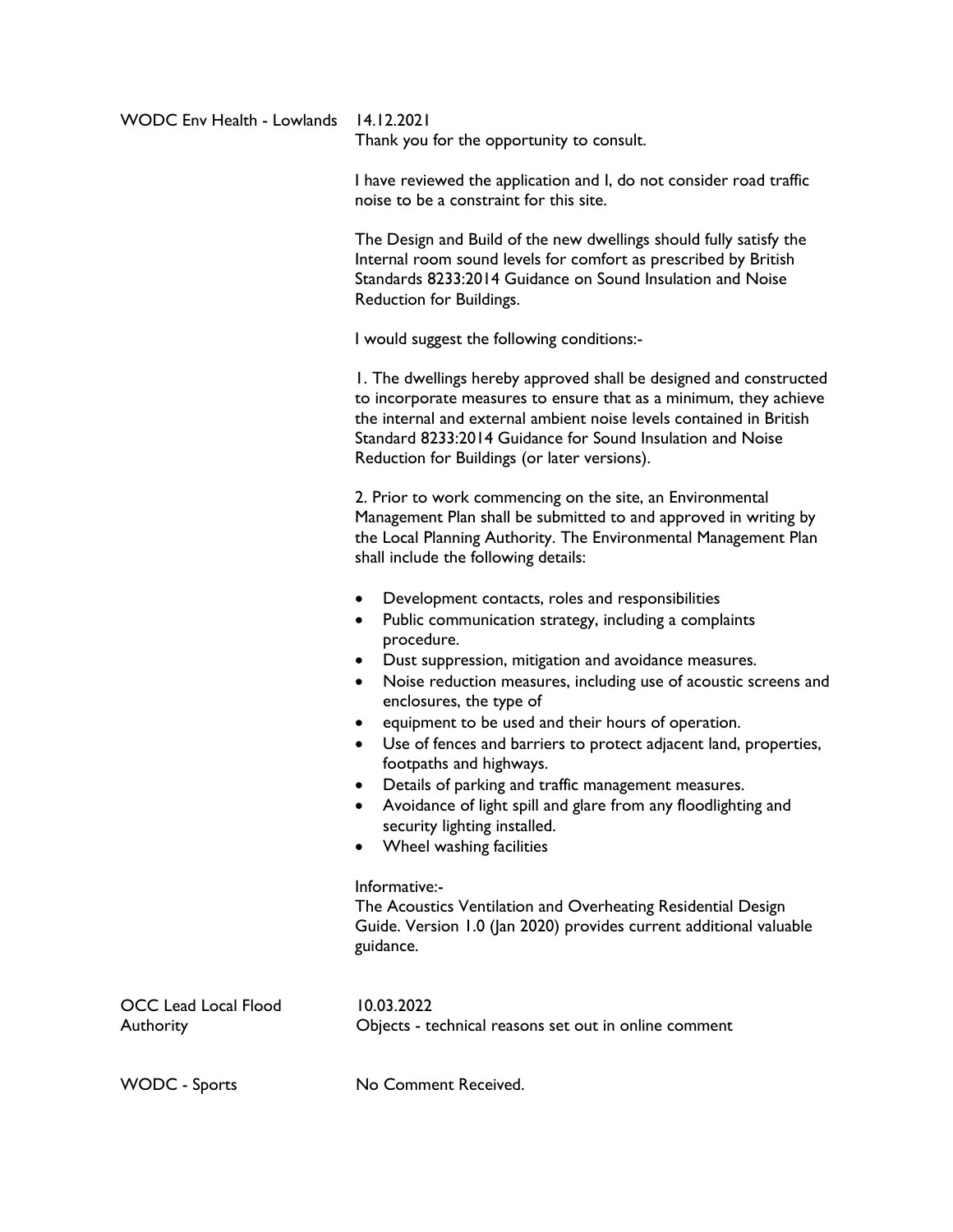| <b>OCC Lead Local Flood</b><br>Authority | 07.02.2022<br>Objection - Generally we don't have an objection to the SuDS<br>design principles. However, additional and corrected information<br>should be provided for the LLFA to be able to fully review.                                                                                    |
|------------------------------------------|--------------------------------------------------------------------------------------------------------------------------------------------------------------------------------------------------------------------------------------------------------------------------------------------------|
| <b>WODC Housing Enabler</b>              | 04.04.2022<br>Information from our choice based lettings system for those<br>qualifying to rent affordable housing and indicating North Leigh as<br>one of their areas of preference.                                                                                                            |
|                                          | Applicants can identify up to three locations when selecting their<br>areas of preference.                                                                                                                                                                                                       |
|                                          | 49<br>I Bed single<br>I Bed Couple<br>$\overline{13}$<br>$2$ Bed $41$<br>3 Bed II<br>$4+$ Bed 5<br>Total 119                                                                                                                                                                                     |
|                                          | The Homeseeker + priority bandings that these 119 applicants fall<br>under are as follows:                                                                                                                                                                                                       |
|                                          | Emergency 0<br>Gold<br><b>Silver</b><br>22<br>Bronze 96<br>Total 119                                                                                                                                                                                                                             |
|                                          | These bands are broadly explained as:<br>Emergency $=$ Is in immediate need of re-housing on medical grounds<br>or down-sizing etc<br>Gold = Has an urgent medical / welfare need / move due major<br>overcrowding etc<br>Silver = Significant medical or welfare needs that would be alleviated |
|                                          | by a move<br>Bronze = All other applicants not falling into the above categories                                                                                                                                                                                                                 |
|                                          | In addition to these 119 applicants there are a further 2426<br>applicants on the wider district waiting list that could benefit from<br>the development of affordable housing.                                                                                                                  |
| <b>OCC Lead Local Flood</b><br>Authority | No Comment Received.                                                                                                                                                                                                                                                                             |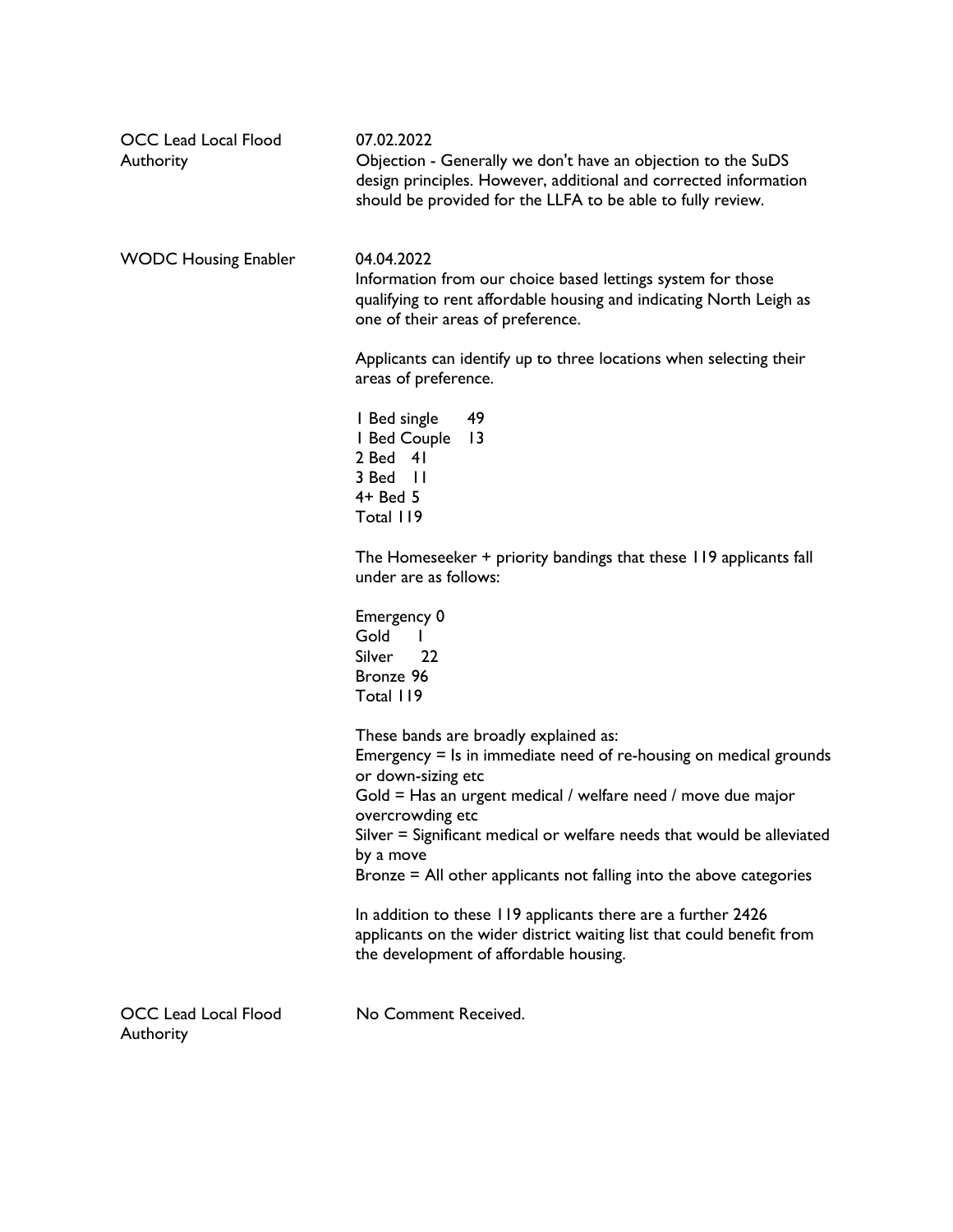ERS Env. Consultation Sites 18.01.2022

I am just going through some of the planning applications on the planning portal and have seen the above referenced application. I think that my colleague may have responded to the "ERS Env. Consultation Sites" consultation which is for contamination in error.

I see that this application is similar to a previous application (21/02900/FUL) for which I submitted the following comments. These comments remain applicable for the new application.

Thank you for consulting our team. I have considered the application in relation to contaminated land and potential risk to human health. From the information submitted with the application it is understood that the development site currently comprises a road, single story dwelling, associated garden area including a number of outbuildings and a paddock with more outbuildings. Photographs of the site suggest there may be some areas where rubbish has been piled up. I have no major concerns in relation to the proposed development and the site, however, given the number of outbuildings and the piles of rubbish on site please could the applicant confirm the following;

- That no fuels or other potentially contaminating substances have been stored at the site.
- That the rubbish piles on site have been placed there by the owner of the site and are not fly tipped material. If the piles have been placed by the owner please could they confirm that there are no potentially contaminating substances within the stockpile. For example asbestos containing material, drums of fuel or batteries.

Depending on the answers to these questions I would likely request the following condition be added to any grant of permission.

- In the event that contamination is found at any time when carrying out the approved development, it must be reported in writing immediately to the Local Planning Authority. An investigation and risk assessment must be undertaken in accordance with the requirements of Environment Agency's Model Procedures for the Management of Land Contamination, CLR 11, and where remediation is necessary a remediation scheme must be prepared, to bring the site to a condition suitable for the intended use by removing unacceptable risks to human health, buildings and other property, and which is subject to the approval in writing of the Local Planning Authority.
- Reason: To prevent pollution of the environment in the interests of the amenity. Relevant Policies: West Oxfordshire Local Planning Policy EH8 and Section 15 of the NPPF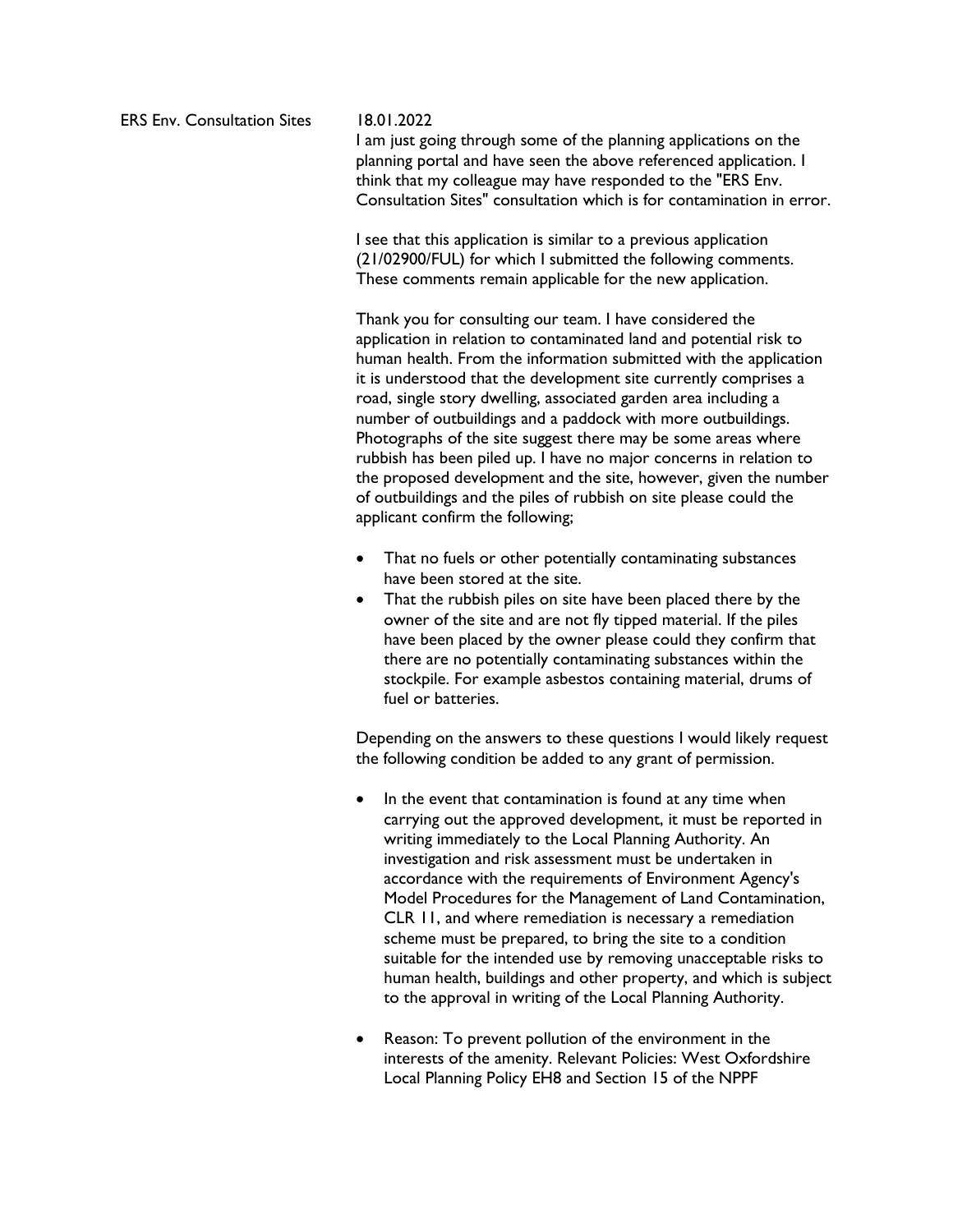ERS Env. Consultation Sites 24.01.2022 I have received the email below from the applicant and based on the information they have provided request that the following condition

be added to any grant of permission.

• In the event that contamination is found at any time when carrying out the approved development, it must be reported in writing immediately to the Local Planning Authority. An investigation and risk assessment must be undertaken in accordance with the requirements of Environment Agency's Model Procedures for the Management of Land Contamination, CLR 11, and where remediation is necessary a remediation scheme must be prepared, to bring the site to a condition suitable for the intended use by removing unacceptable risks to human health, buildings and other property, and which is subject to the approval in writing of the Local Planning Authority.

Reason: To prevent pollution of the environment in the interests of the amenity. Relevant Policies: West Oxfordshire Local Planning Policy EH8 and Section 15 of the NPPF

# **2 REPRESENTATIONS**

2.1 A summary of the representations received are detailed below. Full details can be found on the Council's website.

*42 third party objections received relating to:* 

- 1. Same as previous application that was refused;
- 2. Houses close to No 46 Common Road;
- 3. No need for homes;
- 4. 176 houses approved for development in the village in the last 2 or 3 years;
- 5. Increase traffic congestion;
- 6. Isolated from services and facilities;
- 7. Loss of local services;
- 8. Loss of biodiversity;
- 9. Pressure on water system;
- 10. Challenge existing infrastructure;
- 11. Impact to residential amenity;
- 12. Too many houses already being built in the village;
- 13. Overdevelopment;
- 14. Poor quality homes;
- 15. Out of character;
- 16. Increase traffic speeding;
- 17. School at capacity;
- 18. Lack of site notice;
- 19. North Leigh needs to remain a smaller town;
- 20. Inadequate sewer system;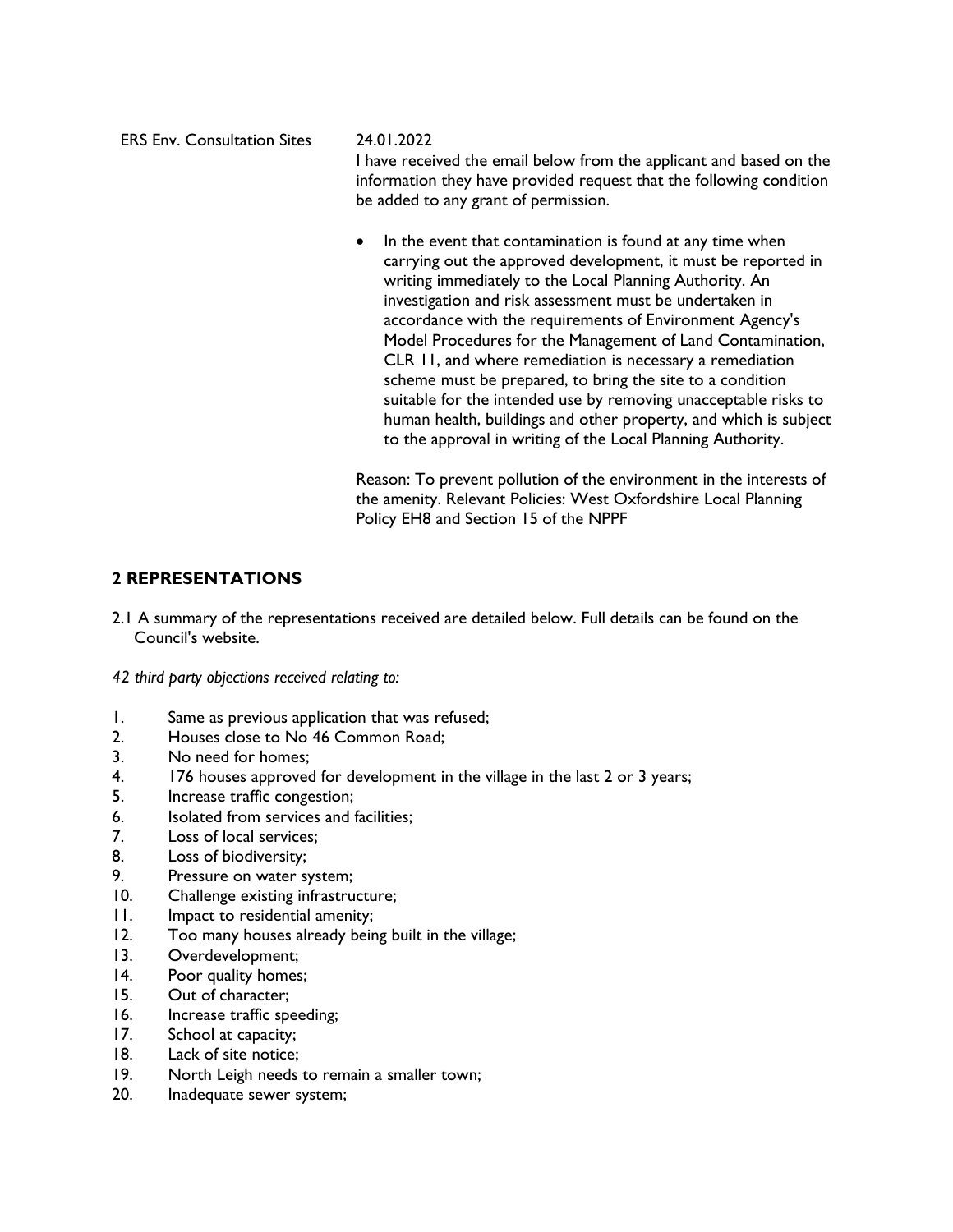- 21. Thames Water often visit area to fix issues;
- 22. Drainage;
- 23. Existing services are stretched;<br>24. Highway safety, especially at sch
- Highway safety, especially at school times;
- 25. Impact to local wildlife;
- 26. No affordable housing;
- 27. Not an allocated housing site;
- 28. Overbearing;
- 29. harm the character and appearance of the village;
- 30. Power outages;
- 31. Loss of green field;
- 32. Development should be on a brownfield site;
- 33. No social benefits;
- 34. Design, scale, form and layout of the proposal would not complement the existing pattern and character of the houses down the road;
- 35. The close proximity of plots 1, 3 and 10 to existing houses is overbearing and will harm the enjoyment of their gardens and privacy in their homes;
- 36. Reliant on cars;
- 37. Traffic noise and pollution for No 42;
- 38. Loss of trees and hedges;
- 39. Impact to amphibians;
- 40. Water system cannot cope with more houses;
- 41. Landscape harm;
- 42. Flooding;
- 43. Village is overpopulated;
- 44. Pollution;
- 45. Risk to pedestrians;
- 46. Impact to birds roosting;
- 47. Impact of building work;
- 48. Loss of privacy;
- 49. Poor parking provision;
- 50. Outlook from side window blocked;
- 51. Not previously developed land;
- 52. Excessive density;
- 53. Design;
- 54. Scale;
- 55. Trees felled on site; and
- 56. Not sustainable development.

# **3 APPLICANT'S CASE**

- 3.1 The supporting Planning Statement summarises their case as follows:
- 3.2 The application site mainly comprises previously developed land within North Leigh where the principle of residential development is already established, with the remaining land area undeveloped land immediately adjoining the settlement edge. It is sustainably located as has been established in a number of recent significant planning decisions at the village.
- 3.3 This revised application has fully considered the previous reasons for refusal with updated and additional supporting information to address these concerns. This includes a LVTN which robustly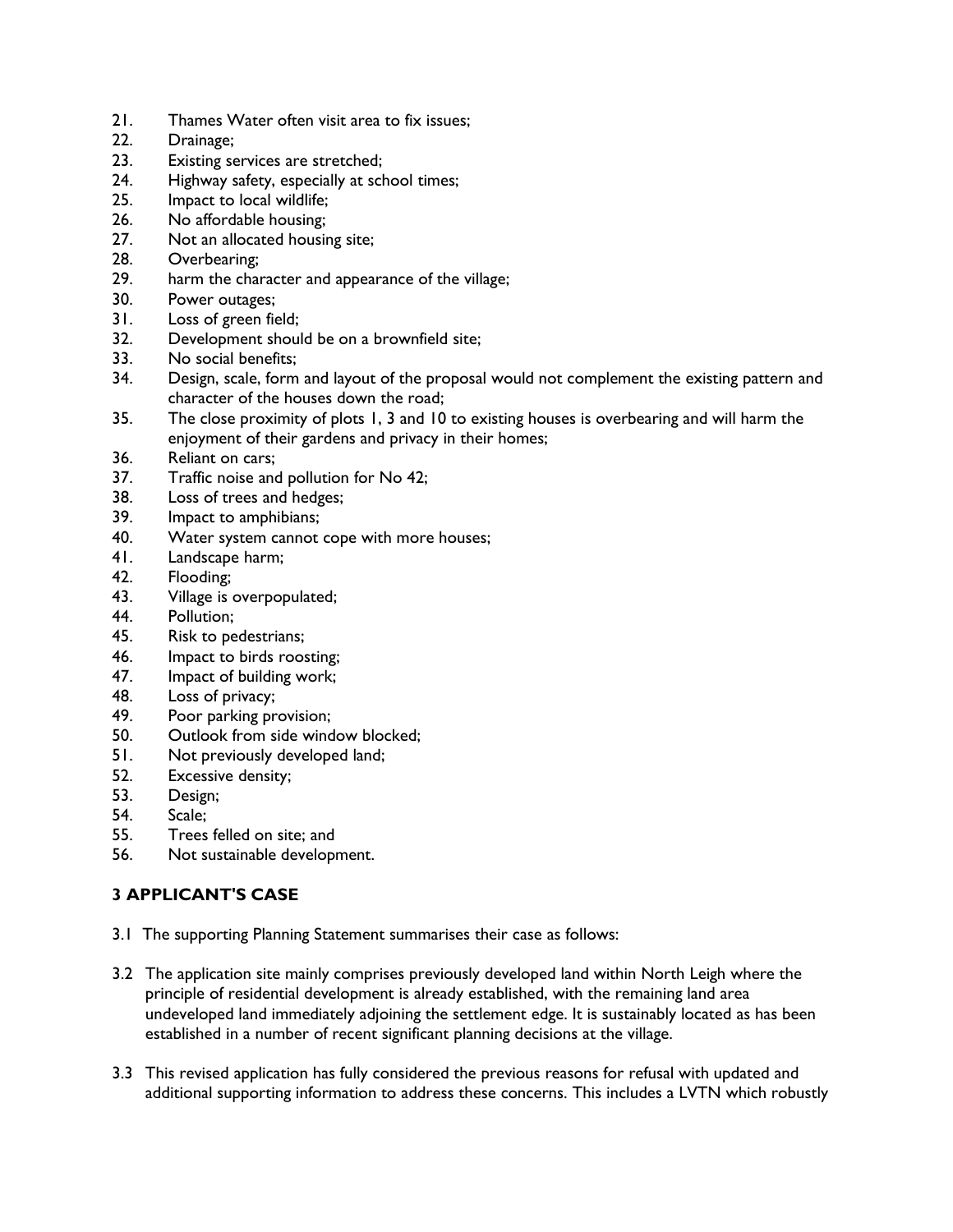demonstrates that the application forms a logical development that can be integrated without significant harm to the character and appearance of the area.

- 3.4 This high quality residential development will make more efficient use of a previously developed land resource and increase housing supply in an area with a significant housing affordability issue. It will also deliver a number of new 3 bed properties including affordable units, which are identified by the Council as the type of housing in greatest need in the district.
- 3.5 The applicant has also identified a housing land supply deficit in the district as a number of identified sites will clearly not be delivered within the 5 year period claimed by the Council. Consequently, the provisions of Paragraph 11(d) are triggered meaning the Council's housing policies are considered out of date and the 'tilted balance' applies.
- 3.6 In weighing up this application, paragraph 8 of the NPPF refers to three mutually dependent dimensions of sustainable development: economic, social and environmental. In terms of its identifiable benefits, the construction of the proposed houses will provide a source of employment in the short term which is important at this time of needing to increase economic activity. Once built, the resultant increase in population will serve to increase the level of expenditure in the local economy helping with the vitality of local services. These economic benefits will be of modest positive weight.
- 3.7 The proposal will make a contribution towards boosting the supply of housing in an area with a significant housing affordability issue, including smaller family housing for which there is a very significant need in the district. It will also provide much needed affordable housing. Significant positive weight should be attributed to these social benefits.
- 3.8 If permitted, this proposal will involve the more efficient use of a previously developed land resource and reduce the need for land release elsewhere in the district of higher environmental quality. The implementation of the proposed soft landscape proposals and integrated new habitat opportunities, plus offsite contribution to secure a biodiversity net gain, will deliver environmental benefits from the development. These environmental benefits will be of modest positive weight and creating greater biodiversity.
- 3.9 The loss of a limited area of agricultural land will be of modest negative weight, when combined with the change in character of this part of the site. However, the site is of no recognised landscape quality and there are no public views into or out of this part of the site, ensuring no discernible impact upon the character of the area.
- 3.10 In conclusion, the limited adverse impact of the proposal would not significantly or demonstrably outweigh the benefits when assessed against the policies of the framework as a whole. The tilted balance applies in this instance and the planning balance favours a grant of planning permission without further delay.

# **4 PLANNING POLICIES**

H1NEW Amount and distribution of housing H2NEW Delivery of new homes H3NEW Affordable Housing H4NEW Type and mix of new homes OS1NEW Presumption in favour of sustainable development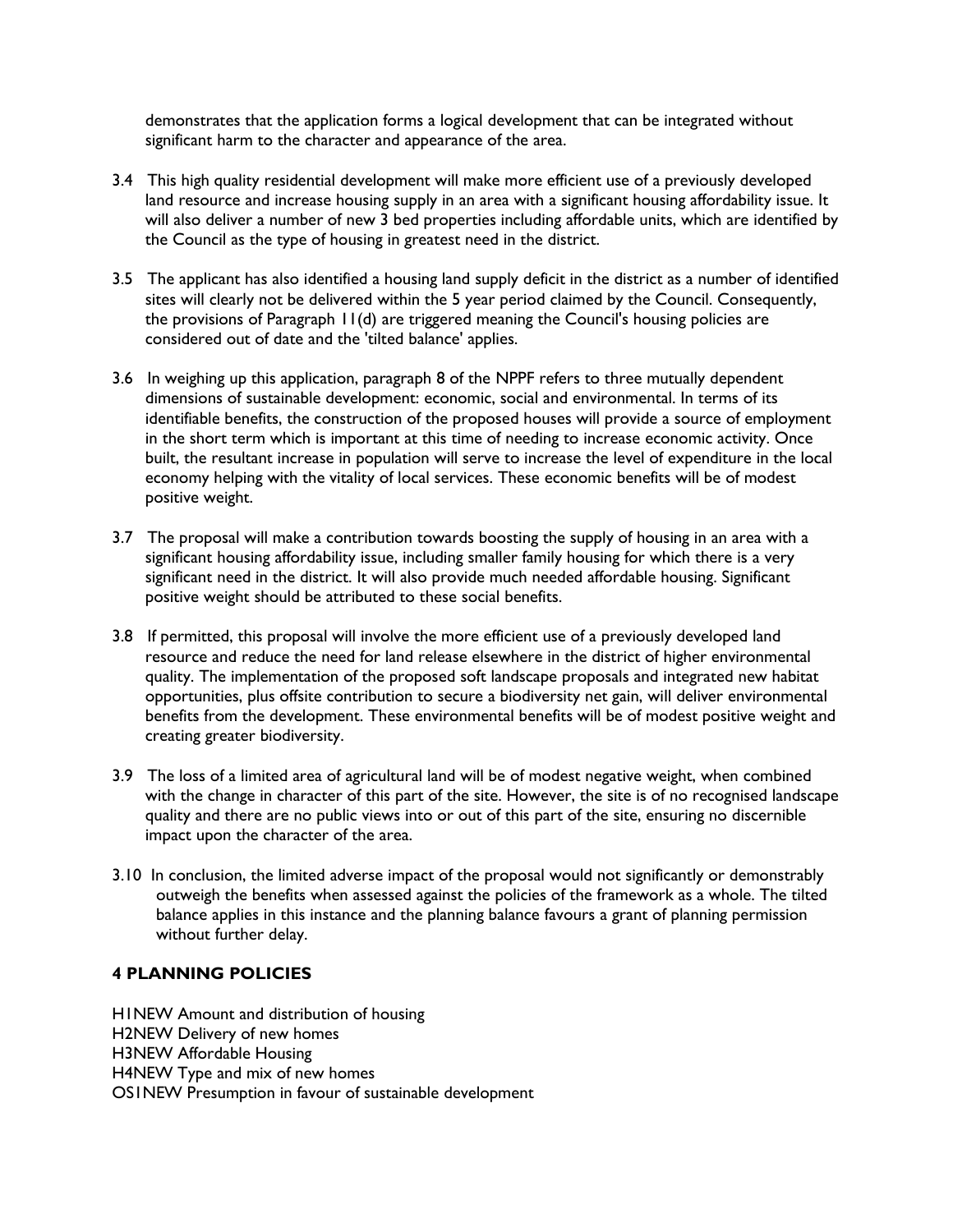OS2NEW Locating development in the right places OS3NEW Prudent use of natural resources OS4NEW High quality design OS5NEW Supporting infrastructure EH2 Landscape character EH3 Biodiversity and Geodiversity EH4 Public realm and green infrastructure EH7 Flood risk EH8 Environmental protection T1NEW Sustainable transport T2NEW Highway improvement schemes T3NEW Public transport, walking and cycling T4NEW Parking provision DESGUI West Oxfordshire Design Guide NPPF 2021 NATDES National Design Guide The National Planning Policy framework (NPPF) is also a material planning consideration.

# **PLANNING ASSESSMENT**

- 5.1 The applicant seeks planning permission for the demolition of existing residential property. The erection of 10 detached and semi-detached two storey dwellings and construction of a new access onto Common Road, with associated garaging and parking, landscaping and all enabling works.
- 5.2 The site is accessed by an existing access serving the domestic curtilage and beyond into the paddock to the rear of the site. There are a number of outbuildings which appear to have been associated with the dwelling, albeit not within an established domestic curtilage.
- 5.3 An application for the construction of five detached dwellings and garages. Close existing and formation of new vehicular access in revised position was refused permission in November 2018 (Ref: 18/02932/FUL) for the following reasons:

*1. The proposal is for housing development on a predominantly greenfield site on the edge of the settlement of* North Leigh. The development is not required to meet Local Plan housing requirements and would not constitute an acceptable windfall opportunity in the context of the location, site characteristics, and a very low 5 year windfall allowance. The design (including materials), scale, form and siting of the proposal would not form a logical complement to the existing scale and pattern of development in this location, it would fail to protect or enhance the local landscape and the setting of the village, and would fail to conserve the natural environment. There would therefore be an unacceptably harmful impact on the character and appearance of the area. There are no material considerations that indicate that the development plan should not be followed. The proposal is thus contrary to West Oxfordshire Local Plan 2031 Policies H2, EH2, OS2 and OS4, and paragraphs 12, 127, and 170 of the NPPF.

2. By reason of the siting of plots 4 and 5 in particular, close to the boundaries with existing properties, the proposed dwellings will appear overbearing and result in overlooking from the first floor of Plot 4 and the ground floor of Plots, 1, 2, 4 and 5 and the access road due to insufficient boundary treatment to the detriment of the residential amenity of the adjacent occupiers. As such, the proposal is considered contrary to adopted West Oxfordshire Local Plan Policies OS2, H2 and OS4, and the relevant paragraphs of the NPPF.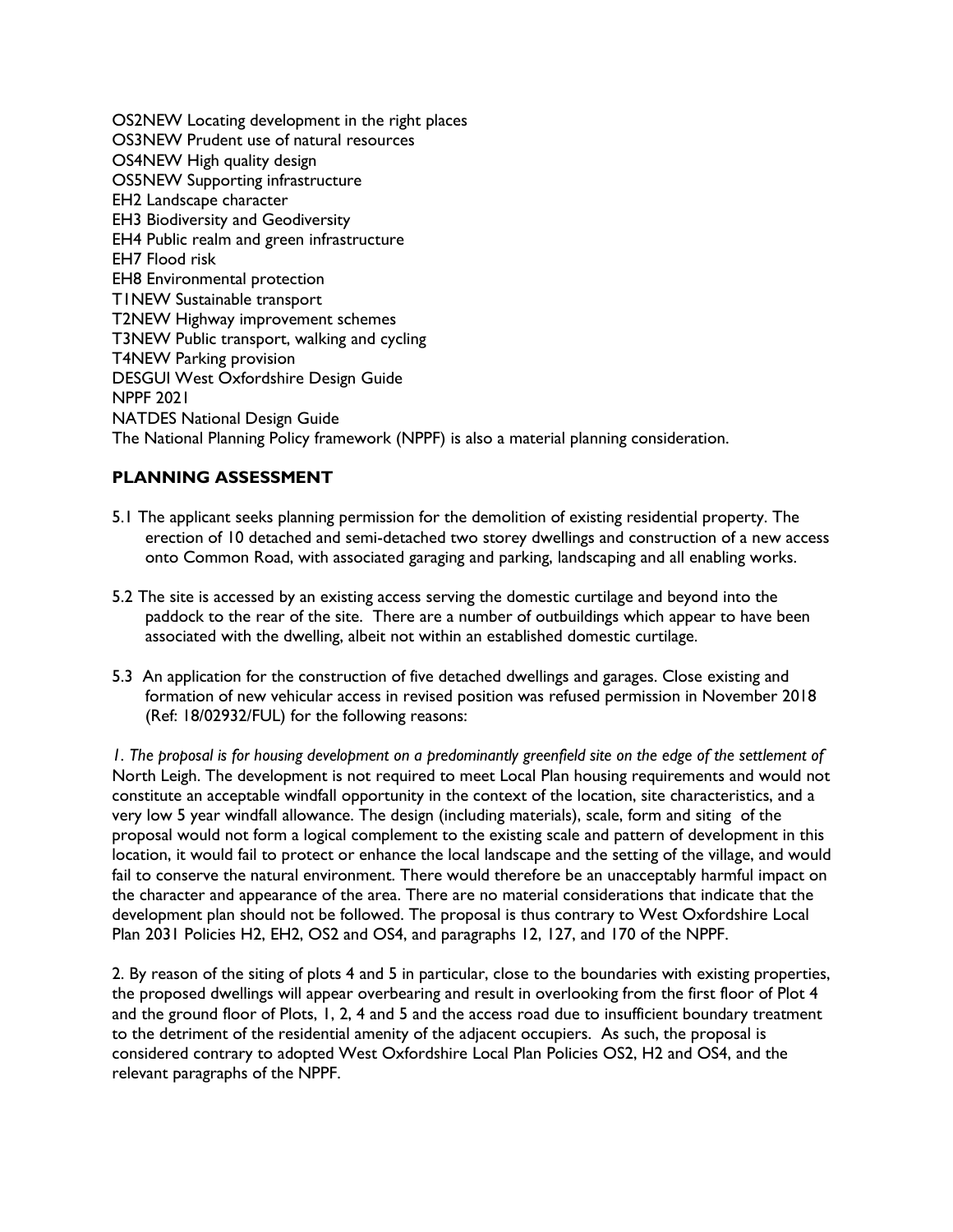5.4 A further application (ref. 20/02900/FUL) was refused in March 2021 for the following reasons:

*1. The proposal is for housing development on a predominantly greenfield site on the edge of the settlement of North Leigh. The development is not required to meet Local Plan housing requirements and would not constitute an acceptable windfall opportunity in the context of the location and site characteristics. The design, scale, form and layout of the proposal would not form a logical complement to the existing scale, pattern and character of development in this location, it would fail to protect or enhance the local landscape and the setting of the village, and would fail to conserve the natural environment. There would therefore be an unacceptably harmful impact on the character and appearance of the area. There are no material considerations that indicate that the development plan should not be followed. The proposal is thus contrary to West Oxfordshire Local Plan 2031 Policies H2, EH2, OS2 and OS4, West Oxfordshire Design Guide, National Design Guide and the NPPF.*

*2. The proposed development fails to provide affordable housing and a mix of property types and sizes in conflict with Policies H3 and H4 of the West Oxfordshire Local Plan 2031, National Design Guide and the NPPF.*

*3. The proposed development fails to provide an acceptable SuDS solution in line with Local and National Standards and water quality standards are not met. In addition no water quality assessment has been carried out. As such the proposed development conflicts with Policies EH7 and EH8 of the West Oxfordshire Local Plan 2031and the NPPF.*

*4. There is inadequate information relating to biodiversity net gain (BNG) and the proposal fails to demonstrate that a BNG can be provided on site. As such the proposal is contrary to Local Plan policy EH3 and the NPPF.*

*5. The applicant has not entered into a legal agreement to secure a contribution towards necessary infrastructure*  including sports and recreation and play facilities, highway works and improved public transport required to offset *the burden on local infrastructure that would otherwise result from the proposed development. The local planning authority cannot therefore be satisfied that the impacts of the development can be made acceptable. Consequently, the proposal conflicts with Policies OS5 and T3 of the West Oxfordshire Local Plan 2031and the NPPF.* 

- 5.5 The adopted West Oxfordshire Local Plan identifies North Leigh as a Village wherein new development is acceptable in certain circumstances. The site is part existing bungalow set in its domestic curtilage and part undeveloped paddock area and agricultural field.
- 5.6 The site is bounded to the north by the rear gardens of properties fronting Common Close and the rear gardens of Nos 38, 40 and 42 Common Road forming the eastern boundary.
- 5.7 The site is not within the Cotswolds AONB, Conservation Area or any other designated area.
- 5.8 The site is wholly within flood zone 1.
- 5.9 The application is before Committee as the Parish Council have objected to the proposal.
- 5.10 Taking into account planning policy, previous applications, other material considerations and the representations of interested parties, officers are of the opinion that the key considerations of the application are:

Principle of Development; Siting, Design and Form;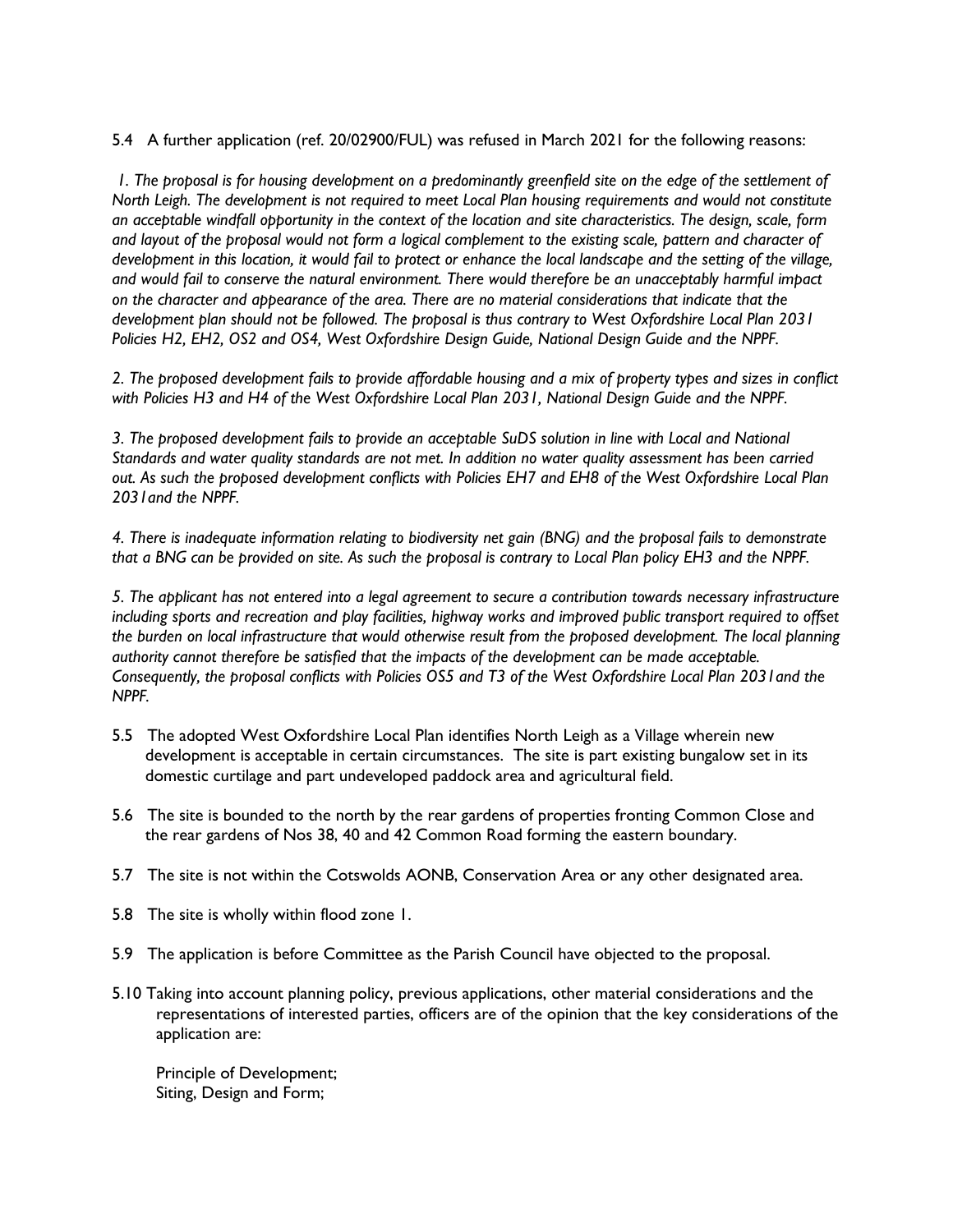Highway Safety; Drainage and Flood Risk; Trees and Ecology; Residential Amenities; S106 matters; and Conclusion (including previous refusal reasons) and Planning Balance

## **Principle of Development**

- 5.11 Policy OS2 sets out the overall strategy on the location of development for the District. It adopts a hierarchal approach, with the majority of new development focused on the main service centres of Witney, Carterton and Chipping Norton, followed by the rural service centres of Bampton, Burford, Charlbury, Eynsham, Long Hanborough, Woodstock and the new Oxfordshire Cotswolds Garden Village (now referred to as Salt Cross).
- 5.12 North Leigh is identified as a 'village' in the settlement hierarchy of the Local Plan and policy OS2 states 'the villages are suitable for limited development which respects the village character and local distinctiveness and would help to maintain the vitality of these communities'.
- 5.13 Local Plan Policy H2 states 'new dwellings will be permitted at the main service centres, rural service centres and villages in the following circumstances.......
- On previously developed land within or adjoining the built up area provided the loss of any existing use would not conflict with other plan policies and the proposal complies with the general principles set out in Policy OS2 and any other relevant policies in this plan;
- On undeveloped land within the built up area provided that the proposal is in accordance with the other policies in the plan and in particular the general principles in Policy OS2;
- On undeveloped land adjoining the built up area where convincing evidence is presented to demonstrate that it is necessary to meet identified housing needs, it is in accordance with the distribution of housing set out in Policy H1 and is in accordance with other policies in the plan in particular the general principles in Policy OS2.'
- 5.14 The existing dwelling and its garden is considered to be previously developed land (also known as brownfield land). New development is therefore supported in principle in this area by Policy H2. In addition, paragraph 120 (c) of the NPPF states 'planning policies and decisions should….. give substantial weight to the value of using suitable brownfield land within settlements for homes and other identified needs'.
- 5.15 The additional land forming the proposed development site would be described as undeveloped land adjoining the built up area and in this instance, Local Plan Policy H2 requires convincing evidence to demonstrate the site is necessary to meet an identified housing need. The assessment for the previously refused application at the site in March 2021 noted that 'no such evidence has been provided'.
- 5.16 It is vital that Local Planning Authorities issue consistent decisions, particularly for similar development proposals on the same site. The background to this site is that 10 homes were refused on this site for several reasons (as stated above) in March 2021. Therefore, a material change must occur that would warrant the LPA coming to a different conclusion than the previous refusal.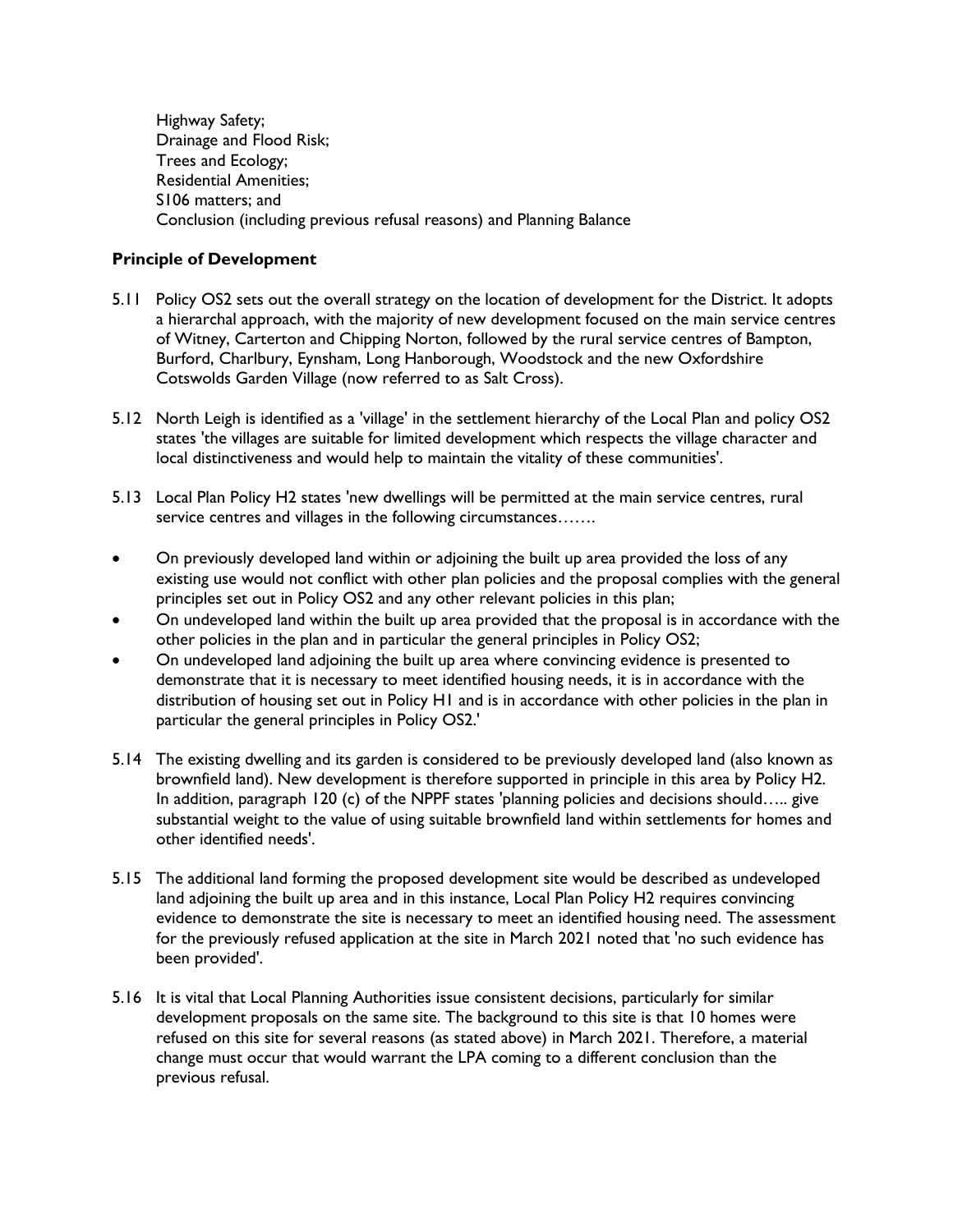- 5.17 Policy H3 of the Local Plan requires the provision of affordable housing on schemes of 11 or more units or which have a maximum combined gross floor space of more than 1000sqm. Whilst the previous application at the site (ref. 20/02900/FUL) only provided a net increase of 9 units, it would have exceeded the 1000sqm floor space requirement and as such affordable housing should have been provided. However, no affordable housing was provided. Indeed, the lack of affordable housing was discussed within the previous Officer Report and ultimately formed part of refusal reasons 1 and 2.
- 5.18 The current scheme proposes approximately 989sqm of dwelling floorspace and approximately 74sqm of carport floorspace. The existing dwelling to be demolished is approximately 70sqm. The net increase of floorspace on site therefore (when subtracting the existing dwelling) is approximately 993sqm. While there is some debate as to whether carports contribute towards the floorspace calculation when assessing affordable housing contributions, the above has shown that should carports be included, or not, the scheme still proposes less than 1000sqm of new floorspace.
- 5.19 Therefore, the provision of affordable housing is not required to meet Policy H3. However, as part of the development site is on undeveloped land adjoining the built up area, Policy H2 requires convincing evidence to demonstrate that new housing is necessary to meet identified housing needs. Of note is that the applicant now proposes two affordable homes as part of this application. As such, floor space is reduced from the previous scheme and two affordable homes are now provided. These are material changes from the previous refusal.
- 5.20 The Councils Housing Enabler Officer states that as of 04/04/2022, 119 applicants were registered on the Council's Homeseeker+ system to rent a home in North Leigh. In addition to these 119 applicants there are a further 2426 applicants on the wider district waiting list that could benefit from the development of affordable housing. It is clear that there is a need for affordable housing in North Leigh and the wider district.
- 5.21 In terms of the Councils land supply position. The Council has recently undertaken a review of the current situation (December 2021) and concludes it has a 5.3 year supply. Footnote 8 and Paragraph 11 of the NPPF are not therefore triggered; the local plan policies which are most important for determining the application are not out-of-date and can be afforded full weight. Furthermore, the Housing Delivery Test (updated 14 January 2022) found from 2018-2021 West Oxfordshire required 1420 homes and delivered 2767. A Housing Delivery Test 2021 measurement of 195%. While WODC can demonstrate a five year supply of deliverable housing land, this is not a supply ceiling and officers are mindful of the Government's objective of significantly boosting the supply of homes (paragraph 60 of the NPPF).
- 5.22 In light of the discussion above, officers are satisfied that convincing evidence has been presented to demonstrate that there is a need for housing in this location. Furthermore, while a net increase of 9 homes in this location would not significantly boost the supply of homes. It would nonetheless make a contribution.
- 5.23 Notwithstanding the above assessment, the proposal shall be assessed against the Local Plan as a whole and in particular the general principles of Policy OS2 in more detail below.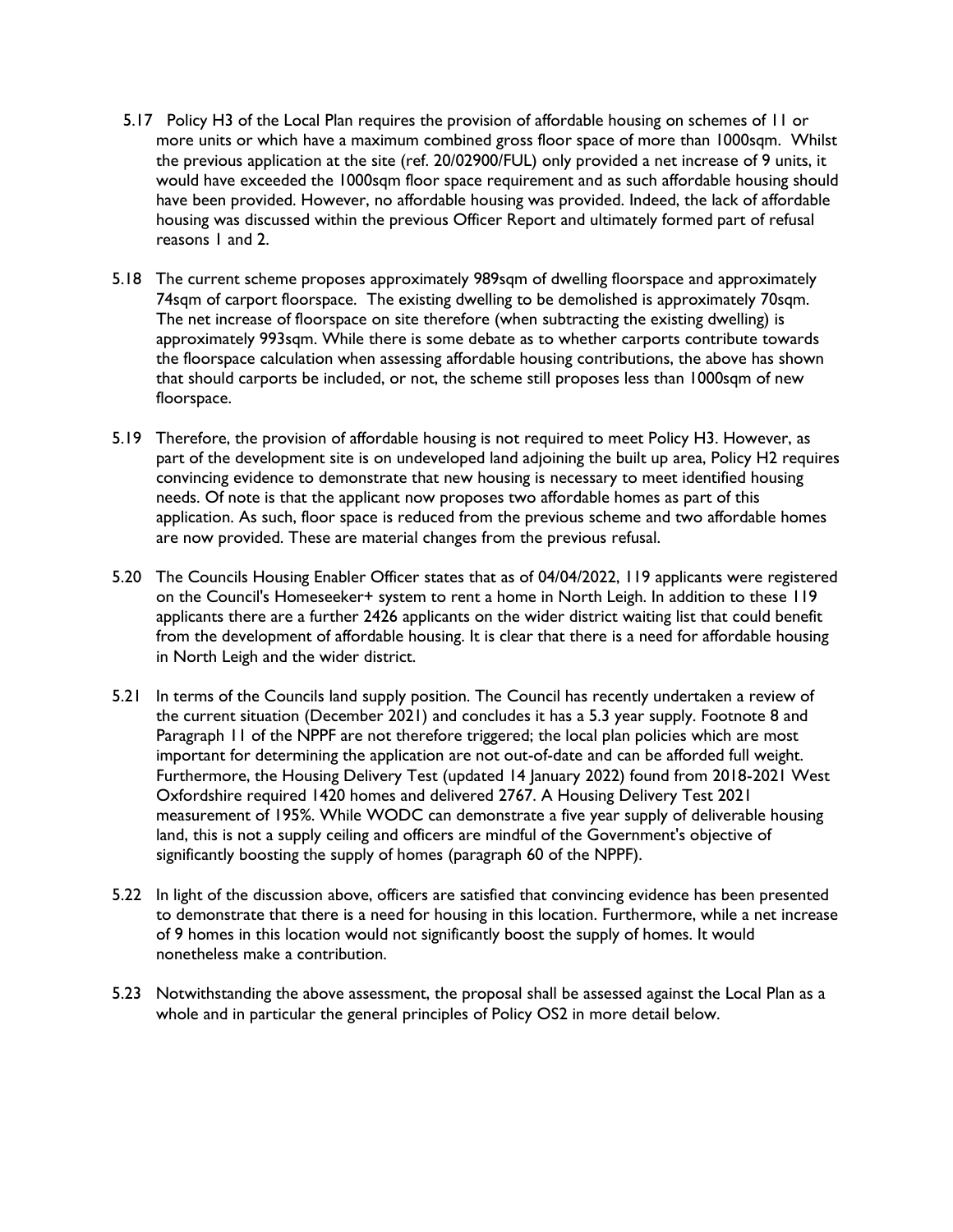## **Siting, Design and Form**

- 5.24 Paragraph 130 of the NPPF is clear that development proposals should function well and add to the overall quality of the area; are visually attractive as a result of good architecture, layout and appropriate and effective landscaping; are sympathetic to local character and history including the surrounding built environment and landscape setting and create places that are safe, inclusive and accessible and have a high standard of amenity for existing and future users.
- 5.25 Policies OS2 (Locating development in the right places), OS4 (High quality design) and EH2 (Landscape character) each require the character of the area to be respected and enhanced. The importance of achieving high quality design is reinforced in the National Design Guide.
- 5.26 Officers considered that the design, scale, form and layout of the previous scheme would not form a logical complement to the existing scale, pattern and character of development in this location. This formed part of refusal reason 1 of application ref. 20/02900/FUL.
- 5.27 When comparing the previously refused scheme to the current proposal. The proposed development still amounts to a backland form of development with eight of the new dwellings located to the rear of properties fronting onto Common Road. Six of the dwellings would still be large detached properties (plots 3, 6, 7, 8, 9 and 10). Plots 1 and 2; and plots 4 and 5 would still be semi-detached pairs. In addition, both the previously refused scheme and the current scheme propose the same mix of bedroom numbers (seven 3 bed homes and three 4 bed homes). As such, the conflict with Policy H4 remains. Four homes are still proposed to the north of the site and the remaining six to the south. In terms of materials, these are proposed to be slate roofs, reconstituted stone walls, and timber windows and doors. Brick chimneys and timber porches are also proposed.
- 5.28 There are some differences to the scale, footprint, orientation and design of the dwellings proposed when compared to the previous refusal. Particularly the detached dwellings. However, the siting, materials, pattern, and character of the overall development remains broadly the same as the previous refusal.
- 5.29 In terms of major changes. All of the garages have been removed and four car ports are now proposed. Six plots will have no garaging/carports. In addition, only one vehicular entrance is now proposed to serve all the dwellings where the previous scheme had two vehicular entrances (one retained for plot 1 and the rest accessed by the new entrance). Plot 1 will have a separate pedestrian access.
- 5.30 Common Road is characterised by its linear form of development along both sides of the road with Common Close located further to the north comprising a planned cul-de-sac form of development of uniform appearance. Some other cul-de-sacs are also present to the north. This backland form of development proposed bears some resemblance to the cul-de-sacs to the north, however, it is proposed to extend into open countryside to the west, eroding the village setting. The development would be visible from Common Road and partially from the public rights of way to the west of the village.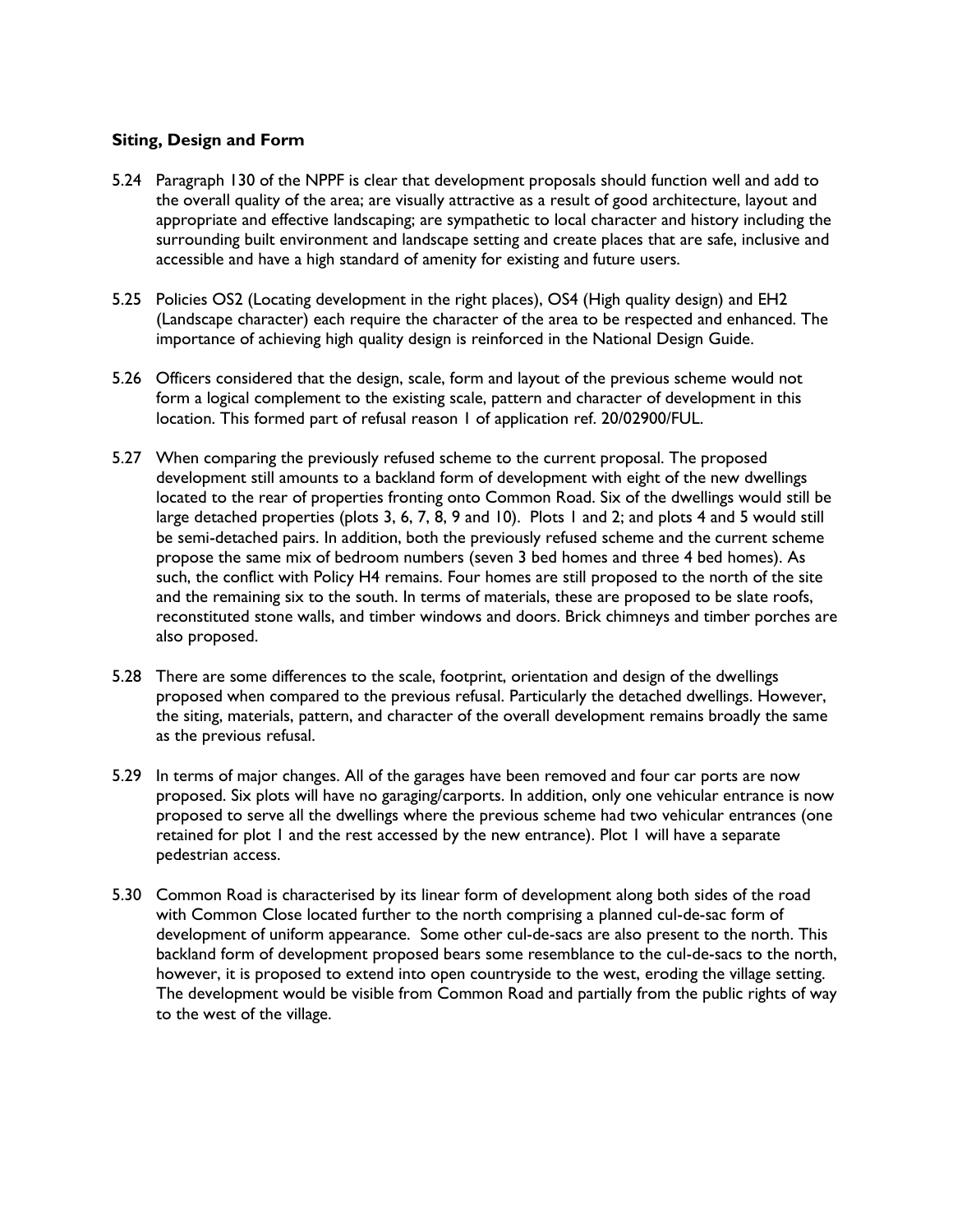- 5.31 Most of the existing trees on the site are to be removed, although the submitted tree schedule indicates that all of the trees are defined as category C and of low overall quality. Nevertheless, the loss of these trees would further expose the development and the expanding edge of North Leigh to views from the public right of way to the west. The roadside hedge is also proposed to be removed.
- 5.32 Overall, there are insufficient differences in terms of the general design, scale, form, layout and landscape impacts that would warrant coming to a different conclusion then the previous refusal. As such, the proposed development conflicts with Local Plan Policies OS2 and OS4 in terms of the design, scale, form and layout of the proposed development and Policy EH2 as it would fail to protect or enhance the local landscape and the setting of the village.

## **Highway Safety**

- 5.33 Highway safety did not form a refusal reason for the previous scheme. However, OCC Highways did initially object to the previous scheme as the Refuse Collection Vehicle (RCV) used in the swept path analysis was of insufficient size. That matter was dealt with during the previous application and it was demonstrated that the swept path for the RCV is very tight within the turning head but the manoeuvre was possible.
- 5.34 Notwithstanding that the previous scheme was acceptable in highway safety terms. Arguably, this scheme is an improvement when compared to the previous as two separate vehicular accesses were proposed. The existing access for the bungalow retained to serve plot 1 and the rest of the plots accessed by a new entrance. This would have led to a proliferation of accesses in close proximity to each other. As noted, only one access is now proposed, which is considered to be an improvement against the previous scheme in highway safety terms.
- 5.35 OCC have no objections to the scheme subject to S106 contributions towards highway works and public transport infrastructure and highway conditions.
- 5.36 The proposed development therefore is acceptable in highway safety terms and accords with policies T1, T2, and T3 of the West Oxfordshire Local Plan 2031 and the NPPF.

#### **Drainage and Flood Risk**

- 5.37 Refusal reason 3 of the previous application stated 'the proposed development fails to provide an acceptable SuDS solution in line with Local and National Standards and water quality standards are not met'.
- 5.38 The Lead Local Flood Authority objected to the previous scheme and they are also currently objecting to this scheme. However, in their comment dated 07/02/2022 they stated 'generally we don't have an objection to the SuDS design principles. However, additional and corrected information should be provided for the LLFA to be able to fully review'. Officers also note the number of comments received relating to foul drainage (sewerage) issues in the area. TWA have commented on this aspect of the scheme and are satisfied that there is capacity in the foul water sewerage network to accommodate the needs of the development. There are no objections in regards to foul drainage therefore. The LLFA have also not raised water quality standards as a concern.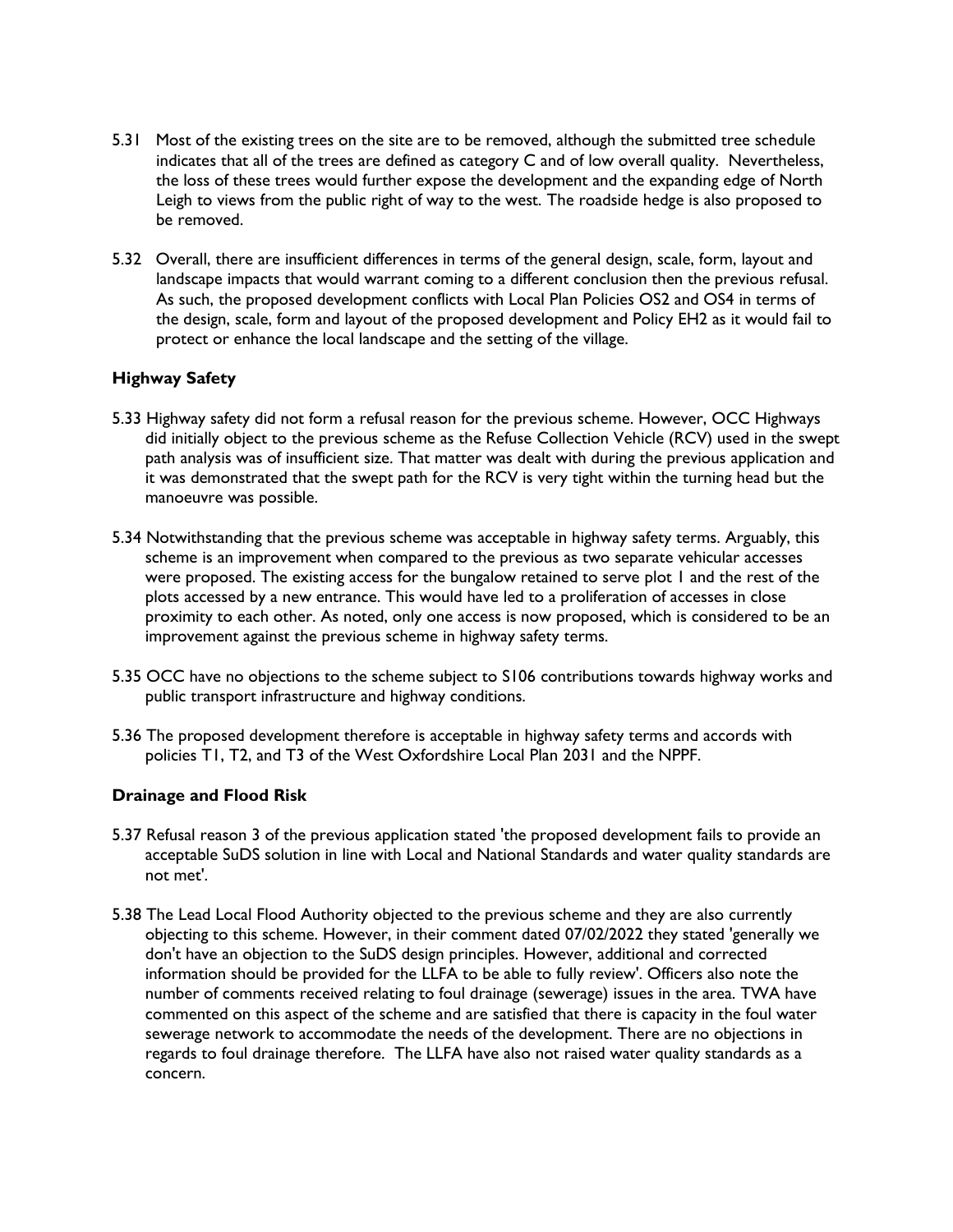- 5.39 The site is in flood zone 1 and is therefore at the lowest risk of flooding. Nonetheless, the proposed development must provide a detailed surface water management strategy in accordance with the Local Standards and Guidance for Surface Water Drainage on Major Development in Oxfordshire. The applicant has submitted additional information in relation to this and the LPA is awaiting the reply from the LLFA.
- 5.40 Officers are satisfied that the proposed development will not increase flood risk at the site or elsewhere, subject to an acceptable drainage strategy being agreed and officers consider that this technical issue can be overcome. It may be that this is overcome prior to the application being heard at the April 19th Committee, if that is the case, officers will update Members on the additional representations report. Should that not be the case, officers would request that this application be delegated back to officers to overcome this drainage matter.

# **Trees and Ecology**

- 5.41 Local Plan Policy EH3 (Biodiversity and geodiversity) states 'the biodiversity of West Oxfordshire shall be protected and enhanced to achieve an overall net gain in biodiversity and minimise impacts on geodiversity'.
- 5.42 Paragraph 180 of the NPPF sets out a clear hierarchy for proposals affecting biodiversity. The hierarchy is to firstly, avoid harm; secondly, where this is not possible, to mitigate any harm onsite; thirdly, as a last resort, to compensate for any residual harm.
- 5.43 Most of the existing trees on the site are to be removed, although the submitted tree schedule indicates that all of the trees are defined as category C and of low overall quality. As such, the loss of these trees is acceptable.
- 5.44 The impact to biodiversity, particularly that biodiversity net gain (BNG) was not proposed, formed refusal reason 4 of the previous application. In response, the applicant has submitted a biodiversity net gain calculation.
- 5.45 The proposal would result in a loss of biodiversity, but this loss would be of low value habitats (part garden and part field), as evaluated in the Ecological Survey Report, and there is minimal ecologically meaningful opportunity within the proposed development site to create new habitat (other than hedgerows). The majority of the site would remain within residential garden use and it would therefore be difficult to ensure delivery and ongoing management of the required biodiversity units.
- 5.46 The applicant has stated that they are willing to pay a sum of money to ensure 10% BNG can be achieved off site. The Councils biodiversity officer has commented on this and stated 'I am supportive of the approach advocated by the agent for the 10% biodiversity net gain to be secured as a financial payment towards habitat creation off-site. There are potential opportunities for this to be delivered within the local area, for example the Wychwood Project, which could be explored via a broker such as the Trust for Oxfordshire's Environment (TOE) in partnership with the council'.
- 5.47 The proposed development is unlikely to result in the loss of protected species habitats. However, the development would lead to a reduction in biodiversity value at the site and full onsite mitigation is not achievable. Compensation for residual harm is therefore required. In this regard, although The Environment Act 2021 has now passed, secondary legislation is required for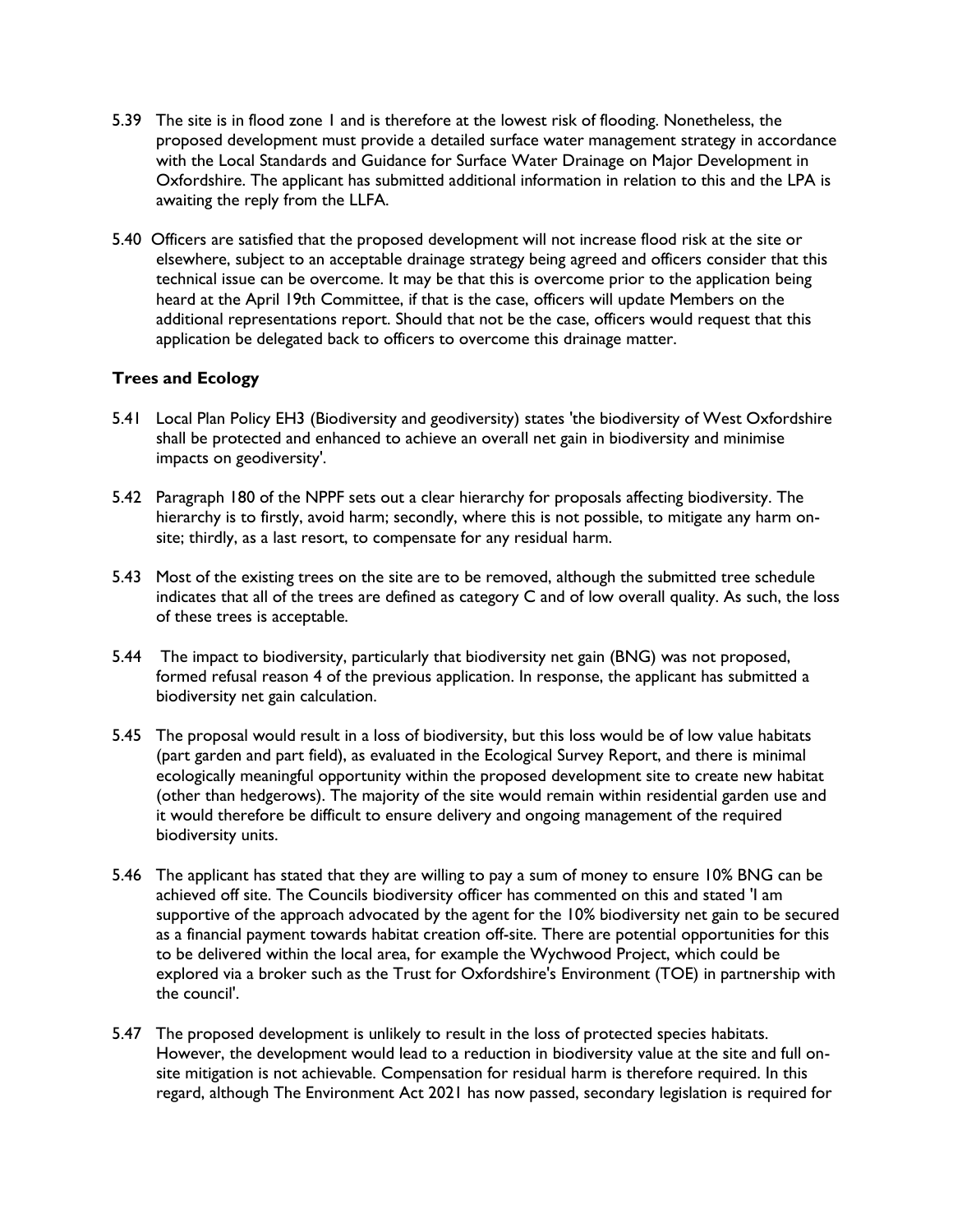it to be implemented. Therefore, the 10% biodiversity net gain requirement set out in the Act is not yet law. Furthermore, Local Plan Policy EH3 and Paragraph 174 of the Framework, both seek a net gain in biodiversity without identifying a specific percentage. The applicant has stated that they are willing to agree off site biodiversity net gain of 10% through a financial contribution. This is above what is currently required by law and national or local policy.

5.48 Overall, the proposals would meet the biodiversity hierarchy as set out in Paragraph 180 of the NPPF (subject to complying with the conditions and paying the sum required). As such, the proposal would not have an unacceptable effect on biodiversity and the proposal accords with Policy EH3 in that regard. Indeed, arguably, while off site, the scheme is likely to improve biodiversity value when taken holistically. Refusal reason 4 is overcome therefore.

## **Residential Amenities**

- 5.49 Residential amenity was not raised as a refusal reason previously and as assessed, the layout of the site is broadly the same as the previous scheme. Nonetheless, an assessment is still completed below.
- 5.50 Adopted Local Plan Policy OS2 states that all development should be compatible with adjoining uses and not have a harmful impact on the amenity of existing occupants. In terms of the properties fronting onto Common Road (Nos 42-38), Plot 10 would be located to the rear of Nos 42 and 40. The dwelling would be off-set from the boundary by approximately 2m with the closest element comprising a single storey car port. Given the proposed form of the development and generous depth of the gardens to Nos 42 and 40 (over 20m), it is not considered that the proposed development would have a significant adverse impact through overbearing or over-shadowing. In addition, there are no facing windows between Plot 10 and Nos 42, 40 and 38.
- 5.51 Concerns have been raised in relation to the new access road passing to the side of No 42 and its impact on their amenity through noise, vibration and air quality. No 42 is however separated from the site with a single storey garage and appropriate boundary treatment could ensure that there would be no significant loss of amenity.
- 5.52 The dwellings backing onto properties fronting onto Common Close would have gardens in excess of 11m and window to window distances of approximately 30m. This exceeds the 22m industry standard required for facing window distances. Those new dwellings to the south of the site would predominantly overlook onto open land.
- 5.53 Whilst the new pair of semi's adjoining No 46 would be sited slightly further forward in the plot, this is an overlap of just 4m and would be located to the north of No 46, as such loss of light and overshadowing is unlikely. Also, the side window of No 46 is noted. However, this is a small side window at second floor so is unlikely to allow significant views out of to detrimentally affect the privacy of the proposed dwellings. In addition, this window is north facing, so receives very little direct sunlight. The proposed dwelling (plot 1) is unlikely to adversely affect sunlight into this window.
- 5.54 Taking all of this into consideration, officers are satisfied that the proposal will not detrimentally impinge on the residential amenities of the area in regards loss of privacy, or loss of light, overbearing or overshadowing impacts, noise, pollution (including light), odours or vibration. In addition sufficient private external amenity space is proposed for each property.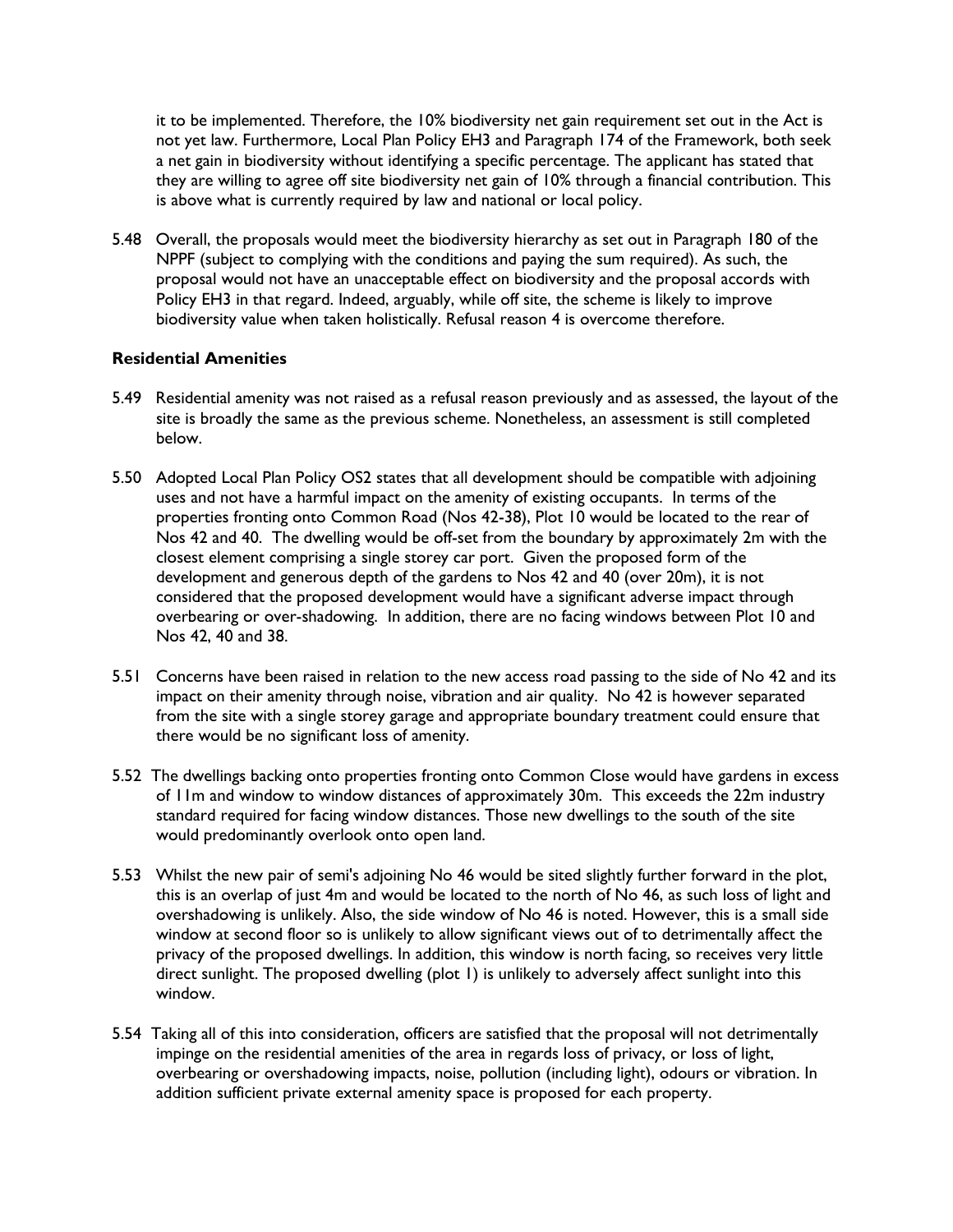#### **S106 matters**

- 5.55 Policy OS5 of the Local Plan seeks to ensure that new development delivers or contributes towards the provision of essential supporting infrastructure and Policy T3 states that new development will be expected to contribute towards the provision of new and/or enhanced public transport, walking and cycling infrastructure to help encourage modal shift and promote healthier lifestyles.
- 5.56 Policy H3 requires that 40% of the homes are provided as affordable housing. However, the proposed development does not propose sufficient floorspace that would engage Policy H3. Nonetheless, the applicant is proposing to provide two affordable homes and this will be secured via the S106.
- 5.57 OCC seeks Household Waste Recycling Centre contribution of £940.
- 5.58 OCC seeks Highway works contribution for the part funding of a shared use cycle-track along the A4095 of £ 10,000.
- 5.59 OCC seeks Public transport services contribution for improved public transport in this area of £10,510.
- 5.60 OCC seeks Public transport infrastructure (if not dealt with under S278/S38 agreement) for replacement poles, flags and timetable cases at the Common Close bus stops of £2,330.
- 5.61 OCC require the Applicant to enter into a S278 agreement and a S38 agreement to mitigate the impact of the development.
- 5.62 Refusal reason 5 of the previous application was related to not entering into a legal agreement. The applicant has stated that they are willing to enter into a legal agreement to secure the above contributions.

#### **Conclusion (including previous refusal reasons) and Planning Balance**

- 5.63 The Council has recently undertaken a review (December 2021) and concludes it has a 5.3 year supply. Footnote 8 and Paragraph 11 of the NPPF are not therefore engaged; and the local plan policies which are most important for determining the application are not out-of-date and can be afforded full weight.
- 5.64 Policy H2 permits new dwellings on undeveloped land adjoining the built up area where 'convincing evidence is presented to demonstrate that it is necessary to meet identified housing needs, it is in accordance with the distribution of housing set out in Policy H1 and is in accordance with other policies in the plan in particular the general principles in Policy OS2'.
- 5.65 The proposed development would add 9 dwellings (net) to West Oxfordshire Council housing stock. While WODC can demonstrate a five year supply of deliverable housing land, this is not a supply ceiling and officers are mindful of the Government's objective of significantly boosting the supply of homes (paragraph 60 of the NPPF). Furthermore, two affordable homes are provided. In light of this affordable housing provision and the addition of 9 homes (net), officers are satisfied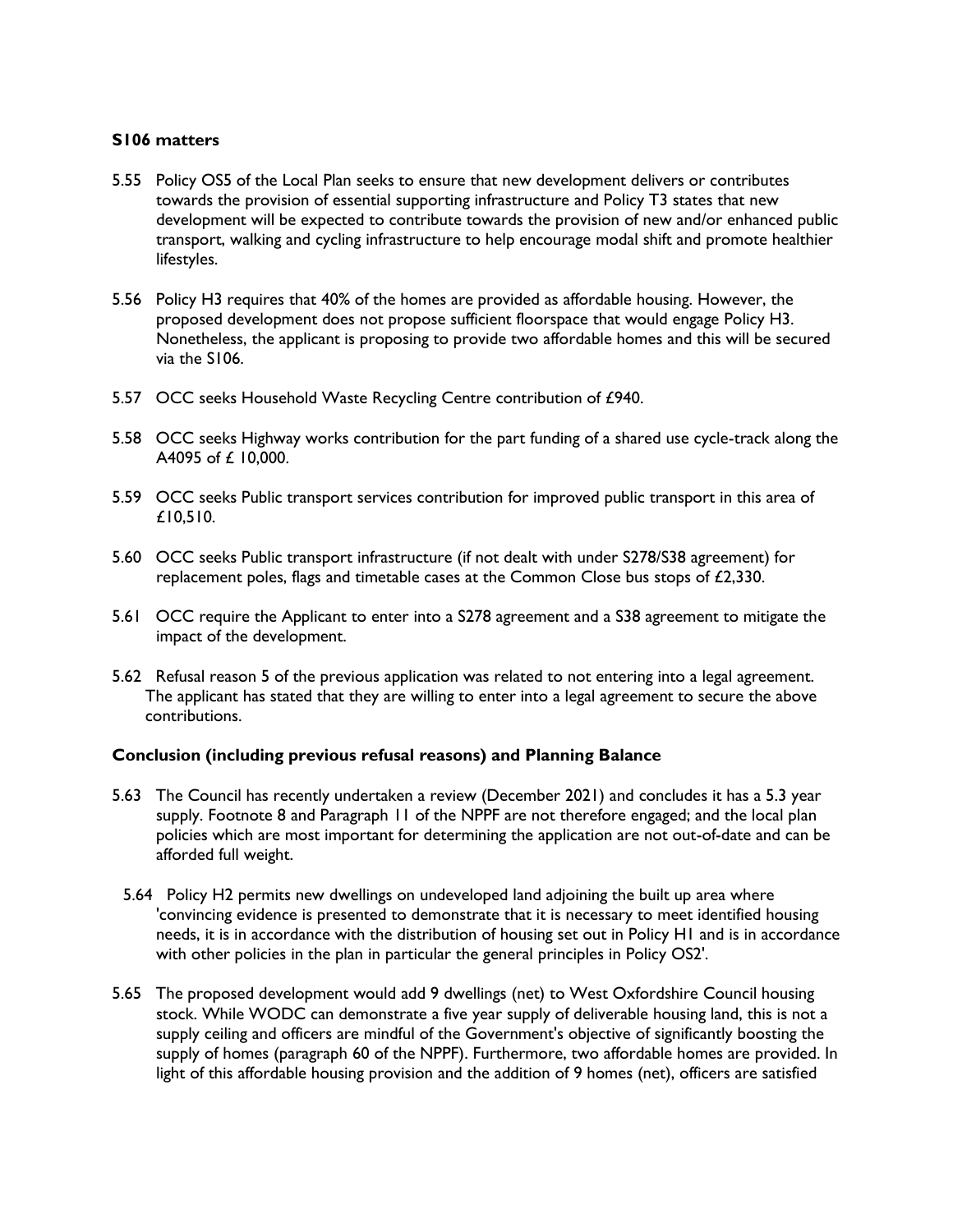that the proposal would accord with Local Plan Policy H2 insofar as it relates to meeting identified housing needs.

- 5.66 The part of refusal reason 2 relating to mix of property types and sizes is not overcome as both the previously refused scheme and the current scheme propose the same mix of bedroom numbers (seven 3 bed homes and three 4 bed homes). As such, the conflict with Policy H4 remains.
- 5.67 This application therefore overcomes the part of refusal reason 2 that relates to affordable housing (but not mix of housing) and the parts of refusal reason 1 that relate to the need for the homes (H2).
- 5.68 However, H2 is clear in that proposals that accord with H2 also must accord with the Local Plan, in particular the general principles in Policy OS2. There are insufficient differences in terms of the general design, scale, form and layout that would warrant coming to a different conclusion than the previous refusal. As such, the development conflicts with Local Plan Policies OS2 and OS4 in terms of the design, scale, form and layout of the proposed development and Policy EH2 as it would fail to protect or enhance the local landscape and the setting of the village, and would fail to conserve the natural environment. The parts of refusal reason 1 relating to design, scale, form, layout and landscape therefore are not overcome. other policies in.
- 5.69 With regard to refusal reason 3 (SuDS solution in line with Local and National Standards and water quality standards). The LLFA have not raised water quality standards as a concern. As such, this element of refusal reason 3 is overcome. In addition, the site is in flood zone 1 (at the lowest risk of flooding) and while the LLFA are still objecting to the proposed drainage scheme, officers consider that this technical issue can be overcome. It may be that this is overcome prior to the application being heard at the April 19th Committee, if that is the case, officers will update Members on the additional representations report. Should that not be the case, officers request that this application be delegated back to officers to overcome this drainage matter. Officers are confident that refusal reason 3 can be overcome.
- 5.70 Moving to refusal reason 4 (biodiversity net gain (BNG)). There would be a loss of on-site biodiversity. However, subject to a financial sum being submitted and control through condition discharge submissions, a 10 % biodiversity net gain would be achieved. Officers acknowledge that this is above the minimum requirements. This overcomes refusal reason 4.
- 5.71 The applicant has agreed to enter into a legal agreement to secure the provision of affordable housing and contributions to public transport highways improvement schemes and waste. This overcomes refusal reason 5.
- 5.72 Application (ref. 20/02900/FUL) was refused in March 2021 for 10 homes on this site and this report has dealt with those reasons for refusal in detail. To summarise, refusal reasons 3, 4 and 5 are/can be overcome and refusal reasons 1 and 2 are part overcome. As some conflict with Local Plan policies remain, a planning balance is required to weigh up the benefits of the scheme against this conflict.
- 5.73 The proposed development would result in economic benefits to the local area during the construction phase and when the development is occupied by future residents by increasing the spending power in the area. This attracts moderate weight.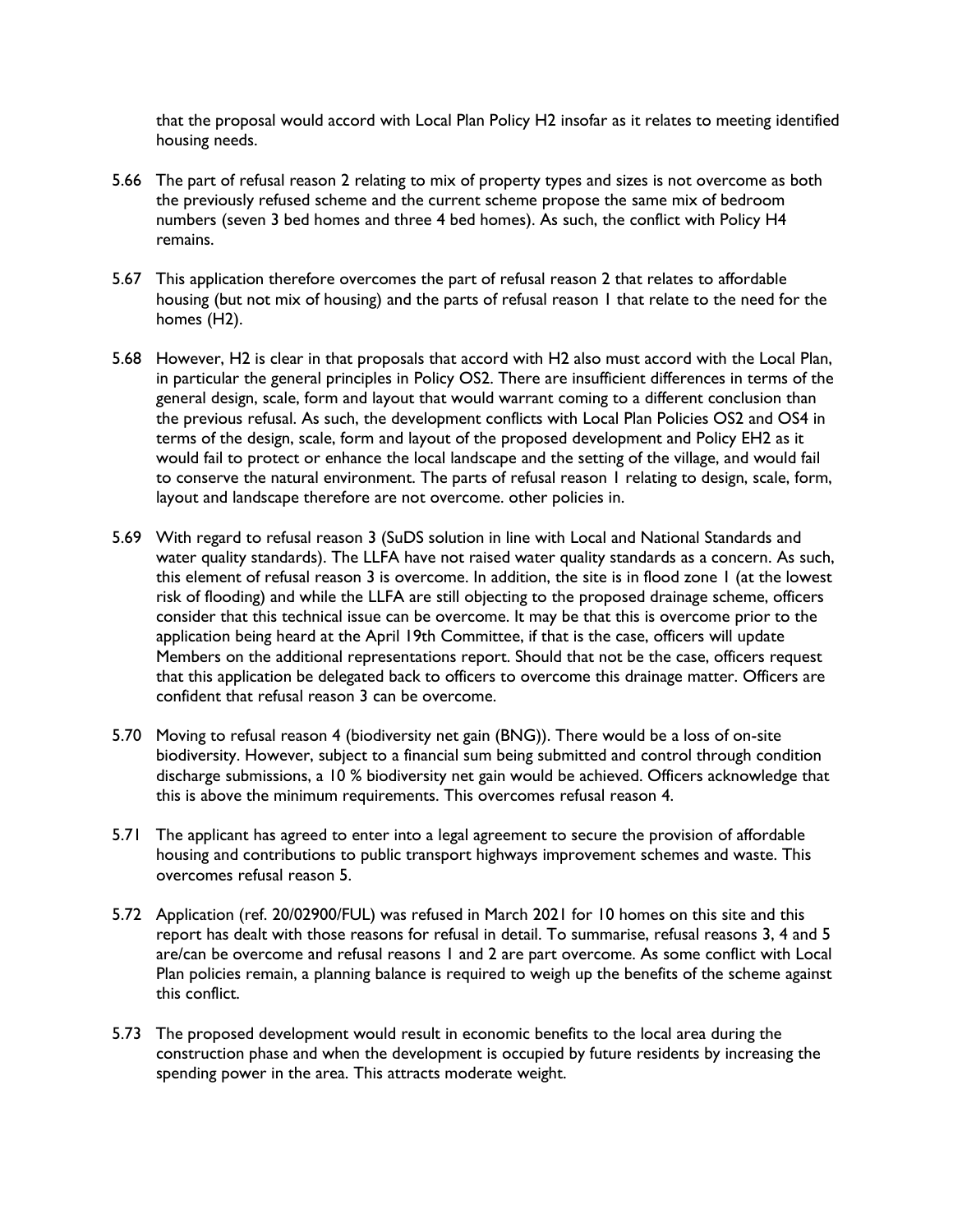- 5.74 There would be a loss of on-site biodiversity however, offsite 10 % biodiversity net gain would be achieved. Officers acknowledge that this is above the minimum requirements. However, this attracts modest weight commensurate with the scale of development.
- 5.75 Financial contributions to local services/infrastructure through a Section 106 agreement is also a positive impact. This attracts moderate weight commensurate with the scale of development.
- 5.76 The proposed development would add 9 (net) dwellings in a sustainable location to West Oxfordshire District housing stock. In light of the Government's objective of significantly boosting the supply of homes, this attracts significant weight.
- 5.77 As of 04/04/2022, 119 applicants were registered on the Council's Homeseeker+ system to rent a home in North Leigh. In addition to these 119 applicants there are a further 2426 applicants on the wider district waiting list that could benefit from the development of affordable housing. It is clear that there is a need for affordable housing in North Leigh (and the wider district). While this application only proposes two affordable homes, in light of this identified need, this provision carries significant weight.
- 5.78 The proposed development would cause some harm to the character and appearance of North Leigh and its landscape setting. When considering the scale of the development proposed, this harm is considered to be moderate. In addition, the proposed mix of homes is unsatisfactory as only 3 and 4 bedroom homes are proposed. However, commensurate with the scale of development, this harm is considered to be modest.
- 5.79 As identified, significant weight is attributed to the addition of 9 new homes in a sustainable location. Significant weight is also applied to the provision of two much needed affordable homes. Positive weight is also attributed to 10% BNG, economic benefits from the construction phase and beyond, and contributions to public transport highways improvement schemes and waste.
- 5.80 Officers are satisfied, on balance, that the benefits of the scheme outlined overcome the moderate conflict when assessed against the Local Plan as a whole. The application is therefore recommended for approval.
- 5.81 However there are some outstanding technical matters and officers request delegated authority to determine the application subject to no new technical matters being raised, a S106 being completed and to confirm the final conditions with the Chairman.

# **6. CONDITIONS**

1 The development hereby permitted shall be begun before the expiration of three years from the date of this permission.

REASON: To comply with the requirements of Section 91 of the Town & Country Planning Act 1990 as amended by Section 51 of the Planning and Compulsory Purchase Act, 2004.

2 That the development be carried out in accordance with the approved plans listed below.

REASON: For the avoidance of doubt as to what is permitted.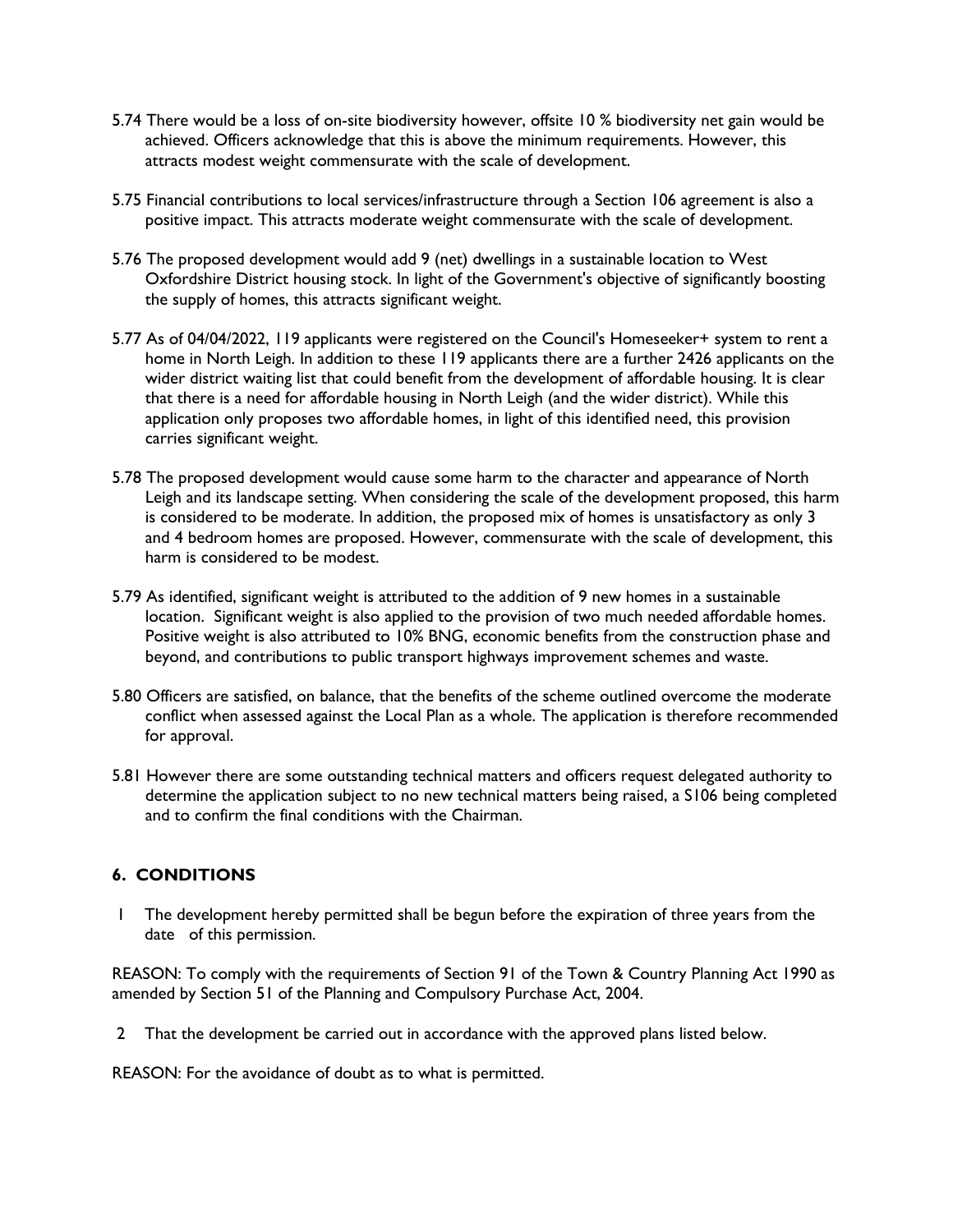3 The development shall be constructed with the materials specified in the application.

REASON: To ensure that the development is in keeping with the locality and for the avoidance of doubt as to what is permitted.

4 Notwithstanding the provisions of the Town and Country Planning (General Permitted Development) (England) Order 2015 (or any Order revoking and re-enacting that Order with or without modification), no development permitted under Schedule 2, Part 1, Classes A, AA, B, C, D, E, and G shall be carried out other than that expressly authorised by this permission.

REASON: Control is needed to protect the character and appearance of the development, the wider area and neighbour amenity.

5 Notwithstanding the provisions of the Town and Country Planning (General Permitted Development) (England) Order 2015 (or any Order revoking and re-enacting that Order with or without modification) no additional windows/rooflights shall be constructed in the side elevation(s) of the building(s) hereby approved.

REASON: To safeguard privacy in the adjacent properties.

6 Before above ground building work commences, a schedule of materials (including samples) to be used in the elevations and roofs of the development shall be submitted to and approved in writing by the Local Planning Authority. The development shall be constructed in the approved materials and shall be retained as such thereafter.

REASON: To safeguard the character and appearance of the area.

7 In the event that contamination is found at any time when carrying out the approved development, it must be reported in writing immediately to the Local Planning Authority. An investigation and risk assessment must be undertaken in accordance with the requirements of Environment Agency's Model Procedures for the Management of Land Contamination, CLR 11, and where remediation is necessary a remediation scheme must be prepared, to bring the site to a condition suitable for the intended use by removing unacceptable risks to human health, buildings and other property, and which is subject to the approval in writing of the Local Planning Authority.

REASON: To prevent pollution of the environment in the interests of the amenity and to accord with West Oxfordshire Local Planning Policy EH8 and Section 15 of the NPPF.

8 The dwellings hereby approved shall be designed and constructed to incorporate measures to ensure that as a minimum, they achieve the internal and external ambient noise levels contained in British Standard 8233:2014 Guidance for Sound Insulation and Noise Reduction for Buildings (or later versions).

REASON: In the interests of residential amenity.

9 Prior to work commencing on the site, an Environmental Management Plan shall be submitted to and approved in writing by the Local Planning Authority. The Environmental Management Plan shall include the following details:

Development contacts, roles and responsibilities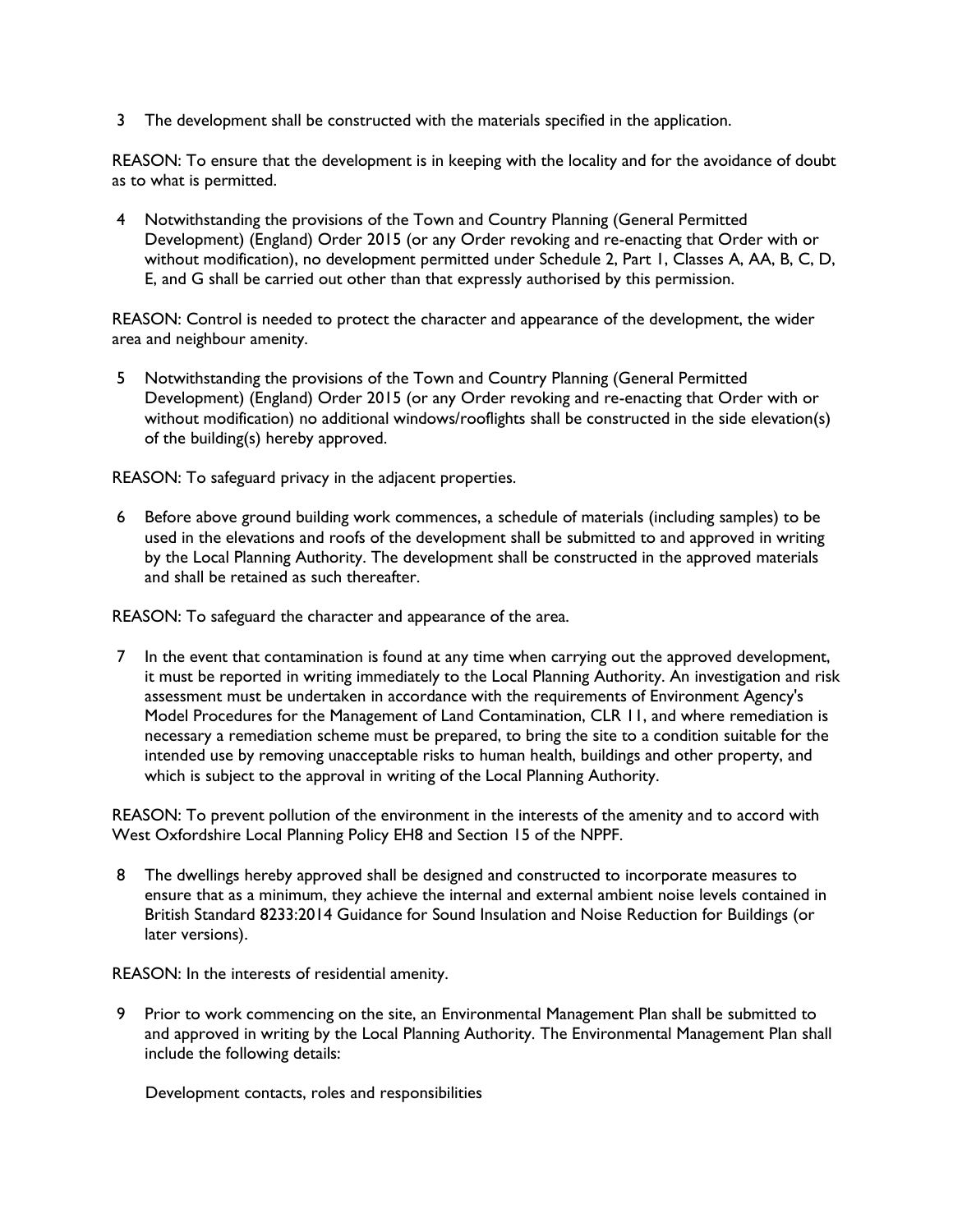Public communication strategy, including a complaints procedure. Dust suppression, mitigation and avoidance measures. Noise reduction measures, including use of acoustic screens and enclosures, the type of equipment to be used and their hours of operation. Use of fences and barriers to protect adjacent land, properties, footpaths and highways. Details of parking and traffic management measures. Avoidance of light spill and glare from any floodlighting and security lighting installed. Wheel washing facilities

REASON: To prevent pollution of the environment in the interests of amenity and in the interests highway safety.

10 The means of access between the land and the highway shall be constructed, laid out, surfaced, lit and drained in accordance with details that have first been submitted to and approved in writing by the Local Planning Authority and all ancillary works therein specified shall be undertaken in accordance with the said specification before first occupation of the dwellings hereby approved.

REASON: To ensure a safe and adequate access.

11 No dwelling shall be occupied until the parking area and driveways have been surfaced and arrangements made for all surface water to be disposed of within the site curtilage in accordance with details that have been first submitted to and approved in writing by the Local Planning Authority.

REASON: To ensure loose materials and surface water do not encroach onto the adjacent highway to the detriment of road safety.

12 The car parking areas (including where appropriate the marking out of parking spaces) shown on the approved plans shall be constructed before occupation of the development and thereafter retained and used for no other purpose.

REASON: To ensure that adequate car parking facilities are provided in the interests of road safety.

13 The carports hereby permitted shall be used for the parking of vehicles and ancillary domestic storage only and shall not be enclosed or used as additional or independent living accommodation without the prior approval, in writing, of the Local Planning Authority.

REASON: To ensure that adequate car parking facilities are provided in the interests of road safety and to protect the amenity of nearby occupiers.

14 Prior to the first occupation of the development hereby permitted, covered cycle parking facilities shall be provided on the site in accordance with details which shall be firstly submitted to and approved in writing by the Local Planning Authority. Thereafter, the covered cycle parking facilities shall be permanently retained and maintained for the parking of cycles in connection with the development.

REASON In the interests of sustainability, to ensure a satisfactory form of development and to comply with Government guidance contained within the National Planning Policy Framework.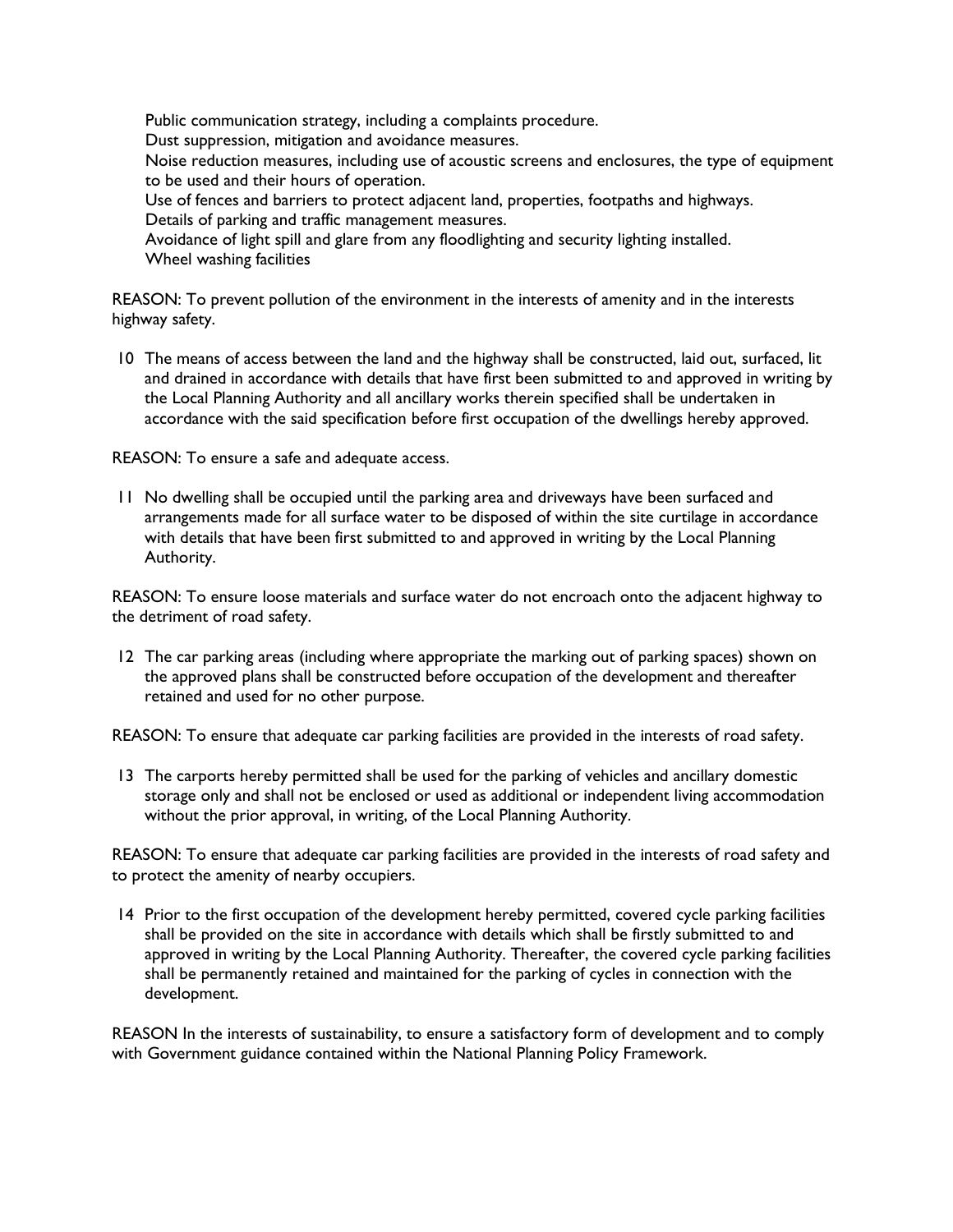15 No development shall commence unless and until a certificate confirming the agreement of an 'Off-Site Biodiversity Net Gain' or 'Offset' Provider to deliver the required 0.5 biodiversity units has been submitted to and agreed in writing by the Local Planning Authority.

The written approval of the Council shall not be issued before the certificate has been issued by the Off-Site Biodiversity Net Gain Provider. The details of biodiversity enhancements shall be documented by the Offset Provider and issued to the Council for their records.

REASON: To secure the delivery of off-site measures to ensure that a biodiversity net gain is achieved in accordance with Policy EH3 of the West Oxfordshire Local Plan 2011-2031 and paragraphs 174, 179 and 180 of the National Planning Policy Framework.

16 The development shall be completed in accordance with the recommendations in Section 6 of the Ecological Survey Report dated September 2020 prepared by Philip Irving (pages 10 to 12 inclusive), as submitted with the planning application. All the recommendations shall be implemented in full according to the specified timescales, unless otherwise agreed in writing by the local planning authority, and thereafter permanently retained and maintained.

REASON: To ensure that biodiversity is protected and enhanced in accordance with The Conservation of Habitats and Species Regulations 2017 (as amended), the Wildlife and Countryside Act 1981 as amended, Circular 06/2005, paragraphs 174, 179 and 180 of the National Planning Policy Framework, Policy EH3 of the West Oxfordshire Local Plan 2031 and in order for the Council to comply with Part 3 of the Natural Environment and Rural Communities Act 2006.

- 17 Before the erection of any external walls of the new dwellings hereby approved, full details of the following biodiversity enhancements shall be shall be submitted to, and approved in writing by, the local planning authority:
	- At least 1 no. integrated bat box integrated into each of the northern elevations of the properties on plots 1, 3, 4, 5 and 6 (i.e. 5 no. boxes in total);
	- Clusters of at least 3 no. integrated swift bricks into the northern elevations of the new buildings on plots 2, 7, 8, 9 and 10 (i.e. 15 no. swift bricks in total); and
	- Creation of gaps beneath fencing to provide 'hedgehog highways'.

The details shall include technical drawings showing the types of features, their locations within the site and their positions on the elevations of the buildings, and a timetable for their provision. The approved details shall be implemented before the dwellings hereby approved are first occupied and thereafter permanently retained and maintained.

REASON: To provide biodiversity enhancements and ensure permeability through the site for hedgehogs in accordance with paragraphs 174, 179 and 180 of the National Planning Policy Framework, Policy EH3 of the West Oxfordshire Local Plan 2031 and Section 40 of the Natural Environment and Rural Communities Act 2006.

18 A Hedgerow Planting and Management Plan (HPMP) shall be submitted to, and approved in writing by, the Local Planning Authority before occupation of the development hereby approved. The content of the HPMP shall include, but not necessarily be limited to, the following information: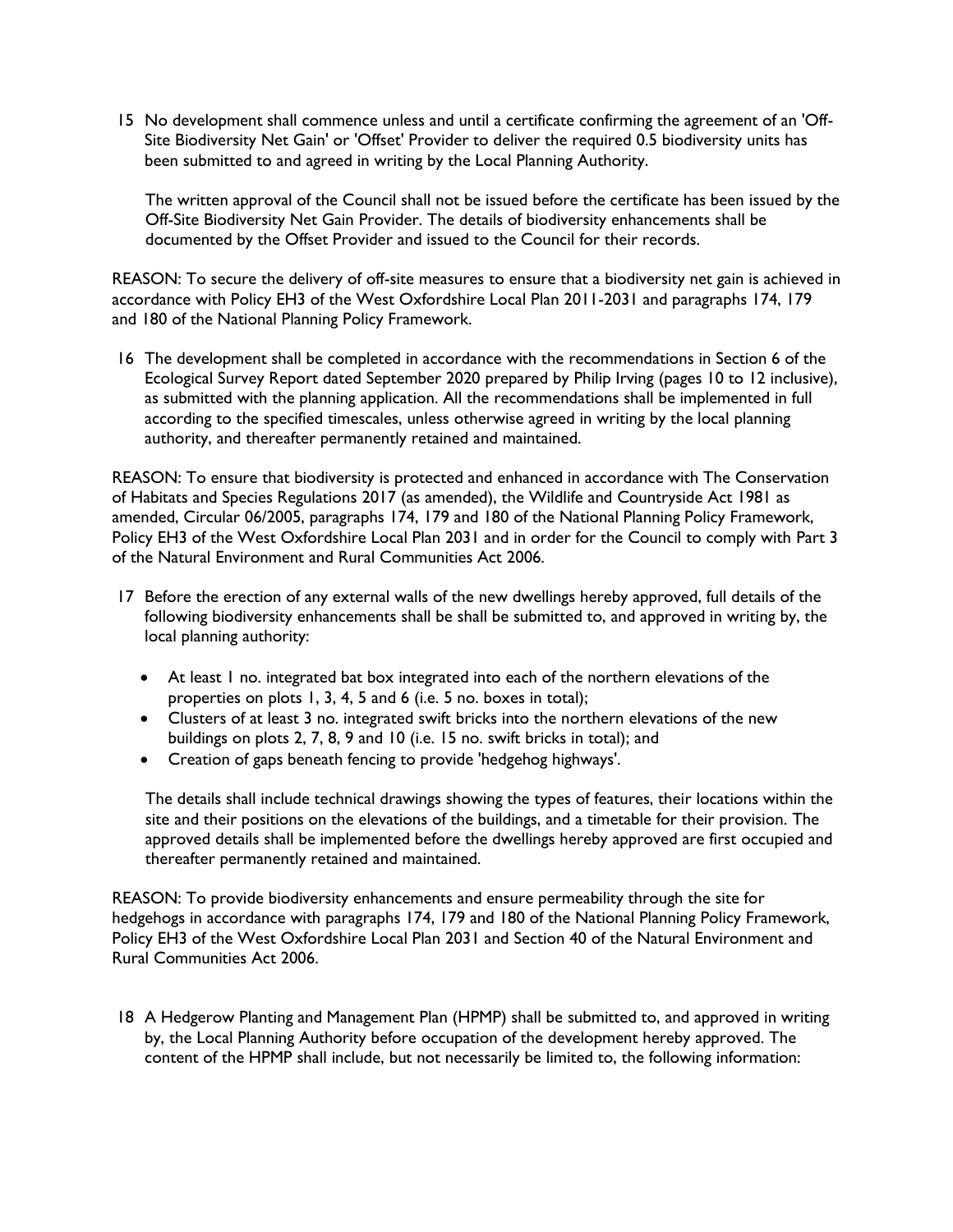- Full landscaping specification for the planting of new native and species-rich hedgerows (at least 6 no. native tree/shrub species) and enhancement of the existing hedgerow, including species composition and planting regime (e.g. double staggered rows);
- Aims and objectives of the long-term management of existing and new hedgerows;
- Appropriate management options for achieving aims and objectives;
- Prescriptions for management actions;
- An annual work schedule (i.e. identifying timing of management operations); and
- Details of how the HMP will be communicated to the occupiers of the development (e.g. as part of a 'homeowners information pack' or similar).

The planting of the new hedgerows and the provision of the management plan to new residents shall be implemented in full in accordance with the approved details.

REASON: To ensure that new hedgerows are planted and maintained appropriately in order to enhance their biodiversity value, for example for nesting birds, pollinating insects and hedgehogs, in accordance with paragraphs 174, 179 and 180 of the NPPF, Policy EH3 of the West Oxfordshire Local Plan 2031 and in order for the council to comply with Part 3 of the Natural Environment and Rural Communities Act 2006.

# INFORMATIVES:-

- 1 Thames Water will aim to provide customers with a minimum pressure of 10m head (approx 1 bar) and a flow rate of 9 litres/minute at the point where it leaves Thames Waters pipes. The developer should take account of this minimum pressure in the design of the proposed development.
- 2 Applicants are strongly encouraged to minimise energy demand, and take climate action, through fitting:
	- Electricity-fed heating systems and renewable energy, for example solar panels and heat pumps; thus avoiding fossil fuel based systems, for example gas boilers
	- Wall, ceiling, roof, and floor insulation, and ventilation
	- High performing triple glazed windows and airtight frames
	- Energy and water efficient appliances and fittings
	- Water recycling measures
	- Sustainably and locally sourced materials

# For further guidance, please visit:

https://www.westoxon.gov.uk/planning-and-building/planning-permission/make-a-planningapplication/sustainability-standards-checklist/ https://www.westoxon.gov.uk/environment/climate-action/how-to-achieve-net-zero-carbon-homes/

- 3 The Acoustics Ventilation and Overheating Residential Design Guide. Version 1.0 (Jan 2020) provides current additional valuable guidance.
- 4 If any of the roads within the new development are to be offered up for adoption to the Local Highway Authority, a S38 Agreement will be required. For any private roads, a Private Road Agreement will be required between the developer and Oxfordshire County Council. For guidance and information on road adoptions please contact the County's Road Agreements Team on 01865 815700 or email Road.Agreements@oxfordshire.gov.uk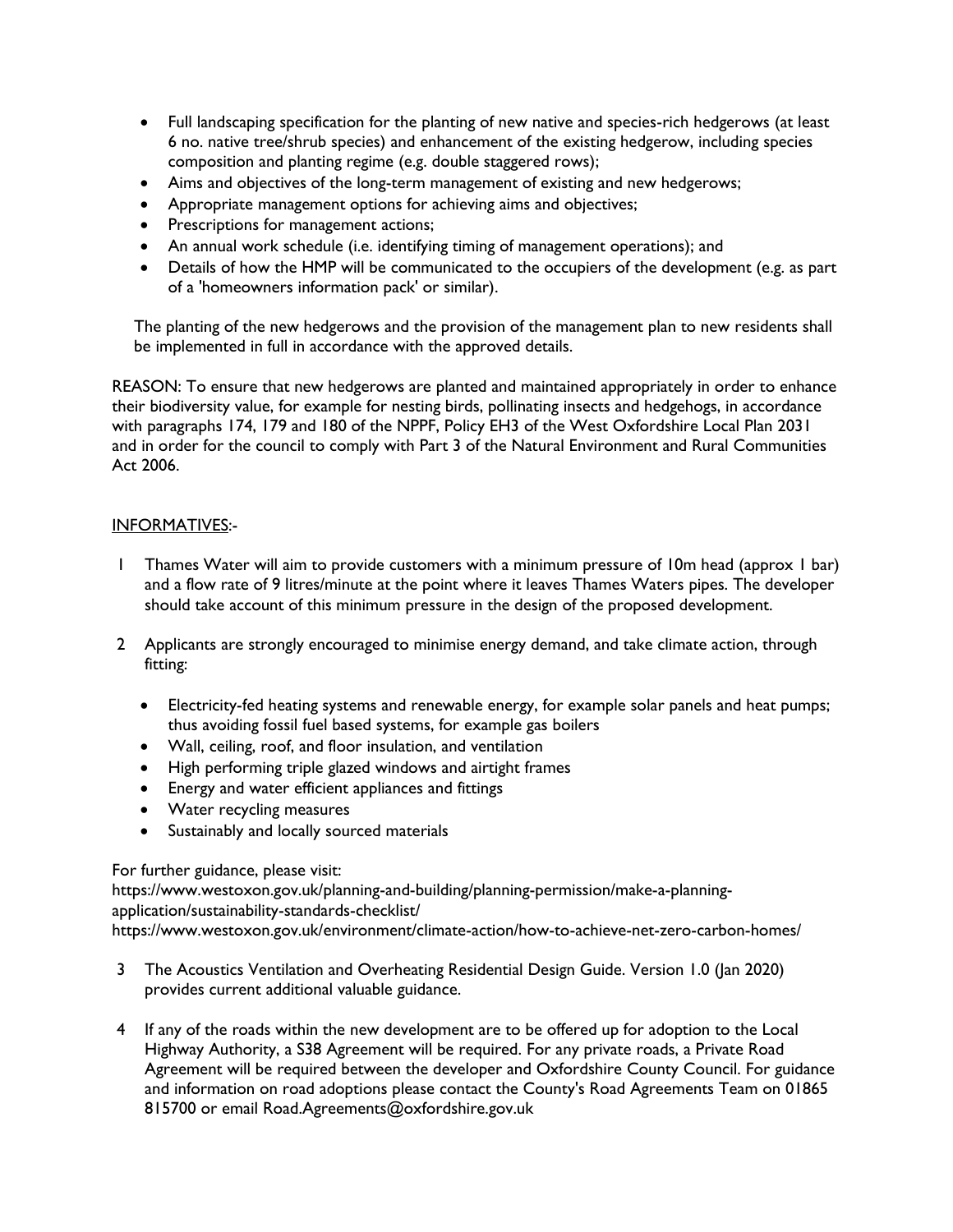- 5 Please note the Advance Payments Code (APC), Sections 219 -225 of the Highways Act, is in force in the county to ensure financial security from the developer to off-set the frontage owners' liability for private street works, typically in the form of a cash deposit or bond. Should a developer wish for a street or estate to remain private then to secure exemption from the APC procedure a 'Private Road Agreement' must be entered into with the County Council to protect the interests of prospective frontage owners.
- 6 Several "offset" providers can take financial payments to deliver off-site biodiversity net gain projects in Oxfordshire, including the Trust for Oxfordshire's Environment (TOE) https://www.trustforoxfordshire.org.uk/biodiversity-offsetting . The number of Biodiversity Units required to delivery biodiversity net gain for this permission is 0.5.

Please note that this consent does not override the statutory protection afforded to species protected under the terms of the Wildlife and Countryside Act 1981 (as amended) and the Conservation of Habitats and Species Regulations 2017 (as amended), or any other relevant legislation such as the Wild Mammals Act 1996 and Protection of Badgers Act 1992.

For more information on hedgehog highways, please visit https://www.hedgehogstreet.org/helphedgehogs/link-your-garden/

With regard to the condition for bat and bird boxes, it is recommended that at least 1no. bat box be integrated into the southern elevations of plots 1, 3, 4, 5 and 6; and clusters of at least 3no. swift bricks be integrated into the northern elevations of plots 2, 7, 8, 9 and 10. The applicant and their architect should note the advice of Swift Conservation with regard to the installation of the swift bricks available at https://www.swift-conservation.org/Nestboxes&Attraction.htm#Built%20in

With regard to hedgerow planting, a mixture of the following native tree/shrub species is considered to be appropriate for this location: Dog rose, Elder, Field maple, Field rose, Guelder rose, Hawthorn, Hazel, Holly, Honeysuckle, Hornbeam, Oak, Spindle, Wild privet and Wych elm.

#### **Notes to applicant**

- 1 Thames Water will aim to provide customers with a minimum pressure of 10m head (approx 1 bar) and a flow rate of 9 litres/minute at the point where it leaves Thames Waters pipes. The developer should take account of this minimum pressure in the design of the proposed development.
- 2 Applicants are strongly encouraged to minimise energy demand, and take climate action, through fitting:
	- Electricity-fed heating systems and renewable energy, for example solar panels and heat pumps; thus avoiding fossil fuel based systems, for example gas boilers
	- Wall, ceiling, roof, and floor insulation, and ventilation
	- High performing triple glazed windows and airtight frames
	- Energy and water efficient appliances and fittings
	- Water recycling measures
	- Sustainably and locally sourced materials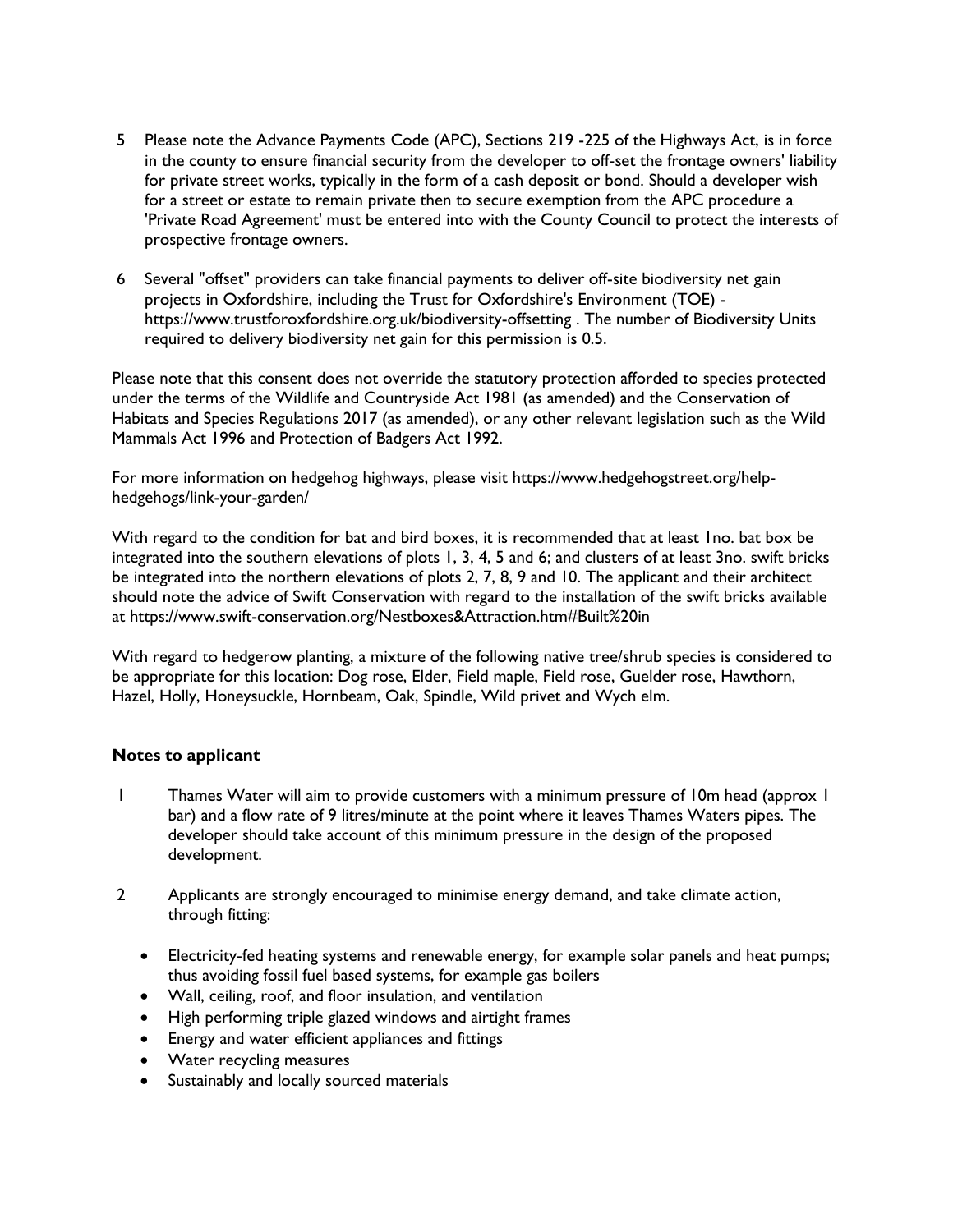For further guidance, please visit:

https://www.westoxon.gov.uk/planning-and-building/planning-permission/make-a-planningapplication/sustainability-standards-checklist/

https://www.westoxon.gov.uk/environment/climate-action/how-to-achieve-net-zero-carbon-homes/

- 3 The Acoustics Ventilation and Overheating Residential Design Guide. Version 1.0 (Jan 2020) provides current additional valuable guidance.
- 4 If any of the roads within the new development are to be offered up for adoption to the Local Highway Authority, a S38 Agreement will be required. For any private roads, a Private Road Agreement will be required between the developer and Oxfordshire County Council. For guidance and information on road adoptions please contact the County's Road Agreements Team on 01865 815700 or email Road.Agreements@oxfordshire.gov.uk
- 5 Please note the Advance Payments Code (APC), Sections 219 -225 of the Highways Act, is in force in the county to ensure financial security from the developer to off-set the frontage owners' liability for private street works, typically in the form of a cash deposit or bond. Should a developer wish for a street or estate to remain private then to secure exemption from the APC procedure a 'Private Road Agreement' must be entered into with the County Council to protect the interests of prospective frontage owners.
- 6 Several "offset" providers can take financial payments to deliver off-site biodiversity net gain projects in Oxfordshire, including the Trust for Oxfordshire's Environment (TOE) https://www.trustforoxfordshire.org.uk/biodiversity-offsetting. The number of Biodiversity Units required to delivery biodiversity net gain for this permission is 0.5.

Please note that this consent does not override the statutory protection afforded to species protected under the terms of the Wildlife and Countryside Act 1981 (as amended) and the Conservation of Habitats and Species Regulations 2017 (as amended), or any other relevant legislation such as the Wild Mammals Act 1996 and Protection of Badgers Act 1992.

For more information on hedgehog highways, please visit https://www.hedgehogstreet.org/helphedgehogs/link-your-garden/

With regard to the condition for bat and bird boxes, it is recommended that at least 1no. bat box be integrated into the southern elevations of plots 1, 3, 4, 5 and 6; and clusters of at least 3no. swift bricks be integrated into the northern elevations of plots 2, 7, 8, 9 and 10. The applicant and their architect should note the advice of Swift Conservation with regard to the installation of the swift bricks available at https://www.swiftconservation.org/Nestboxes&Attraction.htm#Built%20in

With regard to hedgerow planting, a mixture of the following native tree/shrub species is considered to be appropriate for this location: Dog rose, Elder, Field maple, Field rose, Guelder rose, Hawthorn, Hazel, Holly, Honeysuckle, Hornbeam, Oak, Spindle, Wild privet and Wych elm.

**Contact Officer:** David Ditchett **Telephone Number:** 01993 861649 **Date:** 11th May 2022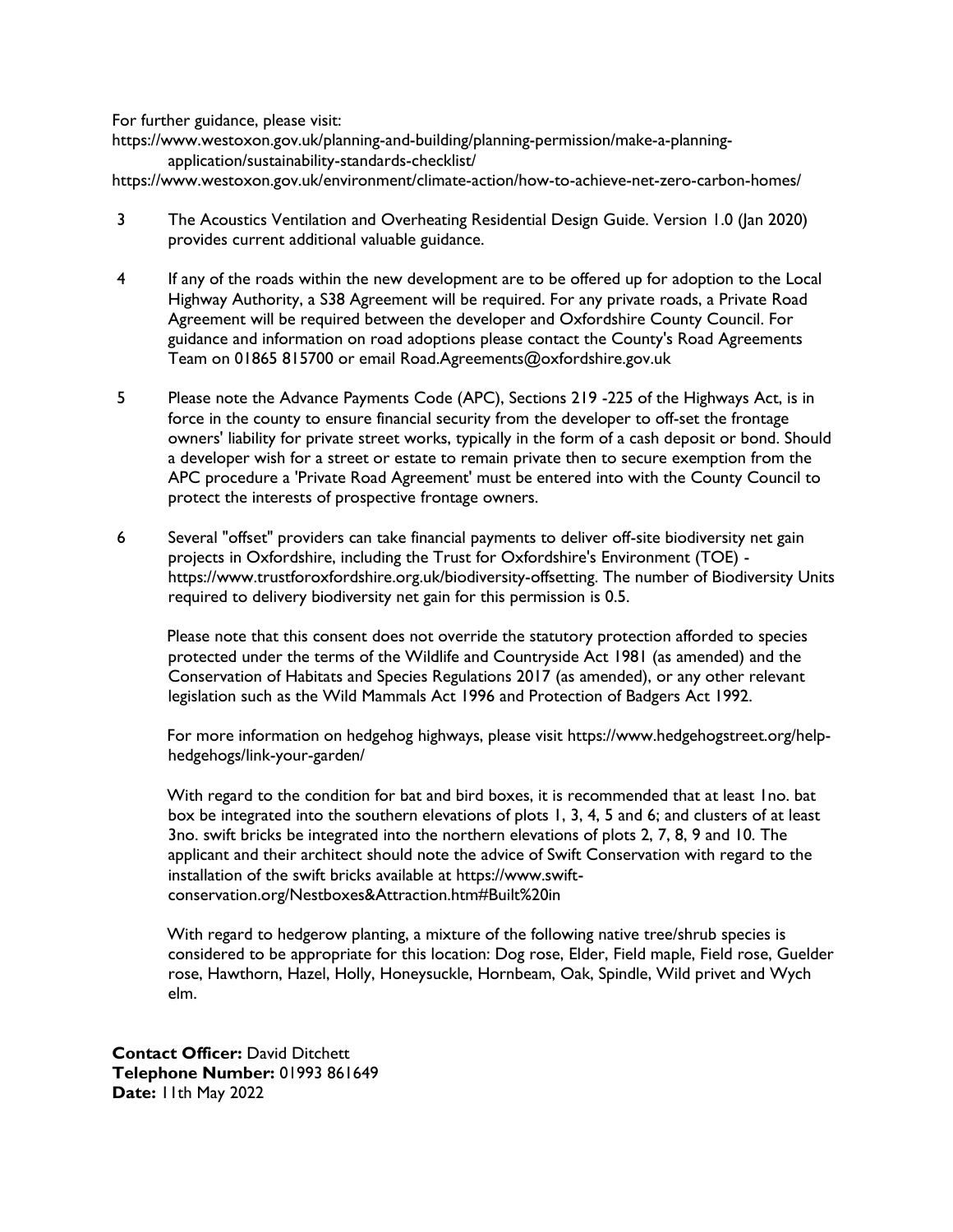| <b>Application Number</b> | 22/00198/FUL                  |
|---------------------------|-------------------------------|
| <b>Site Address</b>       | 16 Shergold Road              |
|                           | <b>Bampton</b>                |
|                           | Oxfordshire                   |
|                           | OX182FG                       |
|                           |                               |
| Date                      | I I th May 2022               |
| Officer                   | Kim Smith                     |
| Officer Recommendations   | Approve                       |
| Parish                    | <b>Bampton Parish Council</b> |
| <b>Grid Reference</b>     | 203679 N<br>431867 E          |
| <b>Committee Date</b>     | 23rd May 2022                 |

# **Location Map**



# **Application Details:**

Conversion of part of the existing garage to a hairdressing salon. (Retrospective).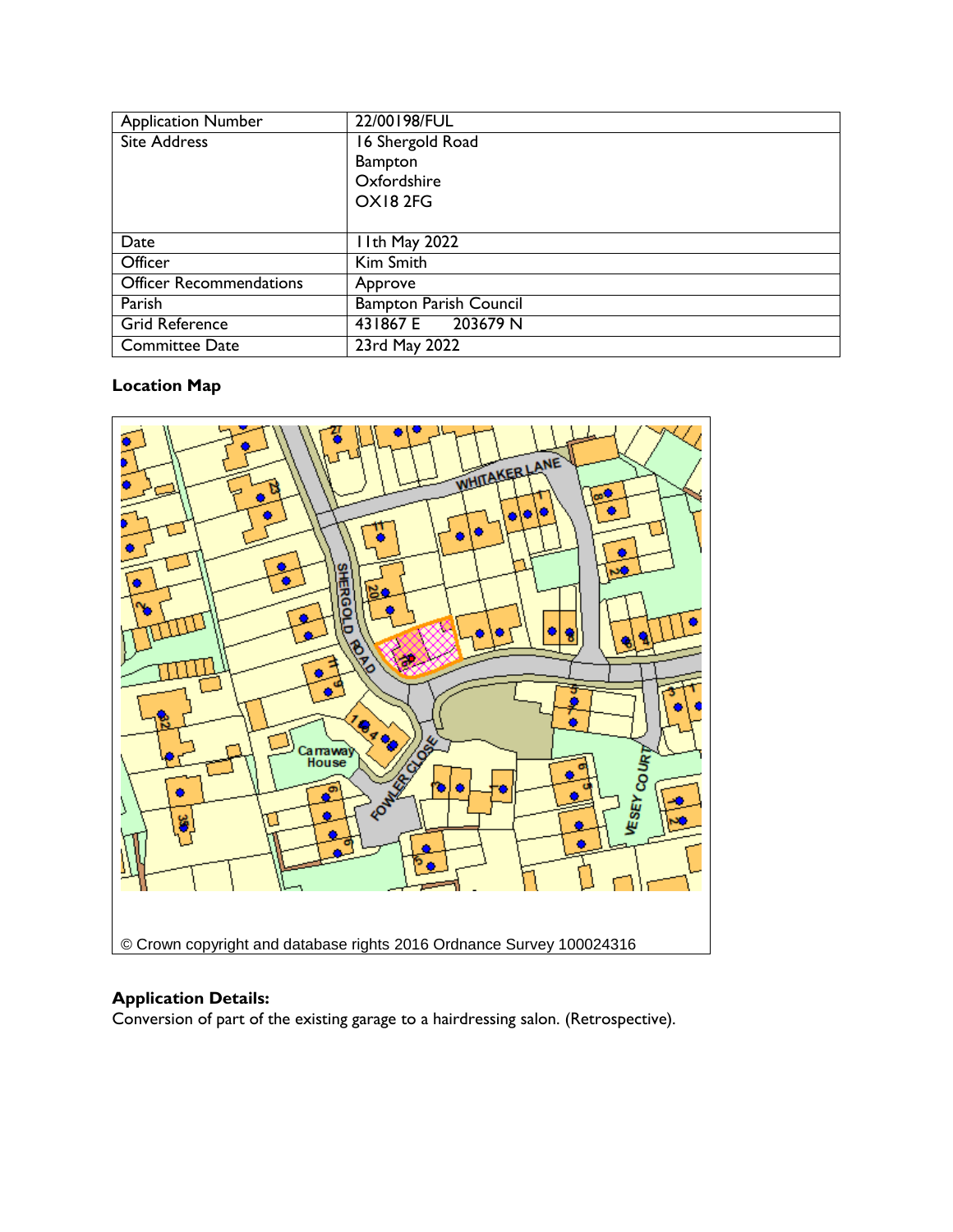| <b>Applicant Details:</b><br>Mrs Dawn Steele<br>16 Shergold Road<br><b>Bampton</b><br>Oxfordshire<br><b>OX182FG</b> |                                                                                                                                                                                                                                                                                           |
|---------------------------------------------------------------------------------------------------------------------|-------------------------------------------------------------------------------------------------------------------------------------------------------------------------------------------------------------------------------------------------------------------------------------------|
| <b>I CONSULTATIONS</b>                                                                                              |                                                                                                                                                                                                                                                                                           |
| <b>OCC Highways</b>                                                                                                 | The proposal, if permitted, will not have a significant detrimental<br>impact (in terms of highway safety and convenience) on the adjacent<br>highway network.                                                                                                                            |
|                                                                                                                     | Oxfordshire County Council, as the Local Highways Authority,<br>hereby notify the District Planning Authority that they do not object<br>to the granting of planning permission.                                                                                                          |
| <b>WODC Env Health - Lowlands</b>                                                                                   | I have no objections to the application but would recommend the<br>conditioning of opening hours as specified within the application.                                                                                                                                                     |
|                                                                                                                     | No amplified music or sound reproduction equipment used in<br>association with the unit shall be audible at the boundary of any<br>noise sensitive property (residential dwelling/house) or on the<br>adjoining highway, during the opening hours as specified within the<br>application. |
|                                                                                                                     | Reason: In the interest of safeguarding the aural and general<br>amenities of neighbouring dwellings.                                                                                                                                                                                     |
| Parish Council                                                                                                      | Objection on the basis that we do not believe this is single house<br>owner operating from home. There is clearly only I parking space in<br>front of the garage and the 2nd parking space doesn't have a drop<br>kerb. Visitor parking is for everyone in that area.                     |
|                                                                                                                     | If you are minded to approve this application we request that it is a<br>temporary approval for this applicant only, renewable every 3 years.                                                                                                                                             |

# **2 REPRESENTATIONS**

2.1 No representations received

## **3 APPLICANT'S CASE**

3.1 This is a retrospective planning application for the occupier of 16 Shergold Road to operate a very low key hairdressing business from the property. The garage has been converted in order to provide a salon space and the remaining space is used to store bicycles and garden equipment. The application has been submitted following receipt of a complaint to the Council.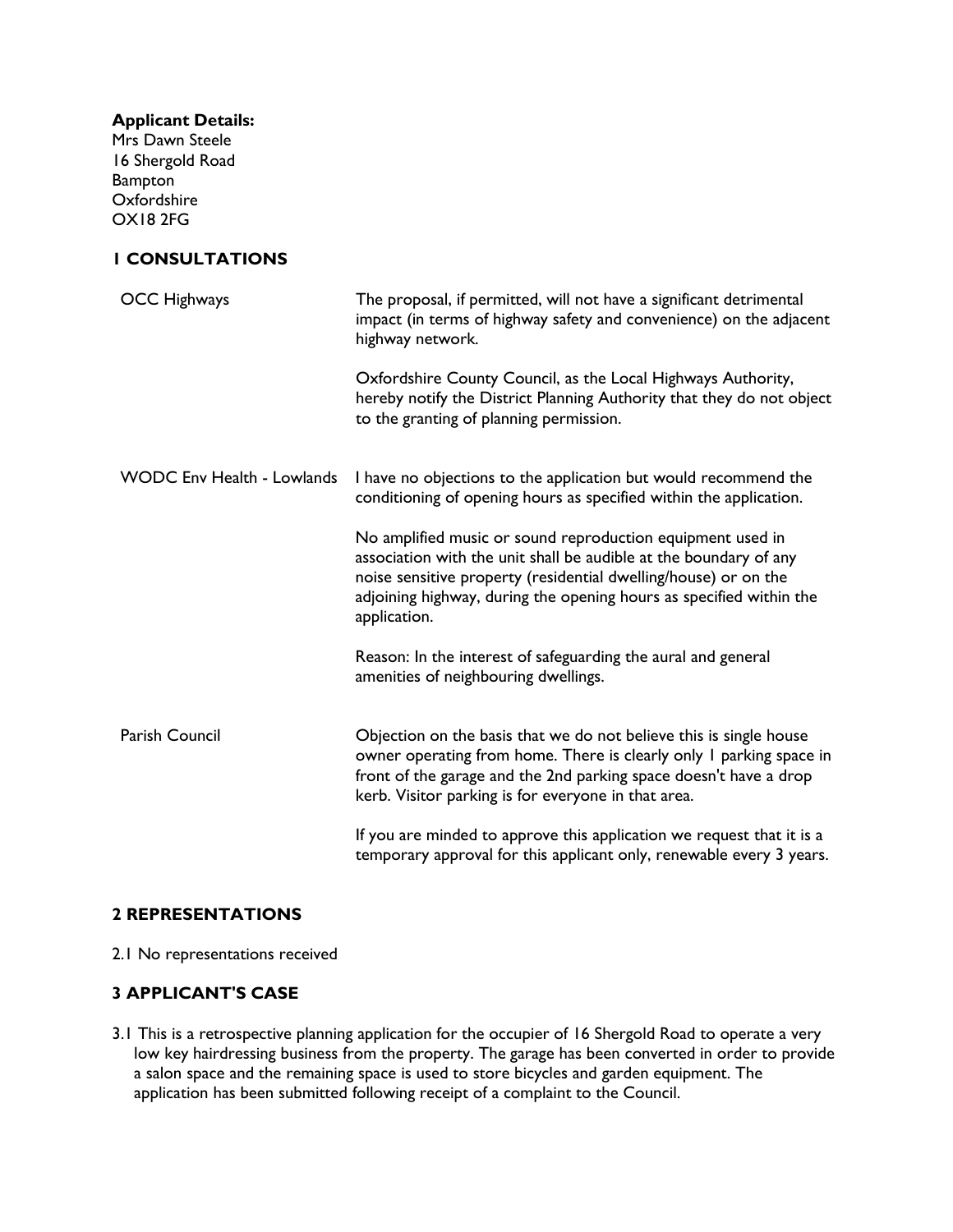- 3.2 The applicant has advised that she has a maximum of 4 clients in any given day but not every day. She often sees clients in their own homes. She does not work at weekends and does not have an assistant. Whilst she advertises that she operates between 9am-5pm Monday to Friday she only works periodically through the day allowing for school runs and caring for her mother.
- 3.3 There is car parking space on the site and also one car parking space opposite the property which is available for use by visitors to the estate.

# **4 PLANNING POLICIES**

OS2NEW Locating development in the right places T4NEW Parking provision E1NEW Land for employment The National Planning Policy framework (NPPF) is also a material planning consideration.

# **5 PLANNING ASSESSMENT**

#### **5 Background Information**

5.1 This application is retrospective and is before Members for consideration because the Parish Council has raised an objection to the development.

Taking into account planning policy, other material considerations and the representations of interested parties your officers are of the opinion that the key considerations of the application are:

#### **Principle**

5.2 The principle of this type of low level business use within a residential area can be considered acceptable subject to the amenity of neighbouring occupiers not being adversely affected by the business activity and highway safety and convenience not being compromised.

#### **Highways**

5.3 Given that the visitors to the property will be within the working day (Monday to Friday only) and not at weekends and given the limited number of visitors in any given day, it is highly unlikely given the off street parking provision that the level of use will be harmful in highway terms. County Highways has concurred with this assessment in raising no objections.

#### **Residential Amenities**

5.4 The activities carried out in the course of a hairdressing business are not ones that in the normal course of events are likely to make any or excessive noise. Given that the number of visitors to the property at any one time will be low, 'one to one' treatments, customers entering or leaving the premises are not going to intrude on the amenity of neighbours.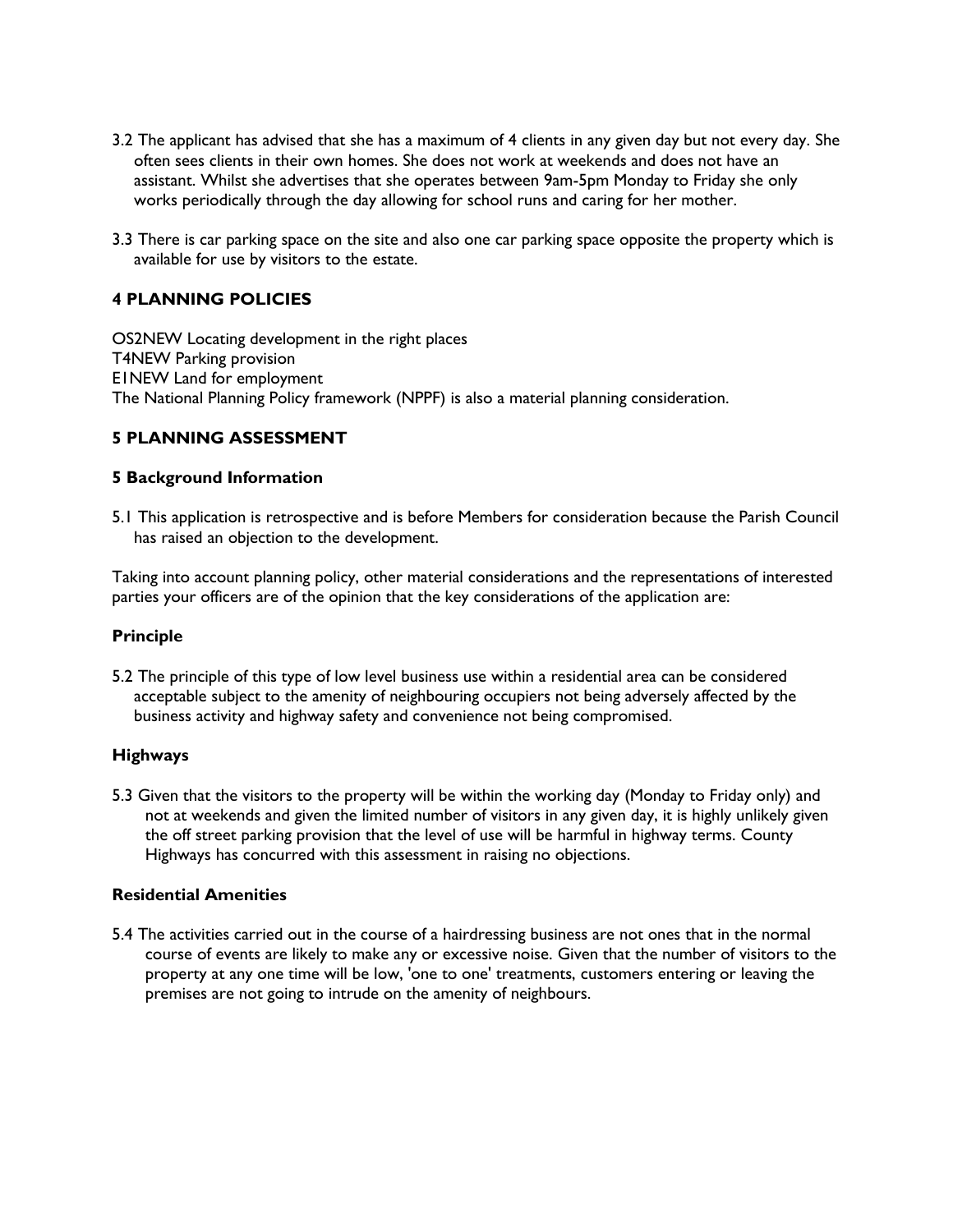## **Conclusion**

5.5 Notwithstanding the above assessment, in order to ensure that the levels of business activity remain low key in the interests of both neighbour amenity and the provision of off street parking, Officers are recommending a number of conditions which include the following:

A Personal and temporary consent (2 years) to allow for a full assessment of the affects of the development prior to considering a permanent consent;

Limited hours and days of operation, excluding weekends;

Limiting the maximum number of customers in any one day to four;

The requirement to keep a log of appointments.

Members will note that your Environmental Health Officer has suggested the imposition of a condition relating to amplified sound. In your Officers opinion such a condition is unreasonable and unnecessary given that the business is a hairdressers based in a residential property.

Subject to the above conditions the application is considered acceptable and compliant with policies OS2 and T4 of the West Oxfordshire Local Plan and relevant paragraphs of the NPPF.

## **6 CONDITIONS**

1 The use hereby permitted shall be carried on only by Dawn Steele and shall be for a limited period of two years from the date of this notice, or until the premises cease to be occupied by Dawn Steele, whichever is the sooner.

REASON: A permanent and non-personal permission is inappropriate until the effects of the development on the area have been assessed.

2 The premises shall not be open for customers outside the hours of 09:30 to 16:30 on Mondays to Fridays. The schedule of appointments shall be made available to the Local Planning Authority on request. and shall not exceed more than four customers in any one day.

REASON: To safeguard the living conditions and highway safety and convenience of nearby occupiers.

3 Appointments shall be booked so as to ensure that only one client is on the premises at any time.

REASON: To protect the amenity and highway safety and convenience of neighbours.

**Contact Officer:** Kim Smith **Telephone Number:** 01993 861676 **Date:** 11th May 2022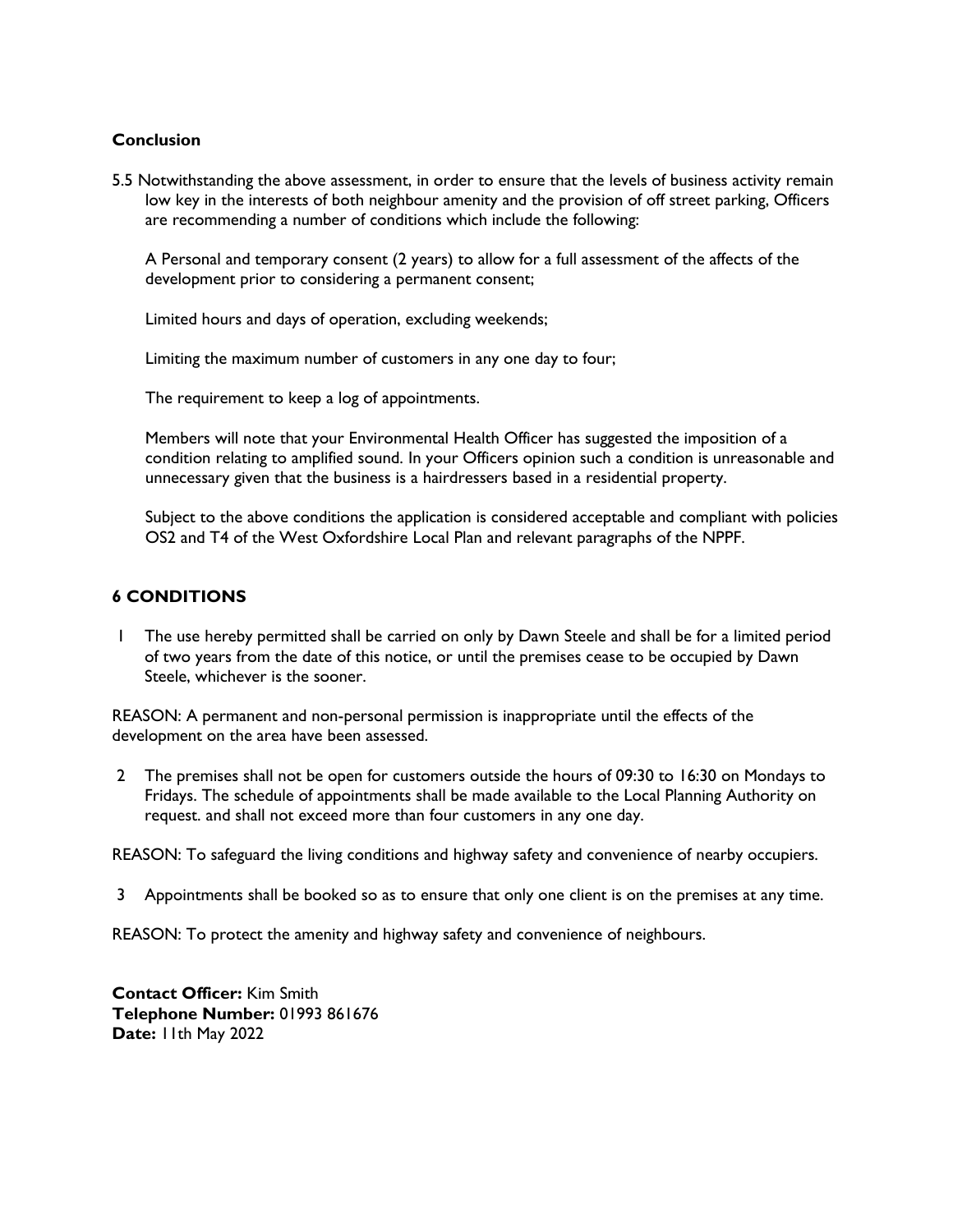| <b>Application Number</b>      | 22/00465/FUL                 |
|--------------------------------|------------------------------|
| <b>Site Address</b>            | North Leigh Methodist Church |
|                                | Chapel Lane                  |
|                                | North Leigh                  |
|                                | Witney                       |
|                                | Oxfordshire                  |
|                                | <b>OX29 6SD</b>              |
|                                |                              |
| Date                           | I I th May 2022              |
| Officer                        | David Ditchett               |
| <b>Officer Recommendations</b> | Approve                      |
| Parish                         | North Leigh Parish Council   |
| <b>Grid Reference</b>          | 438683 E 213042 N            |
| <b>Committee Date</b>          | 23rd May 2022                |

# **Location Map**



# **Application Details:**

Conversion of church to dwelling (part retrospective) (Amended plans).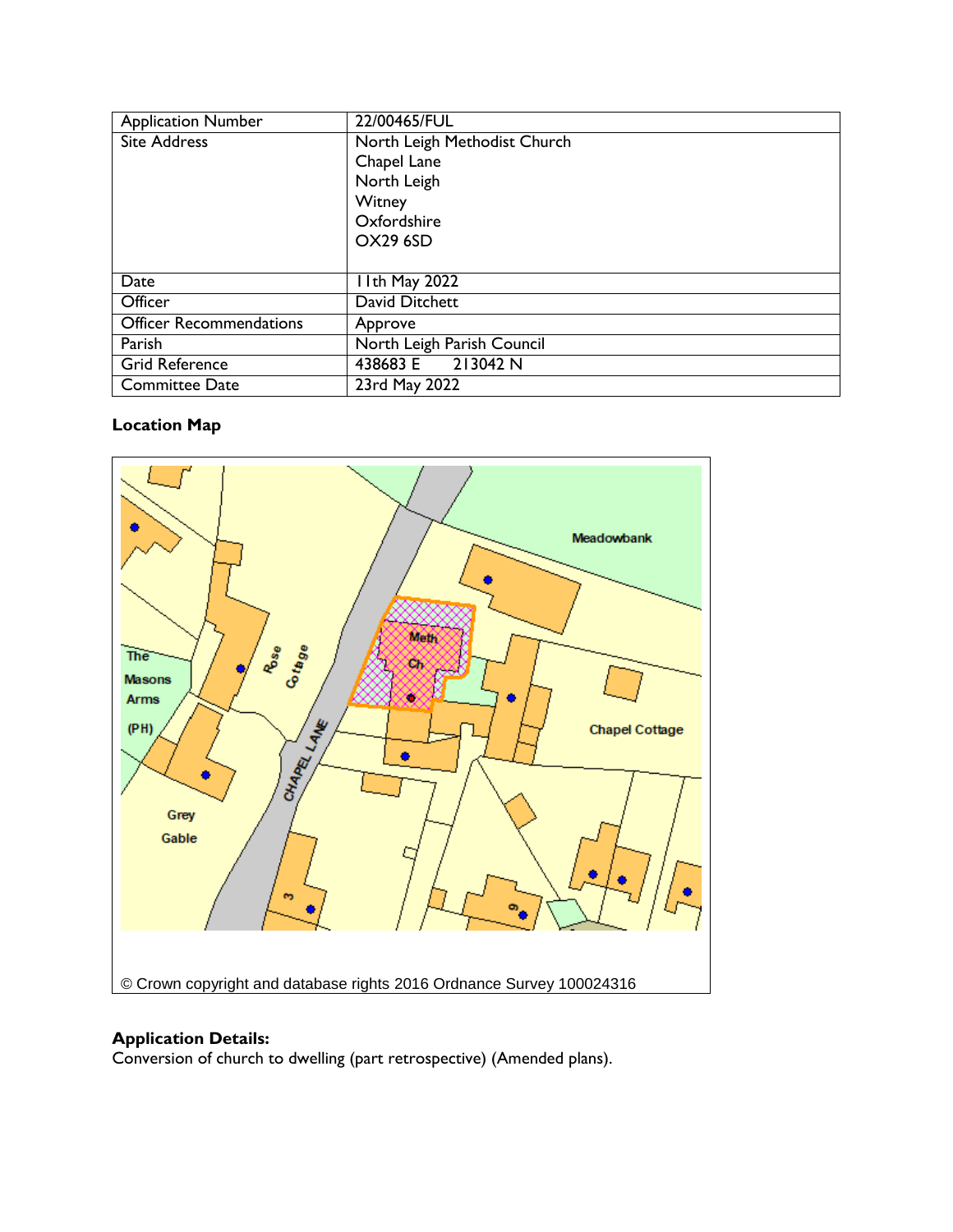#### **Applicant Details:**

Mr Guy Kemball Williams 50 Garden Flat Redcliffe Gardens London SW10 9HB

# **1 CONSULTATIONS**

| Parish Council                    | NLPC OBJECTS to the application                                                                                                                                                                                                                                                                                                                                                                                                                   |
|-----------------------------------|---------------------------------------------------------------------------------------------------------------------------------------------------------------------------------------------------------------------------------------------------------------------------------------------------------------------------------------------------------------------------------------------------------------------------------------------------|
|                                   | Comments;<br>Condition 4 of the previous approval 18/03415/FUL, states;<br>"Notwithstanding the provisions of the Town and Country Planning<br>(General Permitted Development) (England) Order 2015 (or any<br>Order revoking and re-enacting that Order with or without<br>modification) no additional windows/rooflights shall be constructed<br>in the elevation(s) of the building. REASON To safeguard privacy in<br>the adjacent property." |
|                                   | Application 22/00465/FUL includes numerous additional rooflights<br>and alterations to existing windows which will impact on the privacy<br>of adjacent properties. This is a direct contradiction of the earlier<br>prohibition and should therefore be rejected.                                                                                                                                                                                |
| <b>OCC Highways</b>               | The existing use has the potential to generate a greater number of<br>traffic movements than that proposed. The proposal, if permitted,<br>will result in a reduction of movements along the narrow lane.                                                                                                                                                                                                                                         |
|                                   | The proposal, if permitted, will not have a significant detrimental<br>impact (in terms of highway safety and convenience) on the<br>adjacent highway network                                                                                                                                                                                                                                                                                     |
|                                   | Recommendation: Oxfordshire County Council, as the Local<br>Highways Authority, hereby notify the District Planning Authority<br>that they do not object to the granting of planning permission                                                                                                                                                                                                                                                   |
| <b>WODC Drainage Engineers</b>    | Confirmation is required whether the development resulted in an<br>increase of the building footprint. It that is not the case, all that will<br>be required is for the existing s/w drainage to be surveyed and<br>repaired/ renovated as necessary.                                                                                                                                                                                             |
| <b>WODC Env Health - Lowlands</b> | Thank you for the opportunity to consult.<br>I have no objection in principle.                                                                                                                                                                                                                                                                                                                                                                    |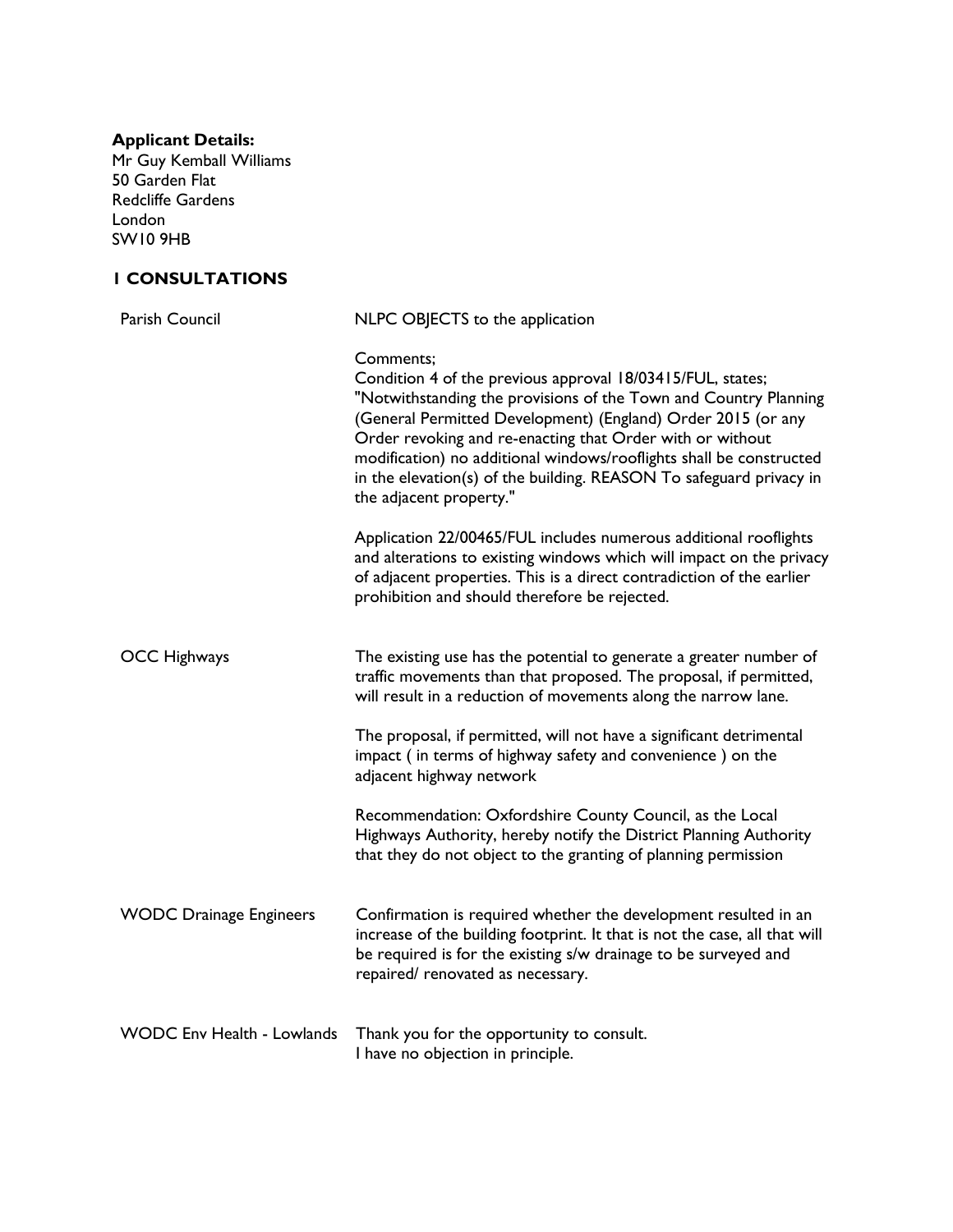Parish Council **No Comment Received.** 

# **2 REPRESENTATIONS**

2.1 A summary of the representations received are detailed below. Full details can be found on the Council's website.

*Six third party objections received relating to:* 

- 1) Contravene previous conditions;
- 2) Overlooking and loss of privacy;
- 3) Not enough room to erect scaffolding;
- 4) Limited space for skips, turning for lorries delivering building materials and restricted parking for builders vans;
- 5) Any damage to Chapel Lane must be made good;
- 6) Planners should make a site visit;
- 7) No site notice as of 08/03/2022;
- 8) Insufficient parking and turning areas;
- 9) Future applications;
- 10) Highway safety;
- 11) Fencing;
- 12) Land ownership; and
- 13) Scheme is too large.

# **3 APPLICANT'S CASE**

3.1 No planning statement was submitted to support this application.

# **4 PLANNING POLICIES**

OS2NEW Locating development in the right places OS3NEW Prudent use of natural resources OS4NEW High quality design H2NEW Delivery of new homes T1NEW Sustainable transport T4NEW Parking provision EH12 Traditional Buildings EH16 Non designated heritage assets EH3 Biodiversity and Geodiversity DESGUI West Oxfordshire Design Guide NPPF 2021 The National Planning Policy framework (NPPF) is also a material planning consideration.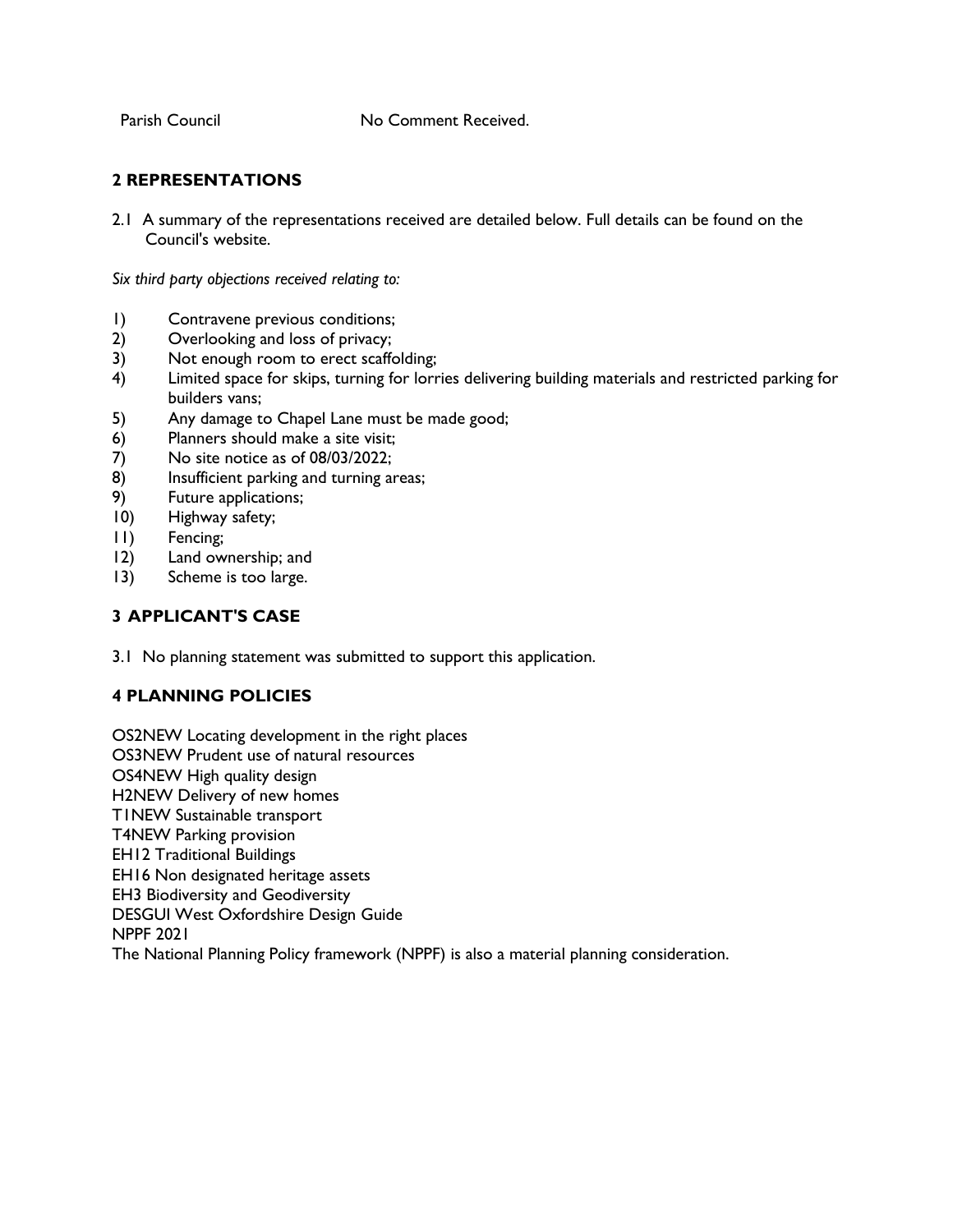# **5 PLANNING ASSESSMENT**

#### **Background Information**

- 5.1 The site North Leigh Methodist Church which is located to the east of Chapel Lane. The site is located amongst a number of residential properties and does not fall within any special designated areas of control. There are three Grade II Listed Buildings nearby including the Masons Arms, Windmill Cottage and Gable Cottage. However, these are located around 50m-60m away from the site and do not read within the visual context of the former church itself. The church is currently vacant.
- 5.2 Planning permission was granted in March 2019 to change the use of the building to a dwelling (ref. 18/03415/FUL). That permission did not propose any external alterations.
- 5.3 The submitted application form for the current application states that the previous permission was implemented on 29/04/2021. The applicant states that foundations were dug internally for the supporting posts. Officers are satisfied that this constitutes a material start and therefore the previous permission is extant.
- 5.4 The proposed development is the conversion of the church to a dwelling (part retrospective). It is described as 'part retrospective' as the development has begun. However, as the previous permission was lawfully implemented, the 'part retrospective' element is not wholly accurate. The difference between this application and the previous is that the current scheme seeks the installation of eight roof lights and the change of one window on the north elevation to a door to include a set of steps and a handrail.
- 5.5 Formal pre-application advice was provided to the applicant to inform the current scheme. However, while the design changes advised in the pre-application advice were completed, the roof lights as submitted were low in the roof slopes and would have allowed some views into neighbouring properties. Officers have secured amended plans to ensure the roof lights are a minimum of 1.7m above the internal floor of the room they serve.
- 5.6 This application is before the Committee as the Parish Council have objected.
- 5.7 Taking into account planning policy, other material considerations and the representations of interested parties, officers are of the opinion that the key considerations of the application are:

Principle of Development; Design; Highways; Residential Amenities; and Other Matters

#### **Principle of Development**

5.8 As noted, planning permission was granted in March 2019 to change the use of the building to a dwelling (ref. 18/03415/FUL). Officers are satisfied that permission was lawfully implemented. As such, the principle of the change of use to a dwelling has been established and is not considered as part of this application.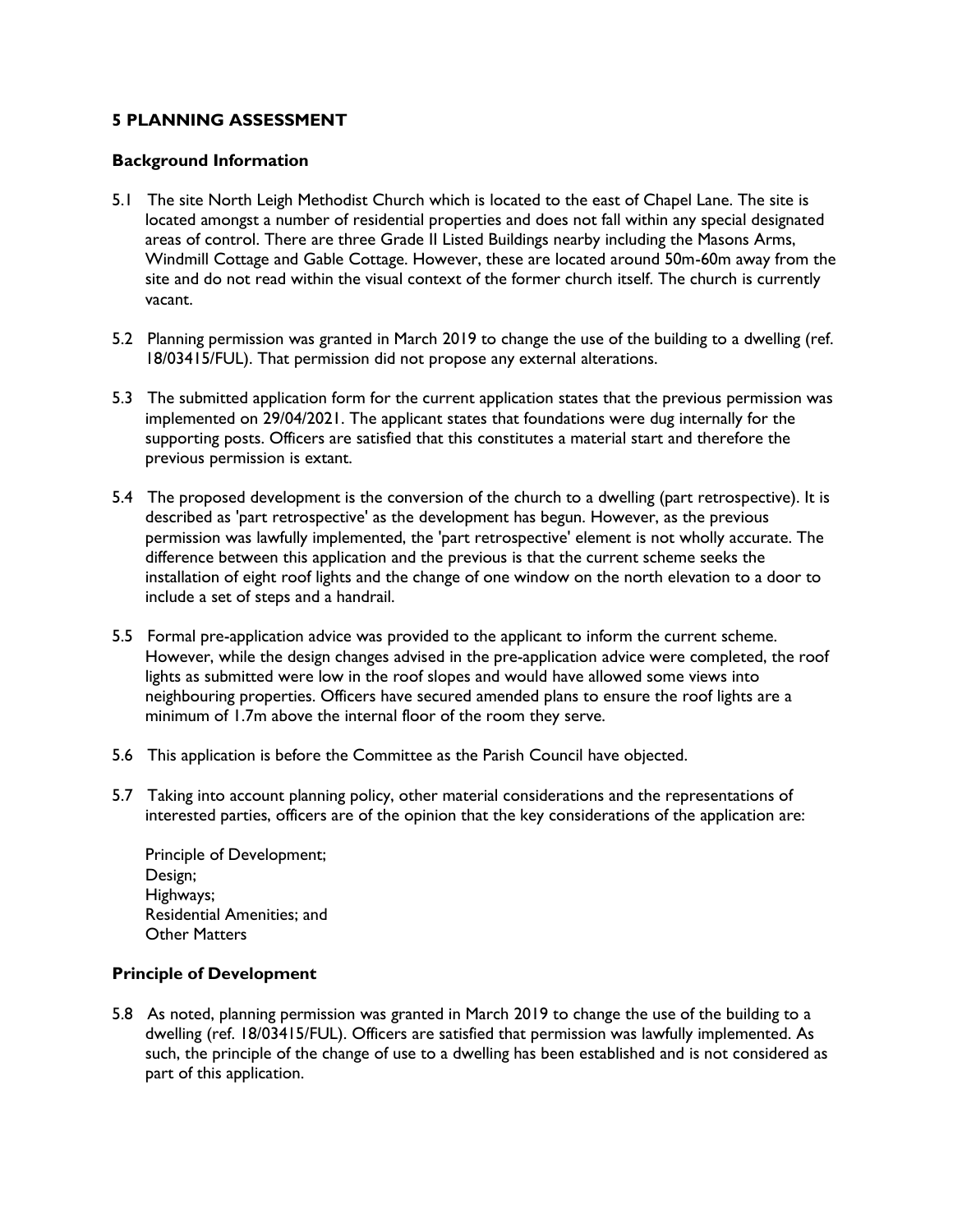# **Design**

- 5.9 The building is a former church and is shown on 1875-1887 historic OS maps. It is therefore of some historic interest. However, it is not formally locally listed and the previous planning history at the site has not identified the building as a non-designated heritage asset. Nonetheless, the uncluttered roof slopes, arched windows and entrance door, scale and materials clearly indicate that the building is a church. It is important that that any external alterations respect these features to ensure the character of the building is protected.
- 5.10 In terms of the physical changes to the building, these are the installation of eight roof lights and the change of one window on the north elevation to a door to include a set of steps and a handrail. The installation of eight roof lights would interfere with the currently uncluttered roof slopes. However, these would be spread throughout the elevations such that three would be on the west (street facing) and three on the east (rear facing) roof slopes. The northern and southern elevations would have just one roof light each. This dispersion combined with the very modest size of the roof lights and that the roof lights would be of a conservation type (secured by condition) ensures that the roof lights would not be on over proliferation of alterations in the roof slopes, thereby protecting the simplicity of the roofs.
- 5.11 Turning to the new door and steps, the door would be in place of an existing window and the arches of the window would retained above the new door. The steps and handrail are modest in size and would form a symmetrical and simple feature leading to the new door. The simplicity of these feature reflect the character of the building.
- 5.12 Overall, officers are satisfied that the proposed external changes will preserve the historic character of the building. The building would clearly read as a converted church. In addition, the changes would not be harmful to the character and appearance of the wider area or nearby built form.

# **Highways**

- 5.13 The proposed dwelling will have four bedrooms and two parking spaces are shown on the submitted plan (along the northern elevation of the building). Furthermore, the site is within the built up area of North Leigh so has reasonable access to local goods and services and parking is unrestricted in the immediate area. As such, two parking is sufficient to accommodate the parking needs of the four bedroom dwelling.
- 5.14 Officers acknowledge that Chapel Lane is narrow. However, the lane serves several dwellings such that traffic movements in the area are commonplace. Furthermore, the County Council Highways Team have not objected to the scheme and have highlighted that the previous use as a church would have generated a greater number of traffic movements than the dwelling now proposed. Therefore, the proposal will reduce movements along the narrow lane.
- 5.15 Officers are satisfied therefore that the proposed development is acceptable in highways terms.

#### **Residential Amenities**

5.16 In terms of amenity, the building exists and as such will not create overbearing, overshadowing or loss of light impacts. In addition, the immediate area is distinctly residential such that unacceptable noise, pollution (including light), odours or vibration impacts are unlikely. Indeed, officers consider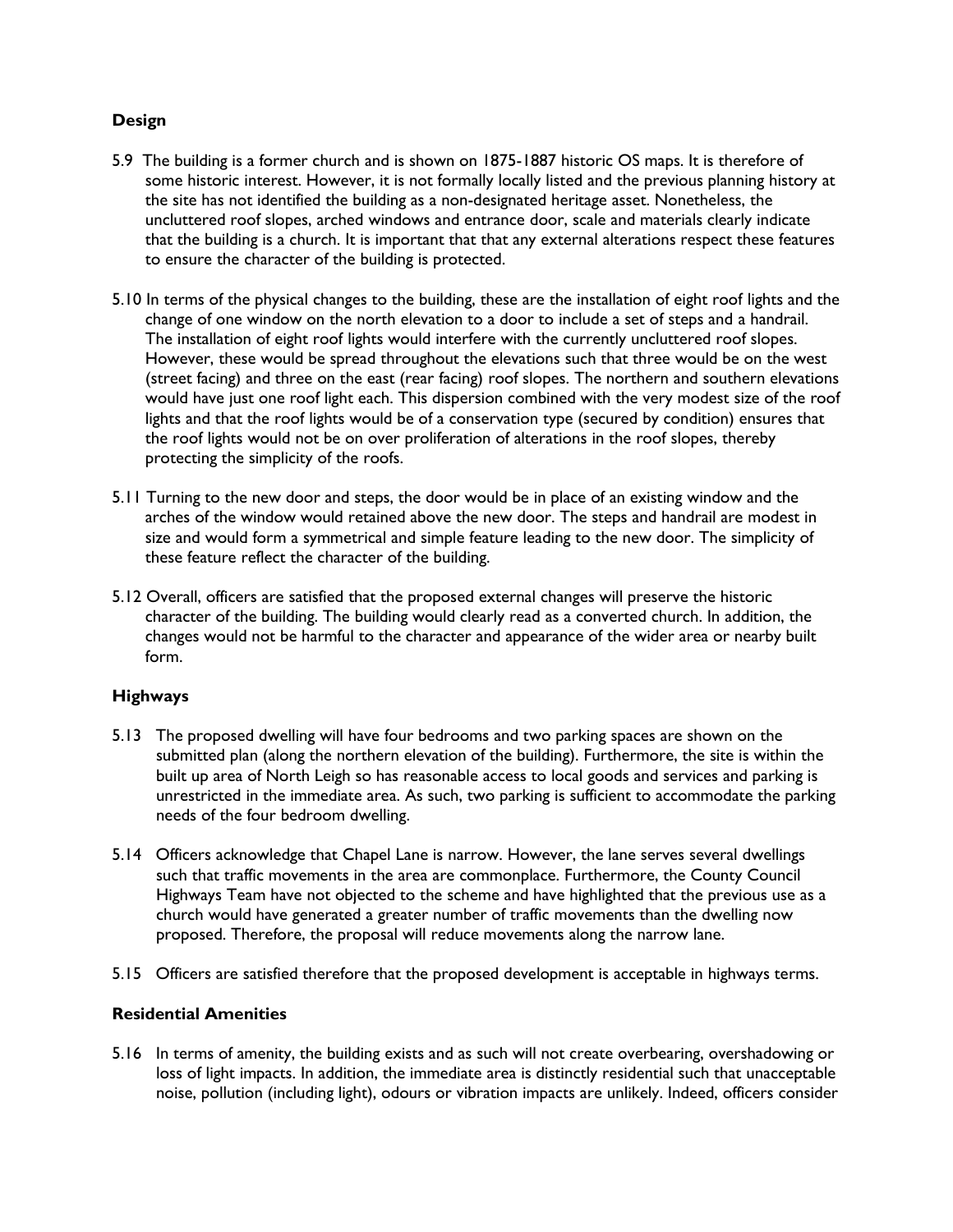that the use of the building as a church would have generated a higher level of noise and disturbance in terms of the use of the church for services as well as vehicle movements and parking. The use of the property as a single dwelling house would result in less noise and disturbance than could result from its use as a church.

- 5.17 Officers note the objections received relating to loss of privacy and overlooking impacts from the new roof lights and door. As some of the roof lights were low in the roof slopes, the design as submitted would have allowed some views into neighbouring properties. Officers have now secured that all of the roof lights are a minimum of 1.7m above the floor of the room they serve. Further, owing the changes in internal floor levels, some of these windows are in excess of 2m above the floor of the room they serve. The new access door is into an open area where privacy is not expected. As such, the revised siting of the roof lights and new door will not allow views into neighbouring properties and loss of privacy and overlooking impacts are unlikely.
- 5.18 The assessment of the previous application found the external amenity space proposed be adequate and consistent with other properties nearby. The previous assessment also found that the orientation of the building in relation to neighbouring properties would not result in any undue overlooking or loss of privacy. The current scheme broadly accords with the previous, such that the previous assessment has not materially changed. However, a condition to remove permitted development rights for windows, extensions and outbuildings was included on the previous permission (so any further changes to the building will come under control). This is recommended to be replicated for this permission.
- 5.19 Officers are satisfied that the proposed development is acceptable in residential amenity terms.

#### **Other Matters**

- 5.20 Neighbour concerns were raised with regard to scaffolding, space for skips, turning for lorries delivering building materials, restricted parking for builders vans, and that damage to Chapel Lane should be made good. These are not material planning considerations and have not attracted any weight in this assessment.
- 5.21 Neighbour concerns were raised regarding the placement of the front boundary fence. Officers do not have any concerns from a design or highway safety perspective with regard to the new fence.
- 5.22 Officers note neighbours are concerned about land ownership, this is a civil matter.
- 5.23 Objections were also raised that the new roof lights would contravene conditions on the original consent. Conditions were indeed added to the 2019 approval to prevent roof lights/windows/extensions being added without planning control. As such, the applicant must apply to the Council for approval before adding roof lights etc. and that condition has necessitated this application.
- 5.24 Officers visited the site on 15/03/2022 and the site notice was in place.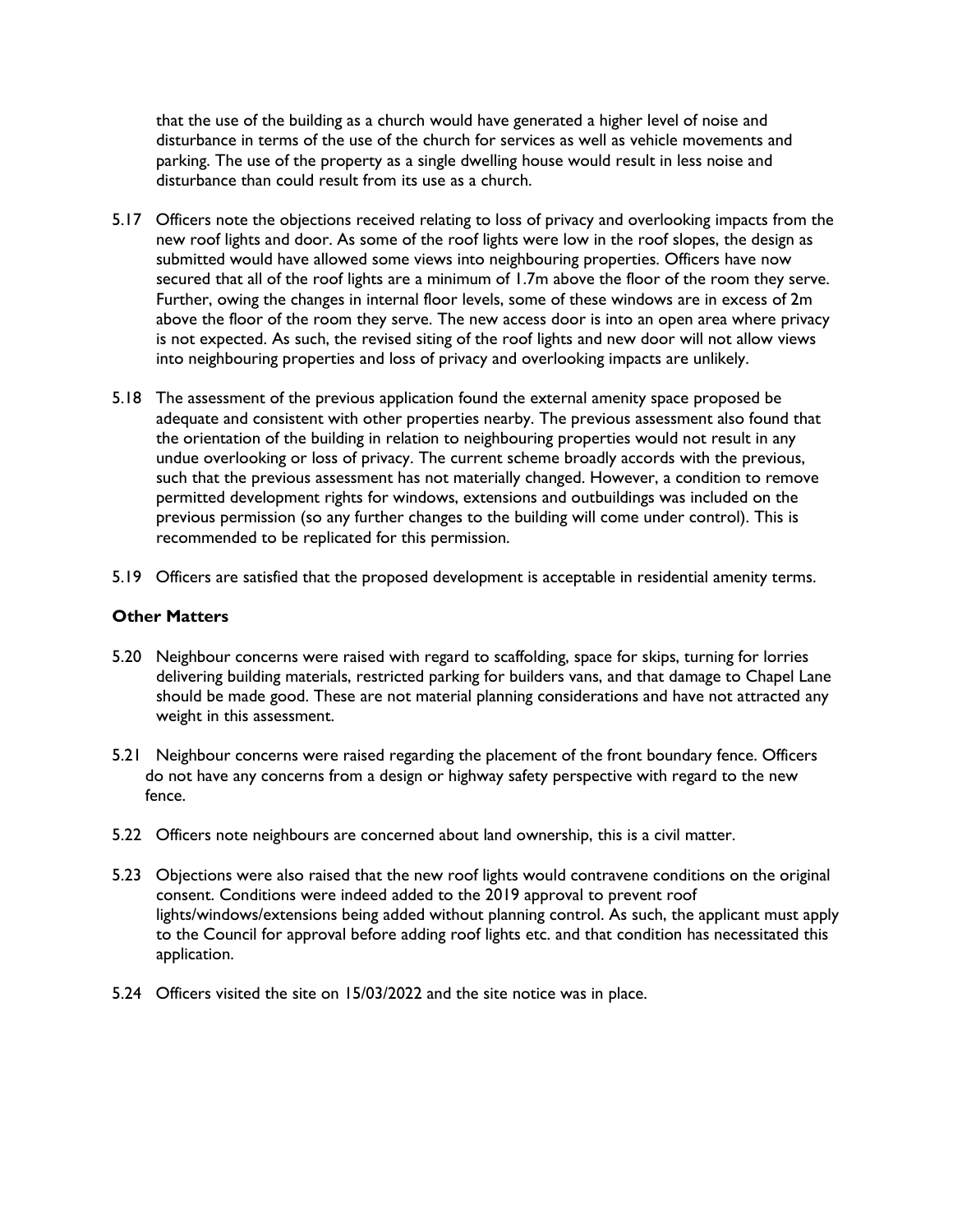## **Conclusion**

5.25 The recommendation to GRANT permission has been taken having regard to the policies and proposals in the development plan set out above, and to all the relevant material considerations set out in the report.

# **6 CONDITIONS**

1 The development hereby permitted shall be begun before the expiration of three years from the date of this permission.

REASON: To comply with the requirements of Section 91 of the Town & Country Planning Act 1990 as amended by Section 51 of the Planning and Compulsory Purchase Act, 2004.

2 That the development be carried out in accordance with the approved plans listed below.

REASON: For the avoidance of doubt as to what is permitted.

3 Notwithstanding the provisions of the Town and Country Planning (General Permitted Development) (England) Order 2015 (or any Order revoking and re-enacting that Order with or without modification), no development permitted under Schedule 2, Part 1, Classes A, AA, B, C, D, E, G and H shall be carried out other than that expressly authorised by this permission.

REASON: Control is needed to protect the character and appearance of the area.

4 Notwithstanding the provisions of the Town and Country Planning (General Permitted Development) (England) Order 2015 (or any Order revoking and re-enacting that Order with or without modification) no additional windows/rooflights shall be constructed in the elevation(s) of the building other than that expressly authorised by this permission.

REASON: To safeguard privacy in the adjacent properties.

5 The new roof lights shall be of a design which, when installed, shall not project forward of the roof slope in which the roof lights are located and shall be permanently retained as such thereafter.

REASON: To ensure the development is completed in a manner that is sympathetic to the site and its surroundings.

#### INFORMATIVES :-

- 1 Applicants are strongly encouraged to minimise energy demand, and take climate action, through fitting:
	- Wall, roof and floor insulation, and ventilation
	- High performing triple glazed windows and airtight frames
	- Energy efficient appliances and water recycling measures
	- Sustainably and locally sourced materials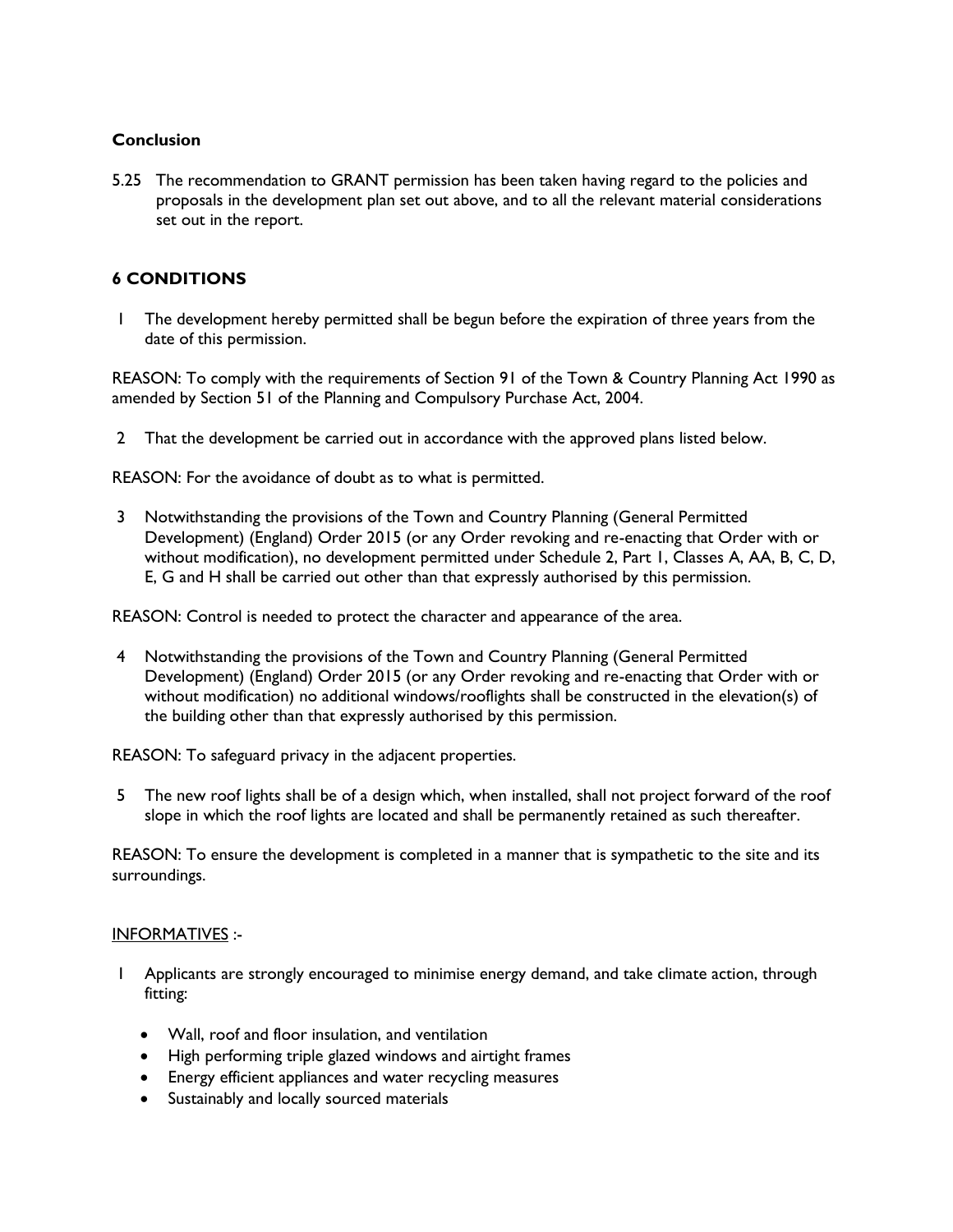For further guidance please visit: https://www.westoxon.gov.uk/planning-and-building/planning-permission/make-a-planningapplication/sustainability-standards-checklist/ https://www.westoxon.gov.uk/environment/climate-action/how-to-achieve-net-zero-carbon-homes/

Please note that this consent does not override the statutory protection afforded to species protected under the terms of the Wildlife and Countryside Act 1981 (as amended) and the Conservation of Habitats and Species Regulations 2017 (as amended), or any other relevant legislation such as the Wild Mammals Act 1996 and Protection of Badgers Act 1992.

All British bat species are protected under The Conservation of Habitats and Species Regulations 2017 (as amended), which implements the EC Directive 92/43/EEC in the United Kingdom, and the Wildlife and Countryside Act 1981 (as amended). This protection extends to individuals of the species and their roost features, whether occupied or not. A derogation licence from Natural England would be required before any works affecting bats or their roosts are carried out.

All British birds (while nesting, building nests, sitting on eggs and feeding chicks), their nests and eggs (with certain limited exceptions) are protected by law under Section 1 of the Wildlife and Countryside Act 1981 (as amended) and the Countryside and Rights of Way Act 2000. Works that will impact upon active birds' nests should be undertaken outside the breeding season to ensure their protection, i.e. works should only be undertaken between August and February, or only after the chicks have fledged from the nest.

In the event that your proposals could potentially affect a protected species, or if evidence of protected species is found during works, then you should seek the advice of a suitably qualified and experienced ecologist and consider the need for a licence from Natural England prior to commencing works (with regard to bats).

#### **Notes to applicant**

- 1 Applicants are strongly encouraged to minimise energy demand, and take climate action, through fitting:
	- Wall, roof and floor insulation, and ventilation
	- High performing triple glazed windows and airtight frames
	- Energy efficient appliances and water recycling measures
	- Sustainably and locally sourced materials

#### For further guidance please visit:

https://www.westoxon.gov.uk/planning-and-building/planning-permission/make-a-planningapplication/sustainability-standards-checklist/

https://www.westoxon.gov.uk/environment/climate-action/how-to-achieve-net-zero-carbon-homes/

2 Please note that this consent does not override the statutory protection afforded to species protected under the terms of the Wildlife and Countryside Act 1981 (as amended) and the Conservation of Habitats and Species Regulations 2017 (as amended), or any other relevant legislation such as the Wild Mammals Act 1996 and Protection of Badgers Act 1992.